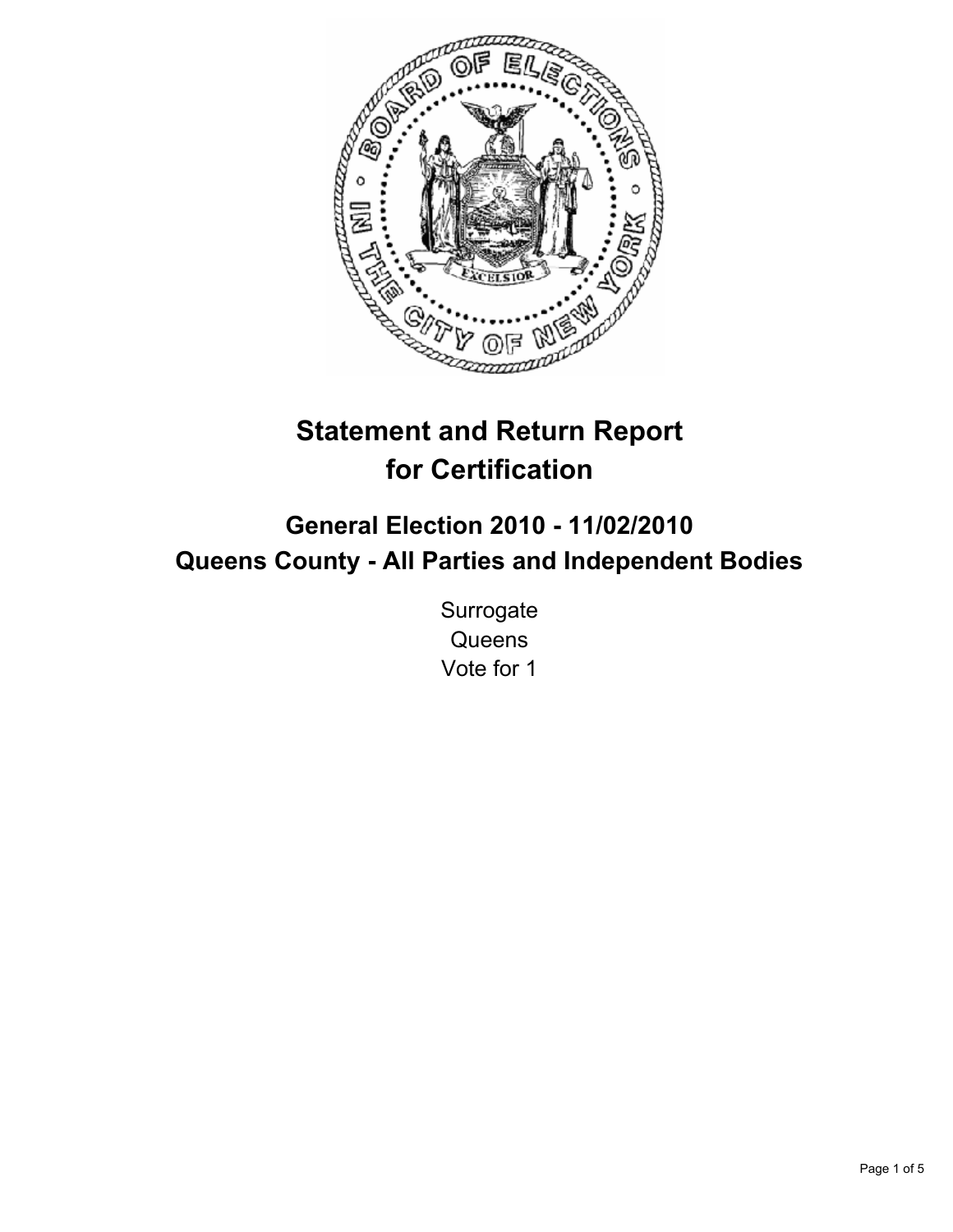

| <b>PUBLIC COUNTER</b>       | 12,086 |
|-----------------------------|--------|
| <b>EMERGENCY</b>            | 0      |
| ABSENTEE/MILITARY           | 274    |
| AFFIDAVIT                   | 127    |
| <b>Total Ballots</b>        | 12,547 |
| Unrecorded                  | 12,547 |
| <b>Assembly District 23</b> |        |

| <b>PUBLIC COUNTER</b> | 23.431 |
|-----------------------|--------|
| <b>EMERGENCY</b>      | 0      |
| ABSENTEE/MILITARY     | 741    |
| AFFIDAVIT             | 450    |
| <b>Total Ballots</b>  | 24.725 |
| Unrecorded            | 24.725 |

## **Assembly District 24**

| <b>PUBLIC COUNTER</b> | 26,594 |
|-----------------------|--------|
| <b>EMERGENCY</b>      |        |
| ABSENTEE/MILITARY     | 668    |
| AFFIDAVIT             | 202    |
| <b>Total Ballots</b>  | 27,591 |
| Unrecorded            | 27.591 |

#### **Assembly District 25**

| <b>PUBLIC COUNTER</b> | 16,578 |
|-----------------------|--------|
| <b>EMERGENCY</b>      | 52     |
| ABSENTEE/MILITARY     | 391    |
| AFFIDAVIT             | 171    |
| <b>Total Ballots</b>  | 17,323 |
| Unrecorded            | 17,323 |

#### **Assembly District 26**

| <b>PUBLIC COUNTER</b> | 27,705 |
|-----------------------|--------|
| <b>EMERGENCY</b>      | 0      |
| ABSENTEE/MILITARY     | 911    |
| AFFIDAVIT             | 185    |
| <b>Total Ballots</b>  | 28,901 |
| Unrecorded            | 28.901 |

| <b>PUBLIC COUNTER</b> | 19,523 |
|-----------------------|--------|
| <b>EMERGENCY</b>      | 0      |
| ABSENTEE/MILITARY     | 518    |
| AFFIDAVIT             | 278    |
| <b>Total Ballots</b>  | 20,551 |
| Unrecorded            | 20.551 |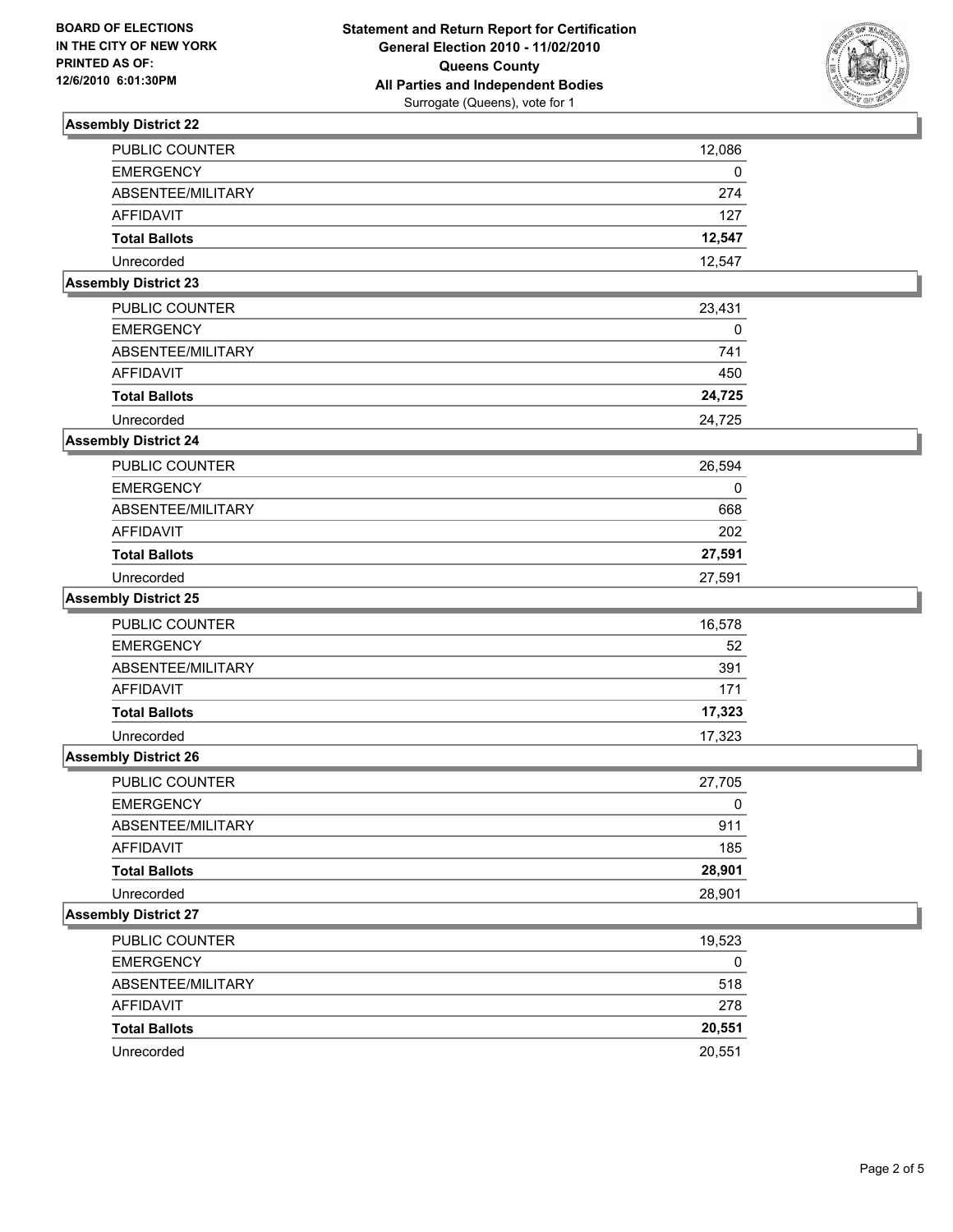

| Unrecorded<br><b>Assembly District 29</b> | 25,415 |
|-------------------------------------------|--------|
|                                           |        |
| <b>Total Ballots</b>                      | 25,415 |
| AFFIDAVIT                                 | 266    |
| ABSENTEE/MILITARY                         | 914    |
| <b>EMERGENCY</b>                          | 0      |
| PUBLIC COUNTER                            | 24,011 |

| <b>Total Ballots</b>  | 23.937 |
|-----------------------|--------|
| AFFIDAVIT             | 415    |
| ABSENTEE/MILITARY     | 405    |
| <b>EMERGENCY</b>      |        |
| <b>PUBLIC COUNTER</b> | 23.087 |

## Unrecorded 23,937 **Assembly District 30**

| <b>PUBLIC COUNTER</b> | 17,016 |
|-----------------------|--------|
| <b>EMERGENCY</b>      | 0      |
| ABSENTEE/MILITARY     | 368    |
| AFFIDAVIT             | 264    |
| <b>Total Ballots</b>  | 17,769 |
| Unrecorded            | 17.769 |

#### **Assembly District 31**

| PUBLIC COUNTER       | 17,920 |
|----------------------|--------|
| <b>EMERGENCY</b>     | 0      |
| ABSENTEE/MILITARY    | 497    |
| AFFIDAVIT            | 344    |
| <b>Total Ballots</b> | 18,811 |
| Unrecorded           | 18.811 |

#### **Assembly District 32**

| <b>PUBLIC COUNTER</b> | 20,730 |
|-----------------------|--------|
| <b>EMERGENCY</b>      | 17     |
| ABSENTEE/MILITARY     | 325    |
| AFFIDAVIT             | 395    |
| <b>Total Ballots</b>  | 21,488 |
| Unrecorded            | 21.488 |

| PUBLIC COUNTER       | 24,428 |
|----------------------|--------|
| <b>EMERGENCY</b>     | 75     |
| ABSENTEE/MILITARY    | 358    |
| AFFIDAVIT            | 280    |
| <b>Total Ballots</b> | 25,168 |
| Unrecorded           | 25,168 |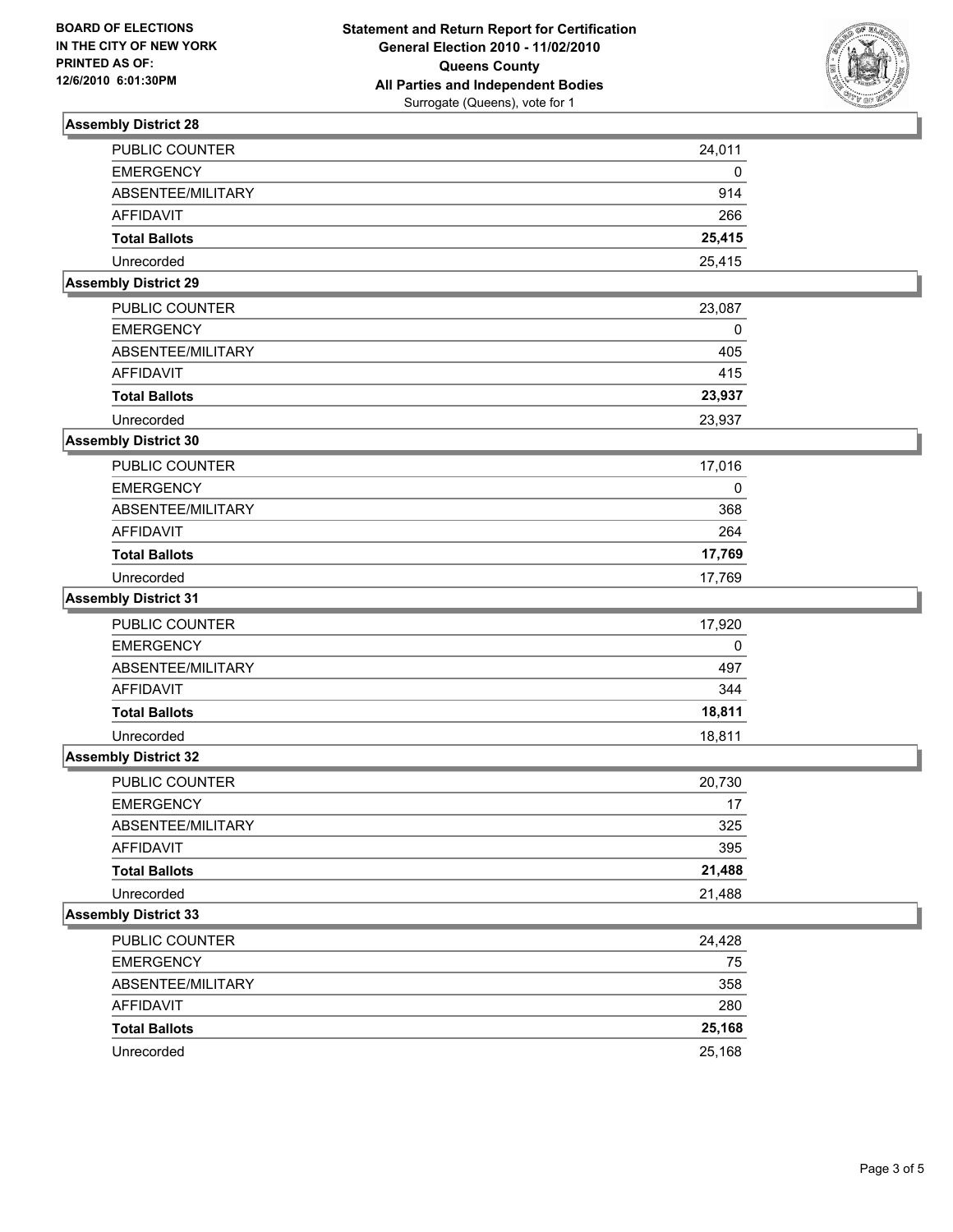

| <b>Assembly District 35</b> |        |
|-----------------------------|--------|
| Unrecorded                  | 14,297 |
| <b>Total Ballots</b>        | 14.297 |
| AFFIDAVIT                   | 212    |
| ABSENTEE/MILITARY           | 232    |
| <b>EMERGENCY</b>            | 0      |
| <b>PUBLIC COUNTER</b>       | 13.768 |

| PUBLIC COUNTER       | 13,357 |
|----------------------|--------|
| <b>EMERGENCY</b>     | 45     |
| ABSENTEE/MILITARY    | 292    |
| AFFIDAVIT            | 163    |
| <b>Total Ballots</b> | 13,932 |
| Unrecorded           | 13.932 |

# **Assembly District 36**

| PUBLIC COUNTER       | 17,109 |
|----------------------|--------|
| <b>EMERGENCY</b>     | 0      |
| ABSENTEE/MILITARY    | 295    |
| AFFIDAVIT            | 377    |
| <b>Total Ballots</b> | 17,995 |
| Unrecorded           | 17.995 |

#### **Assembly District 37**

| <b>PUBLIC COUNTER</b> | 15,397 |
|-----------------------|--------|
| <b>EMERGENCY</b>      | 0      |
| ABSENTEE/MILITARY     | 247    |
| AFFIDAVIT             | 291    |
| <b>Total Ballots</b>  | 16,024 |
| Unrecorded            | 16.024 |

#### **Assembly District 38**

| <b>PUBLIC COUNTER</b> | 14,298 |
|-----------------------|--------|
| <b>EMERGENCY</b>      | 17     |
| ABSENTEE/MILITARY     | 276    |
| AFFIDAVIT             | 209    |
| <b>Total Ballots</b>  | 14,839 |
| Unrecorded            | 14.839 |

| PUBLIC COUNTER       | 9,918  |
|----------------------|--------|
| <b>EMERGENCY</b>     | 3      |
| ABSENTEE/MILITARY    | 125    |
| AFFIDAVIT            | 123    |
| <b>Total Ballots</b> | 10,237 |
| Unrecorded           | 10.237 |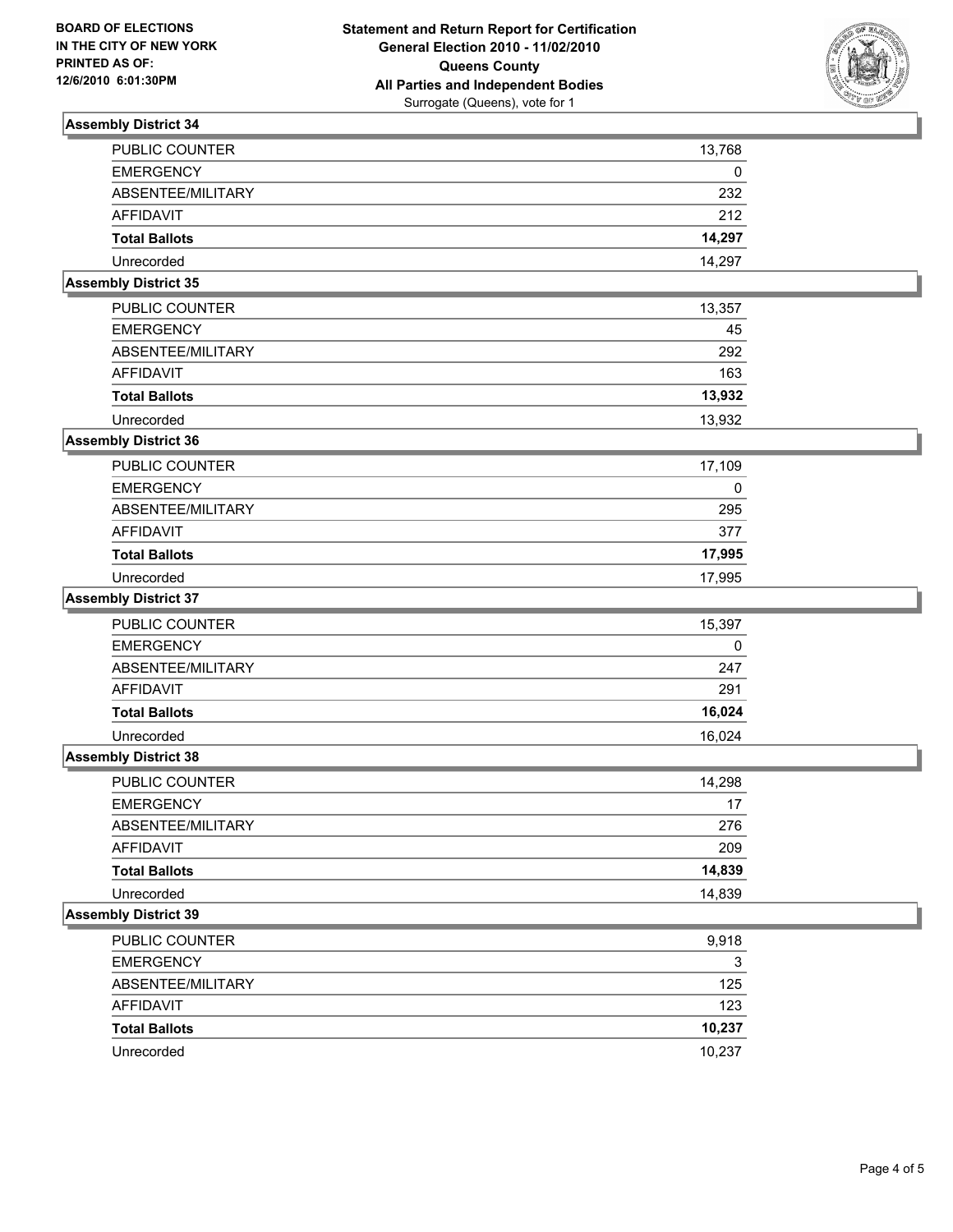

| <b>PUBLIC COUNTER</b> | 336,956 |
|-----------------------|---------|
| <b>EMERGENCY</b>      | 209     |
| ABSENTEE/MILITARY     | 7,837   |
| AFFIDAVIT             | 4.752   |
| <b>Total Ballots</b>  | 351,550 |
| Unrecorded            | 351,550 |

We certify this statement to be correct, and have caused the same to be attested by the signatures of the members of the board, or a majority thereof, on

**Date** 

Secretary **Chairman** 

Chief Clerk

Canvassing Board

Canvassing Board **Canvassing Board** Canvassing Board **Deputy Chief Clerk**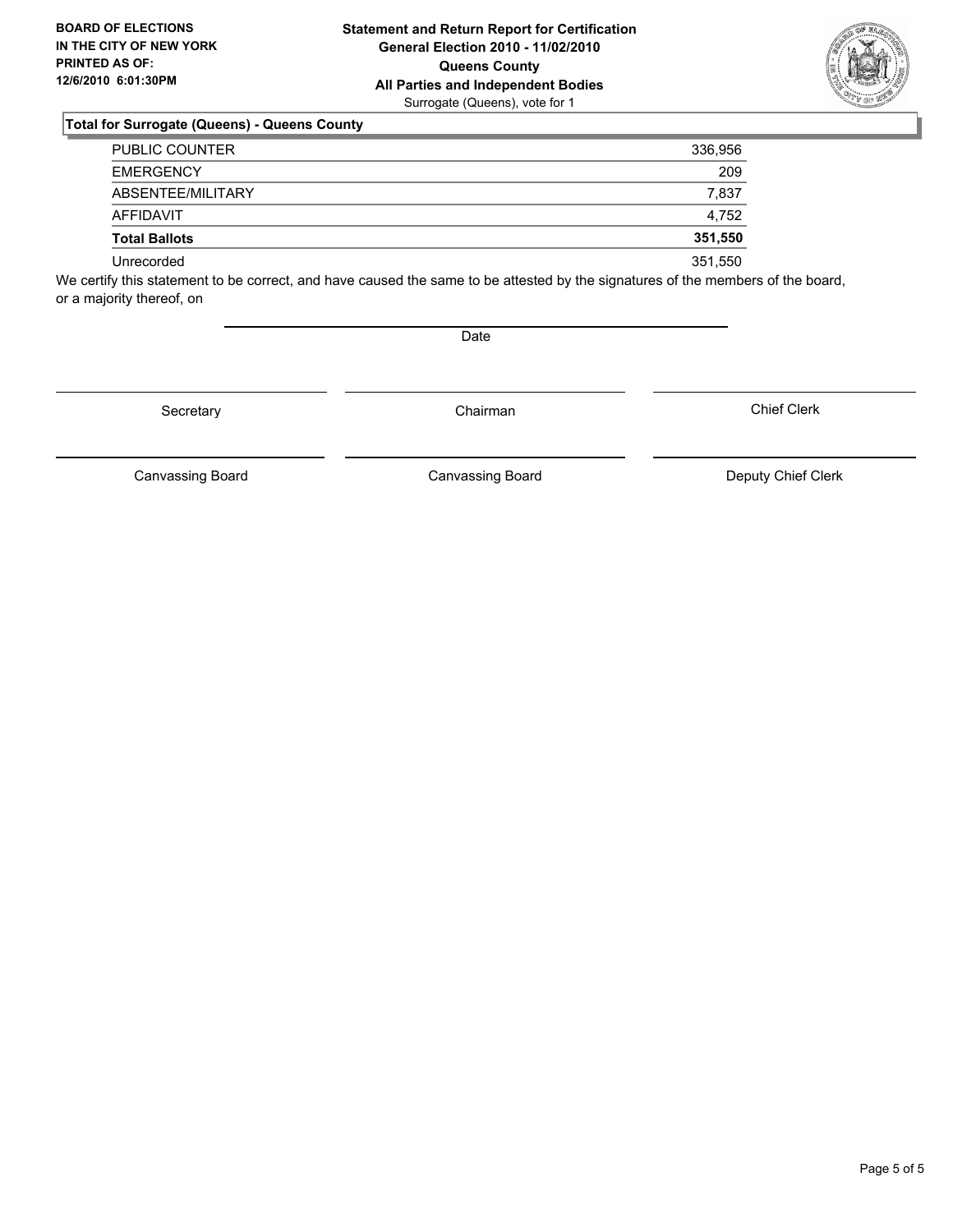

# **Statement and Return Report for Certification**

# **General Election 2010 - 11/02/2010 Queens County - All Parties and Independent Bodies**

**Surrogate Queens** Vote for 1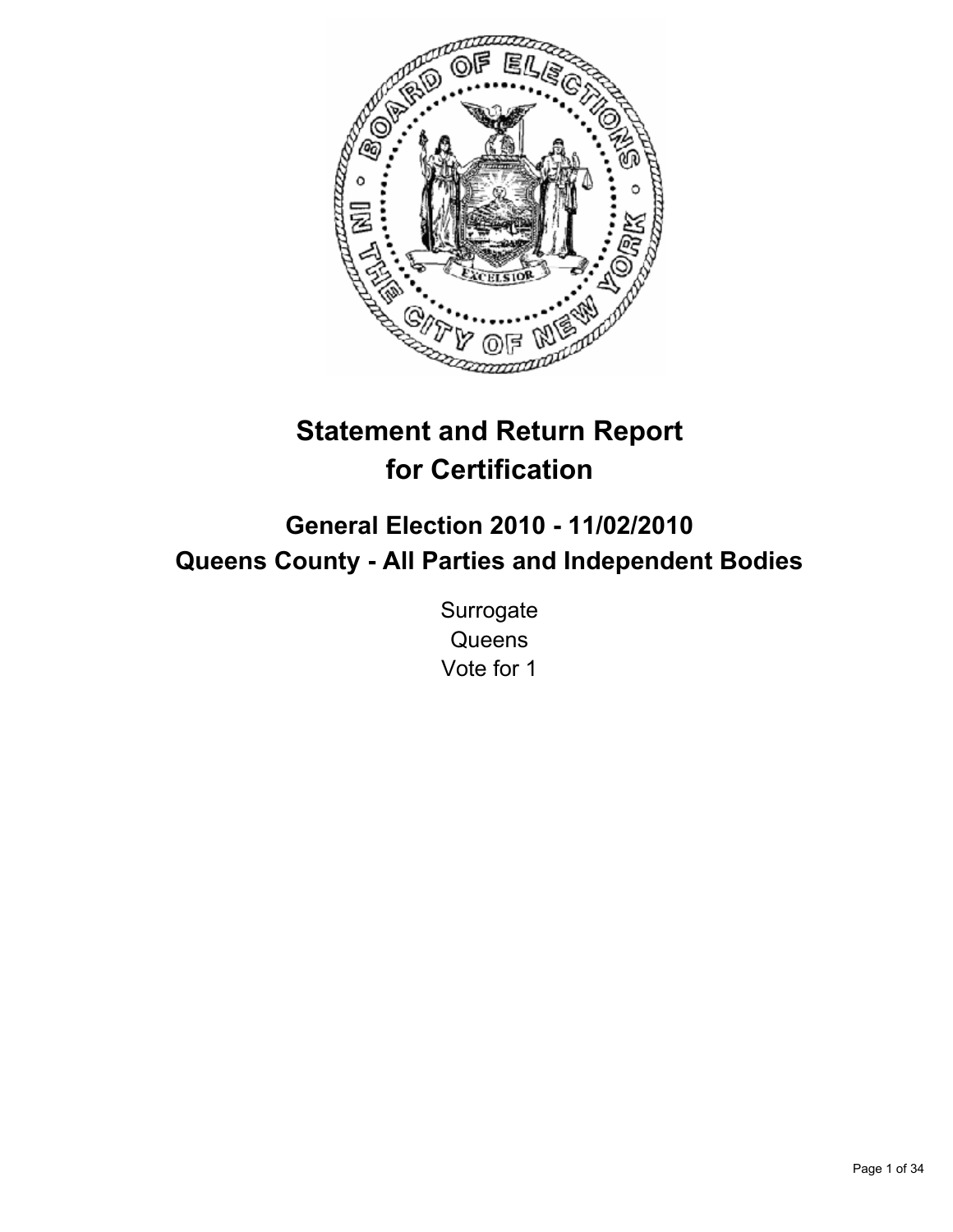

| <b>PUBLIC COUNTER</b>       | 12,086         |
|-----------------------------|----------------|
| <b>EMERGENCY</b>            | 0              |
| ABSENTEE/MILITARY           | 274            |
| <b>AFFIDAVIT</b>            | 127            |
| <b>Total Ballots</b>        | 12,547         |
| PETER J KELLY (DEMOCRATIC)  | 8,007          |
| A. BAH FANGU (WRITE-IN)     | 1              |
| ANGLISH NOE (WRITE-IN)      | 1              |
| DONALD DUCK (WRITE-IN)      | 2              |
| ELIZABETH WARREN (WRITE-IN) | 1              |
| HILLARY CLINTON (WRITE-IN)  | 1              |
| JAMES TRIKAS (WRITE-IN)     | 1              |
| JOHN FARRELL (WRITE-IN)     | $\overline{2}$ |
| KERRY KATSORHIS (WRITE-IN)  | 1              |
| KRISTEN M DAVIS (WRITE-IN)  | 1              |
| NO NAME (WRITE-IN)          | 15             |
| NUNZIO ARIANO (WRITE-IN)    | 1              |
| PETER CHONG (WRITE-IN)      | 1              |
| SAMUEL GARRY (WRITE-IN)     | 1              |
| SYLVIA ASH (WRITE-IN)       | 1              |
| THOMAS MAKI (WRITE-IN)      | 1              |
| THOMAS OGNIBENE (WRITE-IN)  | 1              |
| TOM GEORGINES (WRITE-IN)    | 1              |
| <b>Total Votes</b>          | 8,040          |
| Unrecorded                  | 4.507          |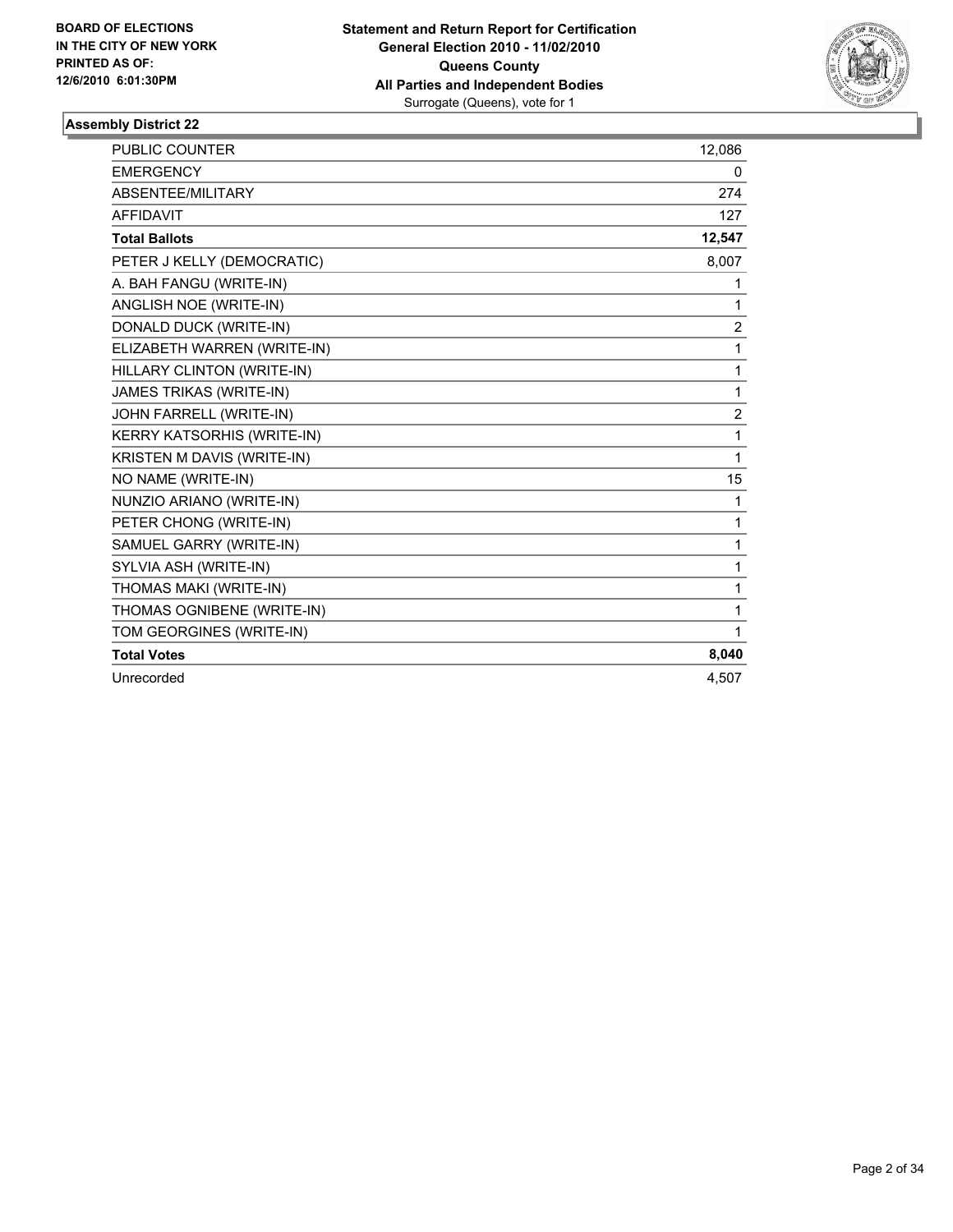

| PUBLIC COUNTER                    | 23,431 |
|-----------------------------------|--------|
| <b>EMERGENCY</b>                  | 0      |
| ABSENTEE/MILITARY                 | 741    |
| AFFIDAVIT                         | 450    |
| <b>Total Ballots</b>              | 24,725 |
| PETER J KELLY (DEMOCRATIC)        | 12,865 |
| A DAMELIO (WRITE-IN)              | 1      |
| AMANDA GEHLHAUS (WRITE-IN)        | 1      |
| ANTONIN SCALIA (WRITE-IN)         | 1      |
| ANYONE ELSE (WRITE-IN)            | 1      |
| AVI KESSLER (WRITE-IN)            | 1      |
| BEN IRIZARRY (WRITE-IN)           | 1      |
| <b>BERNARD GOETZ (WRITE-IN)</b>   | 1      |
| <b>BRUCE SCHNIEDER (WRITE-IN)</b> | 1      |
| CARL P. PALADINO (WRITE-IN)       | 1      |
| CHAIM MAJEROLACH (WRITE-IN)       | 1      |
| <b>COLIN KELLY (WRITE-IN)</b>     | 1      |
| DARREN LINDEMAN (WRITE-IN)        | 1      |
| DAVID SITNICK (WRITE-IN)          | 1      |
| DORIT SITNICK (WRITE-IN)          | 1      |
| ED BRODERICK (WRITE-IN)           | 1      |
| EDDIE RIVERA (WRITE-IN)           | 1      |
| EDWARD COYNE (WRITE-IN)           | 1      |
| ELLEN MCCARTHY (WRITE-IN)         | 1      |
| EMILY ADLER (WRITE-IN)            | 1      |
| <b>GADGET DEKATZ (WRITE-IN)</b>   | 2      |
| J JONES (WRITE-IN)                | 1      |
| JASON SHTUNDEL (WRITE-IN)         | 1      |
| JOE GIRARDI (WRITE-IN)            | 1      |
| JOHN ANTISTA (WRITE-IN)           | 1      |
| JOHN GASPARNO (WRITE-IN)          | 1      |
| JOHN SULLIVAN (WRITE-IN)          | 1      |
| JUDY (WRITE-IN)                   | 1      |
| LEW SIMON (WRITE-IN)              | 1      |
| LORAINE BACALLES (WRITE-IN)       | 1      |
| LUIZA BAKER-OYLER (WRITE-IN)      | 1      |
| MARC SCALA (WRITE-IN)             | 1      |
| MARK LEVIN (WRITE-IN)             | 2      |
| MARTIN SCHULMAN (WRITE-IN)        | 1      |
| MAXINE PHILLIP (WRITE-IN)         | 1      |
| MICHAEL BLOOMBERG (WRITE-IN)      | 1      |
| MICHAEL COUGHLIN (WRITE-IN)       | 1      |
| MICHAEL PAUGA (WRITE-IN)          | 1      |
| MICHEAL P. LOBODY JR. (WRITE-IN)  | 1      |
| MICKEY MOUSE (WRITE-IN)           | 1      |
| MIKE MATTES (WRITE-IN)            | 1      |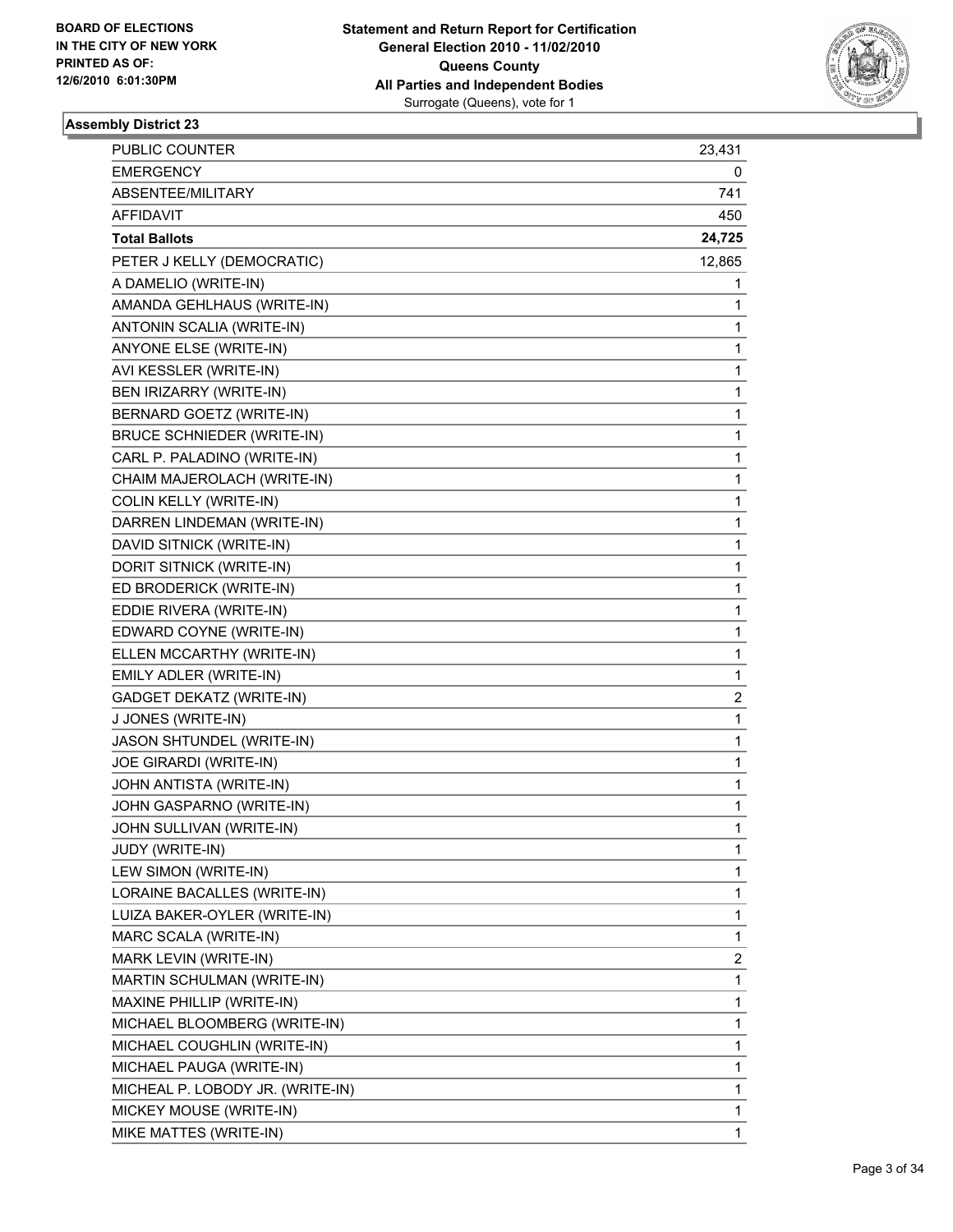

| MR. X (WRITE-IN)                  | 1      |
|-----------------------------------|--------|
| MY DOG (WRITE-IN)                 | 1      |
| NO NAME (WRITE-IN)                | 23     |
| NOAH HOPKINS (WRITE-IN)           | 2      |
| PAUL J. ROSS (WRITE-IN)           | 1      |
| RABBI YACOV BENDER (WRITE-IN)     | 1      |
| RAY HICKEY (WRITE-IN)             | 1      |
| RAY VANN (WRITE-IN)               | 1      |
| RAYMOND GORMAN (WRITE-IN)         | 1      |
| RICHARD ALTABLE (WRITE-IN)        | 1      |
| RICHARD NIXON (WRITE-IN)          | 1      |
| ROC (WRITE-IN)                    | 1      |
| RON PAUL (WRITE-IN)               | 1      |
| RUDY GIULIANI (WRITE-IN)          | 1      |
| SAL ALBANESE (WRITE-IN)           | 1      |
| SHARON O'CONNELL (WRITE-IN)       | 1      |
| THOMAS TOWLEY (WRITE-IN)          | 1      |
| TOBIE BROWN (WRITE-IN)            | 1      |
| TRIPOA SALZMAN (WRITE-IN)         | 1      |
| VIVIAN CARTER (WRITE-IN)          | 1      |
| WHAT CHOICE DO I HAVE? (WRITE-IN) | 1      |
| WILLIAM J. MILLS JR. (WRITE-IN)   | 1      |
| YURIEL YUSOKOUSKY (WRITE-IN)      | 1      |
| <b>Total Votes</b>                | 12,953 |
| Unrecorded                        | 11.772 |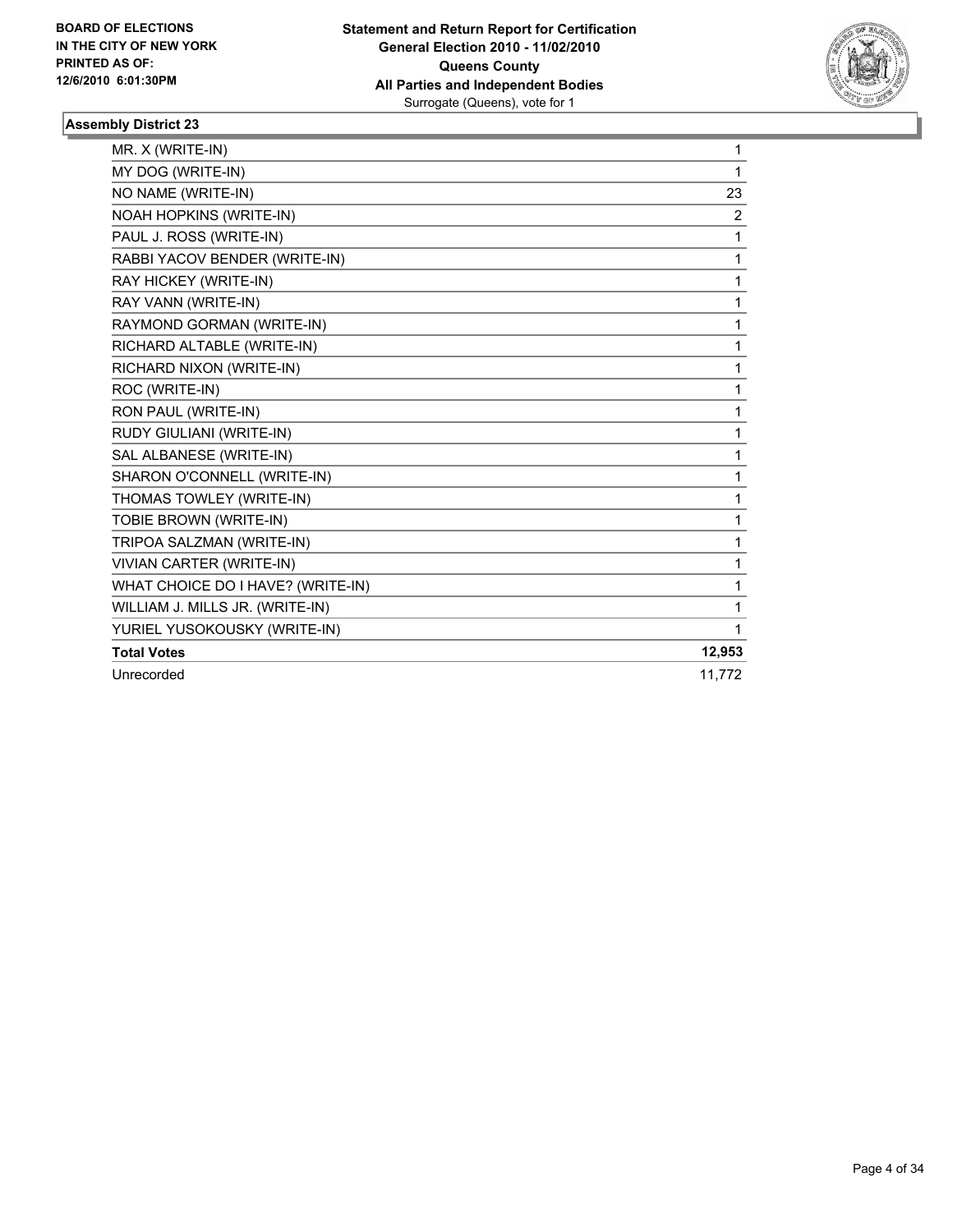

| <b>PUBLIC COUNTER</b>          | 26,594      |
|--------------------------------|-------------|
| EMERGENCY                      | 0           |
| ABSENTEE/MILITARY              | 668         |
| AFFIDAVIT                      | 202         |
| <b>Total Ballots</b>           | 27,591      |
| PETER J KELLY (DEMOCRATIC)     | 17,380      |
| ADAM ORLOW (WRITE-IN)          | 1           |
| AMY ROAD (WRITE-IN)            | 1           |
| ANN MARIE CASCH (WRITE-IN)     | 1           |
| <b>BOB SAVER (WRITE-IN)</b>    | 1           |
| BUTT HEAD (WRITE-IN)           | 1           |
| CARL E. PERSON (WRITE-IN)      | 3           |
| CARL P. PALADINO (WRITE-IN)    | 1           |
| CHARLIE BROWN (WRITE-IN)       | 1           |
| CHARLOTTE DUCHAN (WRITE-IN)    | 1           |
| CHERYL MEYER (WRITE-IN)        | 1           |
| COLLA CLARK (WRITE-IN)         | 1           |
| COWARD FOX (WRITE-IN)          | 1           |
| DAVID SCHWARTZBERG (WRITE-IN)  | 1           |
| DIMITRE JAMES (WRITE-IN)       | 1           |
| DINA TOBIN (WRITE-IN)          | 1           |
| ELVIS PRESLEY (WRITE-IN)       | 1           |
| EMMANUEL KOSSANIS (WRITE-IN)   | 1           |
| GARY F. SPITZ (WRITE-IN)       | 1           |
| GOD (WRITE-IN)                 | 1           |
| <b>GREG CHUPA (WRITE-IN)</b>   | 1           |
| <b>GROUCHO MARX (WRITE-IN)</b> | 1           |
| HEATHER LAPOLLA (WRITE-IN)     | 1           |
| HOWAL GUEEDL (WRITE-IN)        | 1           |
| JAMES MILNO (WRITE-IN)         | 1           |
| JASON MOSKOWITZ (WRITE-IN)     | 1           |
| JEFFREY K OINH (WRITE-IN)      | 1           |
| JOE ROMANEW (WRITE-IN)         | 1           |
| JOSEPH GROSSO (WRITE-IN)       | 1           |
| JOSEPH SANDERS (WRITE-IN)      | 1           |
| KENNETH DELLAGUIH (WRITE-IN)   | 1           |
| LARRY WINER (WRITE-IN)         | 1           |
| LAWRENCE WINER (WRITE-IN)      | 1           |
| LEE FAGAN (WRITE-IN)           | 1           |
| LISA COOPER BERG (WRITE-IN)    | 1           |
| LORD SCROTUMNUS (WRITE-IN)     | 1           |
| LOUIS RUSSO (WRITE-IN)         | 1           |
| LUCY FOX (WRITE-IN)            | 1           |
| MARVIN BERKELEY (WRITE-IN)     | 1           |
| MARY GALLO (WRITE-IN)          | $\mathbf 1$ |
| MICHAEL SAVAGE (WRITE-IN)      | 1           |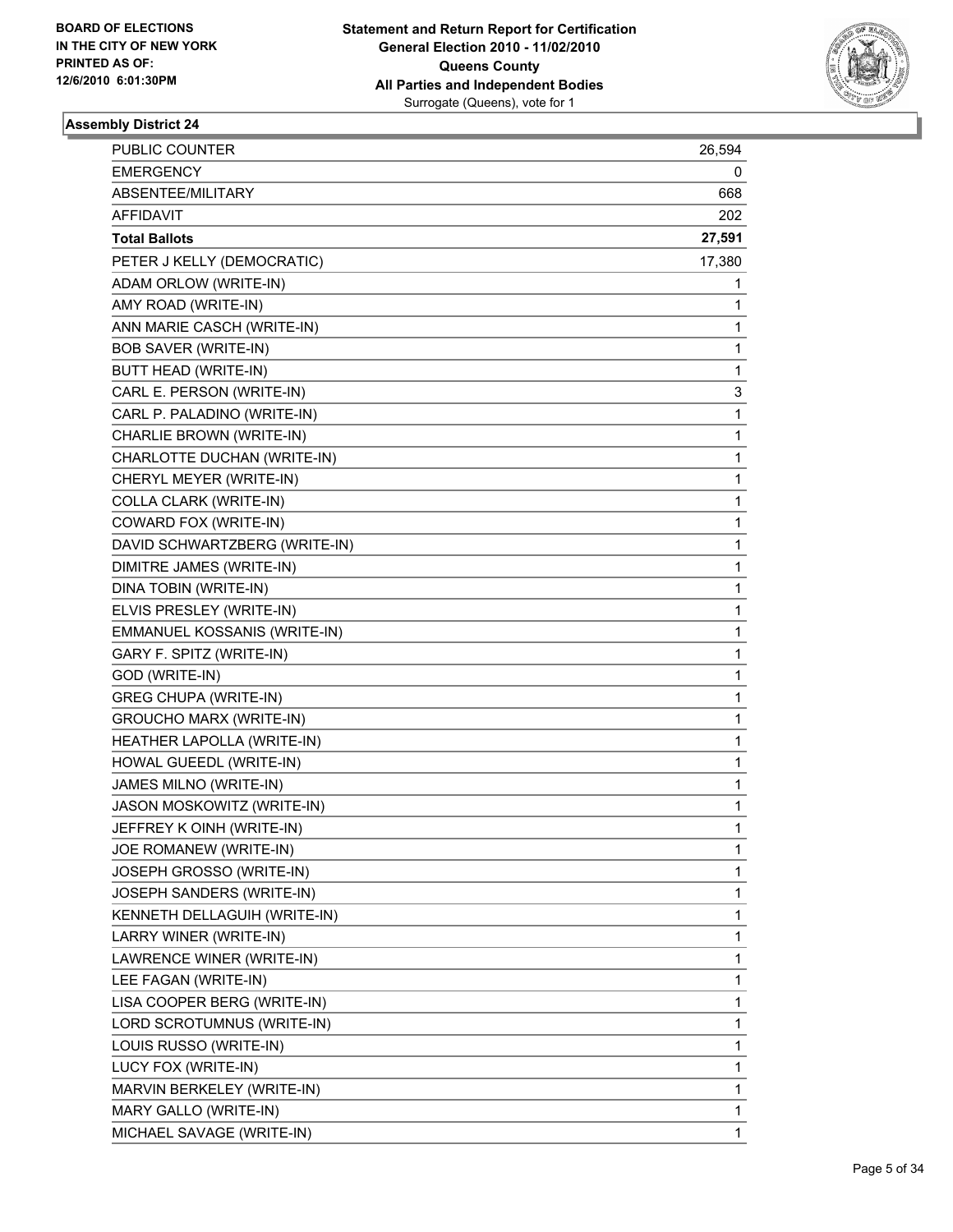

| MICKEY MOUSE (WRITE-IN)     | 2      |
|-----------------------------|--------|
| NO NAME (WRITE-IN)          | 19     |
| PETER MERCER (WRITE-IN)     |        |
| PETER O'DONOHUE (WRITE-IN)  |        |
| RON PAUL (WRITE-IN)         |        |
| SAMUEL MARRERO (WRITE-IN)   |        |
| SCOTT MERLIN (WRITE-IN)     |        |
| TARA BONANNO (WRITE-IN)     |        |
| WHOOPIE GOLDBERG (WRITE-IN) |        |
| <b>Total Votes</b>          | 17,450 |
| Unrecorded                  | 10.141 |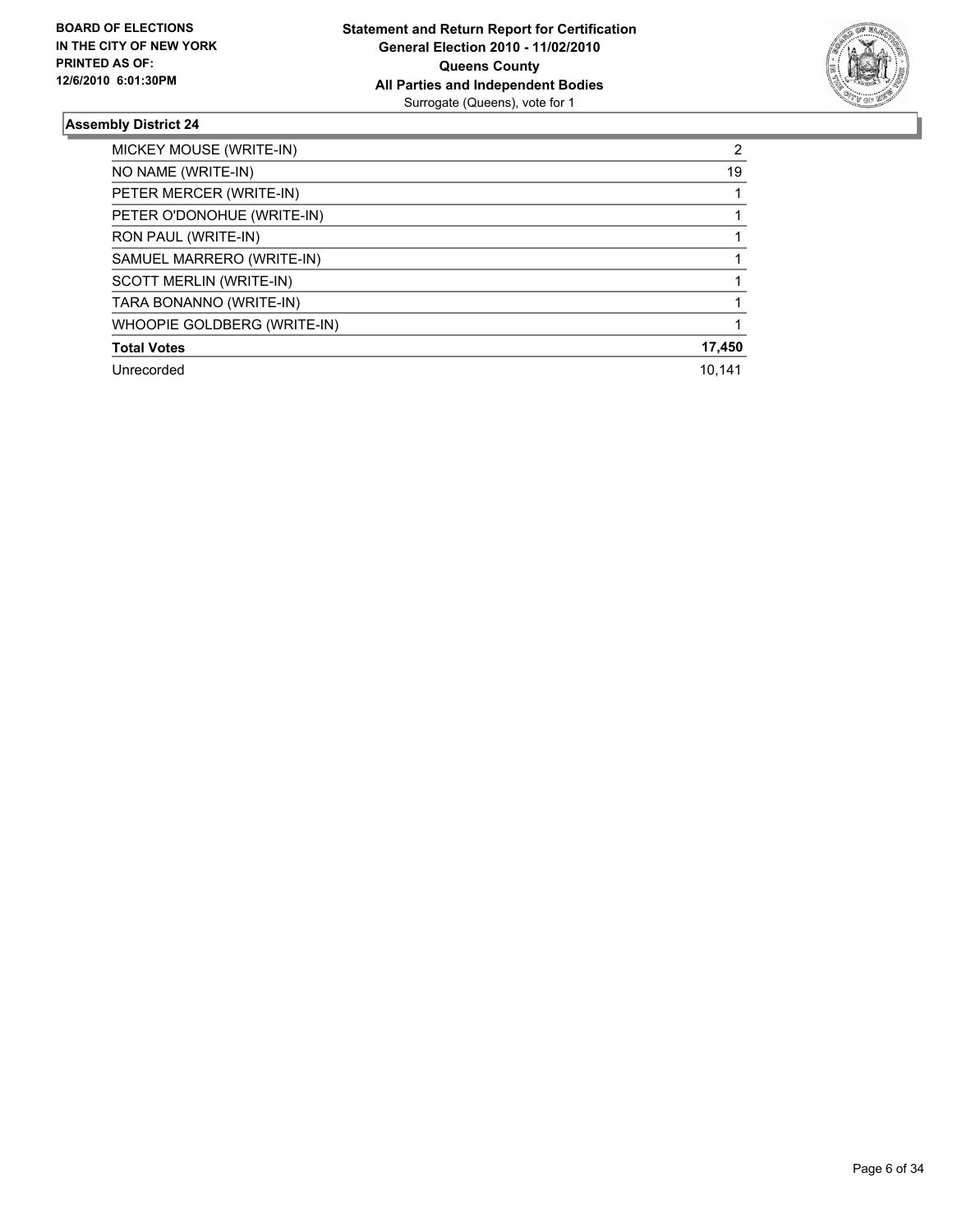

| PUBLIC COUNTER                   | 16,578       |
|----------------------------------|--------------|
| <b>EMERGENCY</b>                 | 52           |
| ABSENTEE/MILITARY                | 391          |
| AFFIDAVIT                        | 171          |
| <b>Total Ballots</b>             | 17,323       |
| PETER J KELLY (DEMOCRATIC)       | 11,034       |
| <b>BARAK HAINOFF (WRITE-IN)</b>  | 1            |
| BETH FRIEDMAN (WRITE-IN)         | 2            |
| BRET FRETIS (WRITE-IN)           | 1            |
| CHRIS GILL (WRITE-IN)            | 1            |
| COURTNEY COHEN (WRITE-IN)        | 1            |
| DAVID PATTERSON (WRITE-IN)       | 1            |
| DAVID SIMMONS (WRITE-IN)         | 1            |
| DOCTOR Y GOLDSTEIN (WRITE-IN)    | 1            |
| IAN HANETZ (WRITE-IN)            | 1            |
| IMUS (WRITE-IN)                  | 1            |
| JACQUELINE PERKAL (WRITE-IN)     | 1            |
| JAMES GORMENY (WRITE-IN)         | 1            |
| JEFFREY HOWARD AMSTER (WRITE-IN) | 1            |
| <b>JESSE HANSON (WRITE-IN)</b>   | 1            |
| JOANNA MARTENS (WRITE-IN)        | 1            |
| JOHN ADAMS (WRITE-IN)            | 1            |
| JOHN SANCHEZ (WRITE-IN)          | 1            |
| JOSEPH M. MATTONE JR. (WRITE-IN) | 1            |
| K. WILLINGHAM (WRITE-IN)         | 2            |
| LAWRENCE (WRITE-IN)              | 1            |
| NO NAME (WRITE-IN)               | 11           |
| PARIS HILTON (WRITE-IN)          | 1            |
| PORKY PIG (WRITE-IN)             | 1            |
| RON PAUL (WRITE-IN)              | 2            |
| STEPHEN COLBERT (WRITE-IN)       | 1            |
| VINCENT M GILL (WRITE-IN)        | 1            |
| VYTASTAL VILENISSTAS (WRITE-IN)  | 2            |
| WILLIAM MCNEELEY (WRITE-IN)      | 1            |
| ZALMAN WALLACH (WRITE-IN)        | 1            |
| ZEV HIRSCH (WRITE-IN)            | $\mathbf{1}$ |
| <b>Total Votes</b>               | 11,078       |
| Unrecorded                       | 6,245        |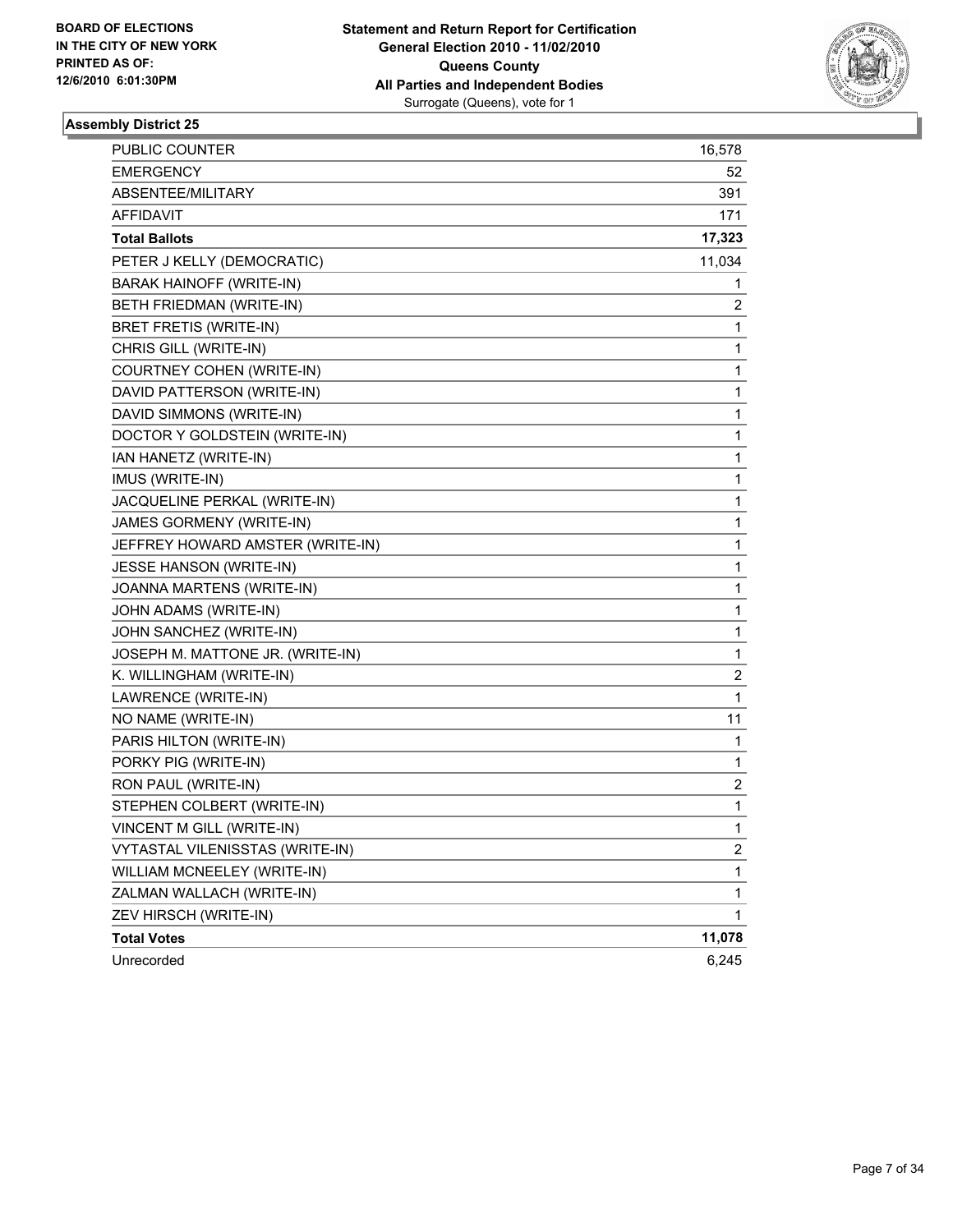

| <b>PUBLIC COUNTER</b>             | 27,705 |
|-----------------------------------|--------|
| <b>EMERGENCY</b>                  | 0      |
| ABSENTEE/MILITARY                 | 911    |
| AFFIDAVIT                         | 185    |
| <b>Total Ballots</b>              | 28,901 |
| PETER J KELLY (DEMOCRATIC)        | 16,417 |
| ACHILLES LIVANIS (WRITE-IN)       | 2      |
| ARTHUR CLOOS (WRITE-IN)           | 1      |
| <b>BOB HARRY (WRITE-IN)</b>       | 1      |
| <b>BUGS BUNNY (WRITE-IN)</b>      | 1      |
| CHARLES DEMANIS (WRITE-IN)        | 1      |
| DAN DONOVAN (WRITE-IN)            | 1      |
| DAVID CALDWELL (WRITE-IN)         | 1      |
| DICK HURTZ (WRITE-IN)             | 1      |
| DOUGLAS A WILLIAMSON (WRITE-IN)   | 1      |
| EDWARD CIACIO (WRITE-IN)          | 1      |
| ELVIS (WRITE-IN)                  | 1      |
| FRANK KENNA (WRITE-IN)            | 1      |
| <b>GAEDIG (WRITE-IN)</b>          | 1      |
| <b>GEROGE METZ (WRITE-IN)</b>     | 1      |
| GILBERT SELAS (WRITE-IN)          | 1      |
| <b>GREG GUTFELD (WRITE-IN)</b>    | 1      |
| HOWARD BERERMAN (WRITE-IN)        | 1      |
| IRA LEVINE (WRITE-IN)             | 1      |
| JACQUELYN GUZZO (WRITE-IN)        | 2      |
| JOE LACERTOSA (WRITE-IN)          | 1      |
| JOHN FEZO (WRITE-IN)              | 1      |
| JOHN FONT (WRITE-IN)              | 1      |
| JOHN MESSEL ESQ (WRITE-IN)        | 1      |
| JOHN SANTORELLI (WRITE-IN)        | 1      |
| JOHN STRATUS DAKIS (WRITE-IN)     | 1      |
| JOHN STRUTUDLRES (WRITE-IN)       | 1      |
| JOSEPH CASCIO (WRITE-IN)          | 1      |
| JOSEPH HUFF (WRITE-IN)            | 1      |
| JOSEPH STURMONT (WRITE-IN)        | 1      |
| JUDGE MIKE ALOISE (WRITE-IN)      | 1      |
| JUDGE WARNEV (WRITE-IN)           | 1      |
| <b>KERRY KATSORHIS (WRITE-IN)</b> | 1      |
| L. BERGER (WRITE-IN)              | 1      |
| LIBERTY (WRITE-IN)                | 1      |
| MARION PAPKA (WRITE-IN)           | 1      |
| MAX (WRITE-IN)                    | 1      |
| MICHAEL SKROKOV (WRITE-IN)        | 1      |
| MICKEY MOUSE (WRITE-IN)           | 3      |
| MONTGOMERY SUMMA (WRITE-IN)       | 1      |
| NEEDA SUNAR (WRITE-IN)            | 1      |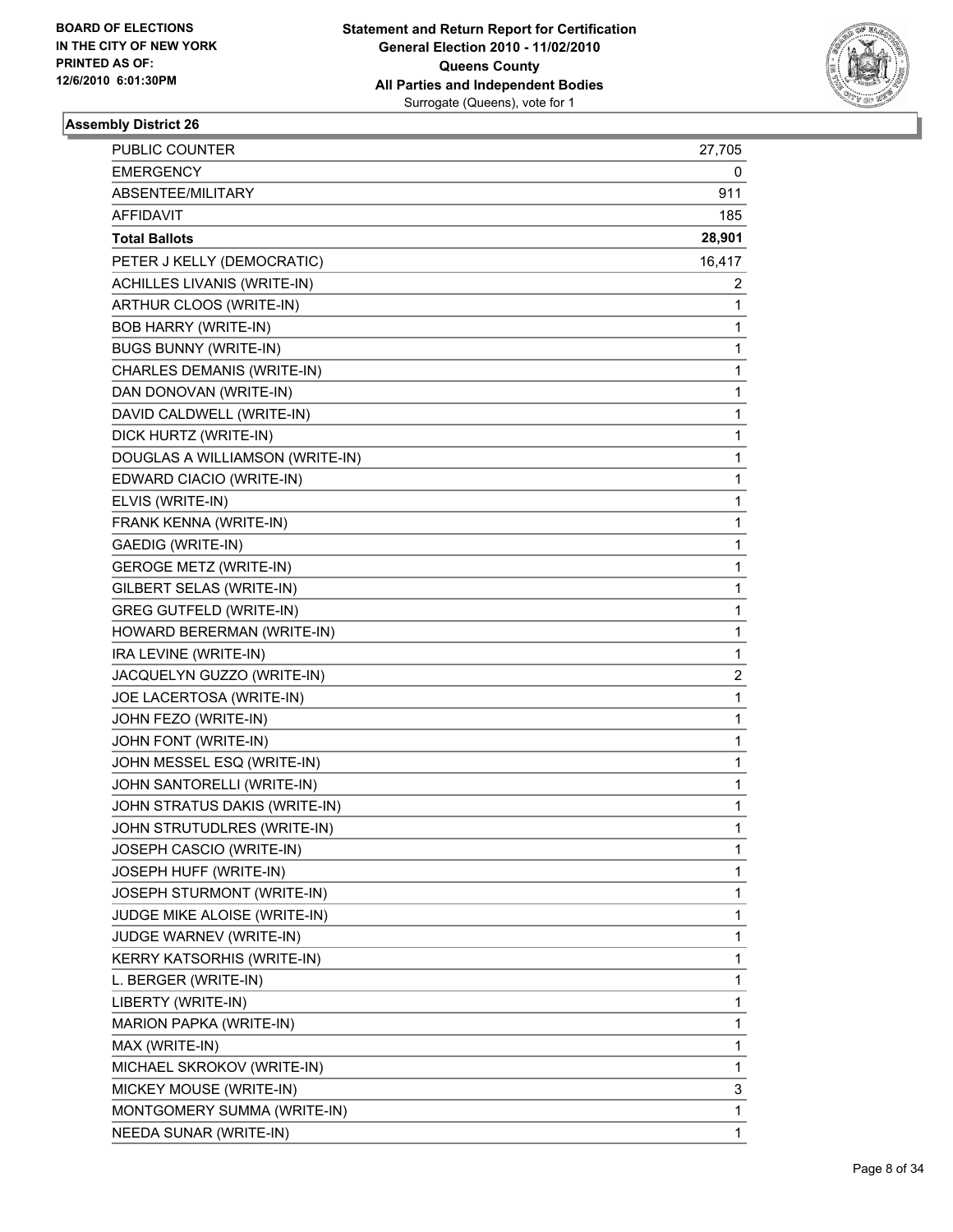

| NELSON CAMACHO (WRITE-IN)        | 1      |
|----------------------------------|--------|
| NO NAME (WRITE-IN)               | 28     |
| PETER CONTSIDIS (WRITE-IN)       | 1      |
| PETER KRAMER (WRITE-IN)          | 1      |
| RICH DRWAL (WRITE-IN)            | 1      |
| ROBERT J. BISHOP (WRITE-IN)      | 1      |
| SEAN OCONNER SR. (WRITE-IN)      |        |
| SIMON KWOK (WRITE-IN)            |        |
| STEVE BEYAR (WRITE-IN)           |        |
| TED SOLOW (WRITE-IN)             |        |
| TERRY GREY (WRITE-IN)            |        |
| TONY AVELLA (WRITE-IN)           | 2      |
| <b>WARREN REDLICH (WRITE-IN)</b> | 1      |
| <b>Total Votes</b>               | 16,502 |
| Unrecorded                       | 12.399 |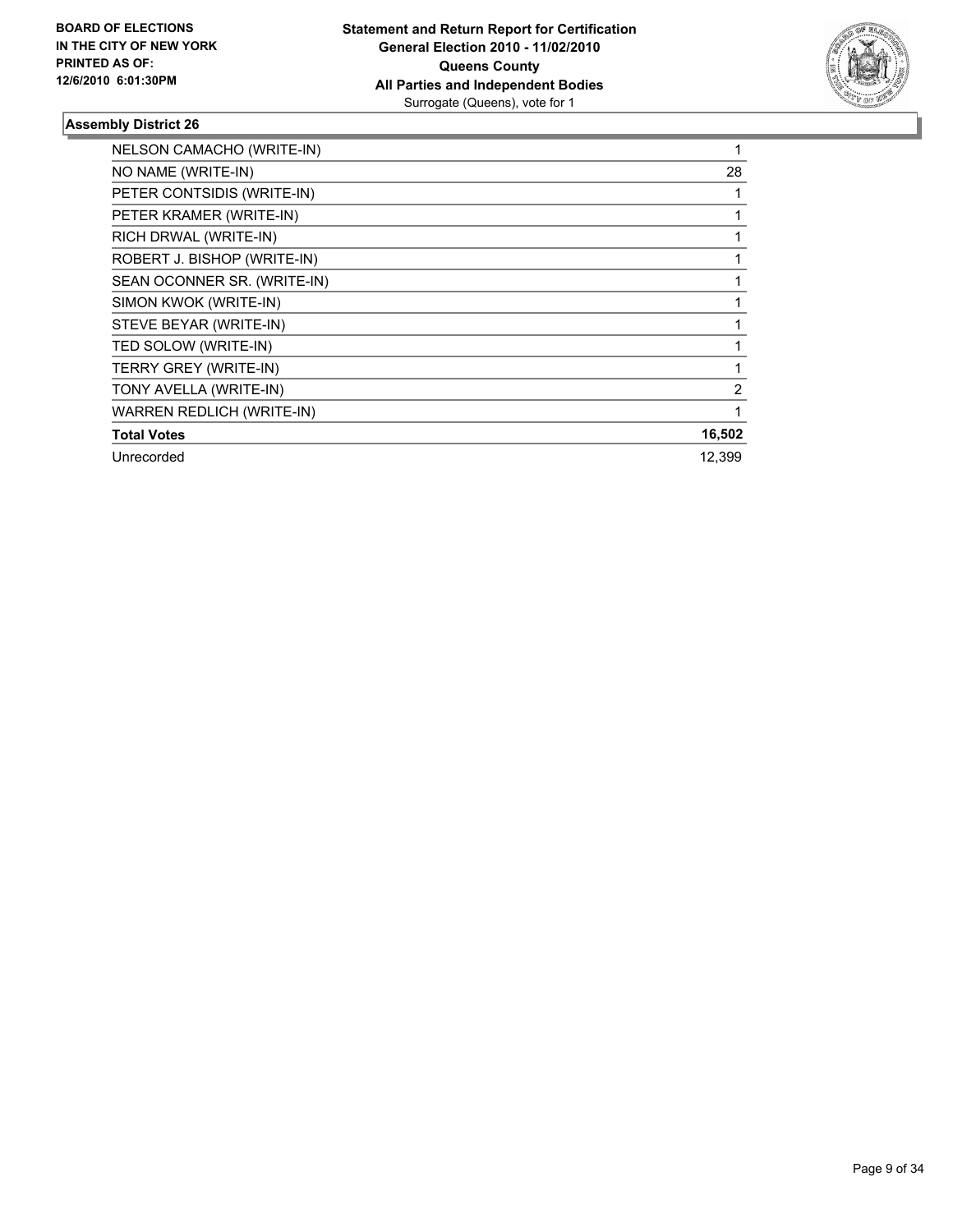

| PUBLIC COUNTER                      | 19,523 |
|-------------------------------------|--------|
| <b>EMERGENCY</b>                    | 0      |
| ABSENTEE/MILITARY                   | 518    |
| AFFIDAVIT                           | 278    |
| <b>Total Ballots</b>                | 20,551 |
| PETER J KELLY (DEMOCRATIC)          | 12,397 |
| ALAN LOWENTHAL (WRITE-IN)           | 1      |
| ALIZA SHERMAN (WRITE-IN)            | 1      |
| ARYEH GOLDMAN (WRITE-IN)            | 1      |
| <b>BARRY BAUCH (WRITE-IN)</b>       | 1      |
| BILL CLINTON (WRITE-IN)             | 1      |
| <b>BOBY TURNER (WRITE-IN)</b>       | 1      |
| BRADLEY P. HEINTZ (WRITE-IN)        | 1      |
| <b>BRUCE WAYNE (WRITE-IN)</b>       | 1      |
| <b>BRUCE WILLIS (WRITE-IN)</b>      | 1      |
| CAROLANN SOLEBELLO (WRITE-IN)       | 2      |
| D.L. HOPKINS (WRITE-IN)             | 1      |
| DAN HALLORAN (WRITE-IN)             | 2      |
| DANIEL POMPER (WRITE-IN)            | 1      |
| DAVID BRAFMAN (WRITE-IN)            | 1      |
| DAVID I ROTHSTEIN (WRITE-IN)        | 2      |
| DAVID KIRSCHER (WRITE-IN)           | 1      |
| DAVID URKLE (WRITE-IN)              | 1      |
| DREW NEVINS (WRITE-IN)              | 1      |
| ELIYAHU GARUCH STRASSMAN (WRITE-IN) | 1      |
| ELIZABETH EDELSTEIA (WRITE-IN)      | 1      |
| ERIK ZEKOBN (WRITE-IN)              | 1      |
| ETHAN PARIS (WRITE-IN)              | 1      |
| FRIEDMAN THOMAS (WRITE-IN)          | 1      |
| <b>GEORGE LARIOS (WRITE-IN)</b>     | 1      |
| GOOFY (WRITE-IN)                    | 1      |
| HARRRY (WRITE-IN)                   | 1      |
| JACK FAM (WRITE-IN)                 | 1      |
| JAMES BURNS (WRITE-IN)              | 1      |
| JAMES MENNELLA (WRITE-IN)           | 1      |
| JEFFREY FEDER (WRITE-IN)            | 1      |
| JIMMY MCMILLAN (WRITE-IN)           | 1      |
| JIMMY MCMILLIAN (WRITE-IN)          | 1      |
| JOHN GROSSMAN (WRITE-IN)            | 1      |
| JOHN SMITH (WRITE-IN)               | 1      |
| JON DOE (WRITE-IN)                  | 1      |
| KATE ZIDAR (WRITE-IN)               | 1      |
| KEVIN WATTE (WRITE-IN)              | 1      |
| KRISTIN DAVIS (WRITE-IN)            | 1      |
| LEAH Z SHEDLO (WRITE-IN)            | 1      |
| LUIS E. GALEANO (WRITE-IN)          | 1      |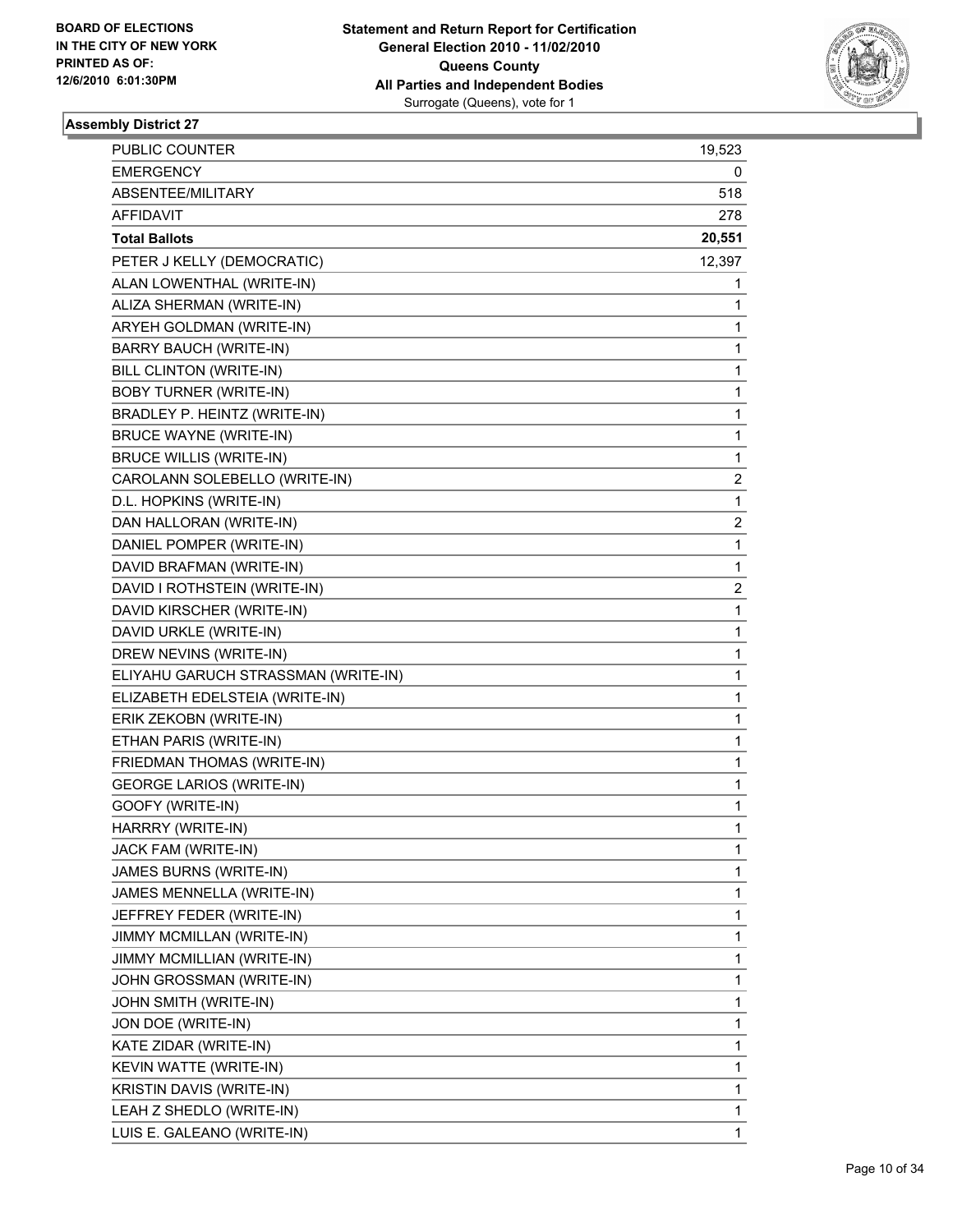

| LULU MESSER (WRITE-IN)           | 1              |
|----------------------------------|----------------|
| MARINA VISHNEVETSKAYA (WRITE-IN) | 1              |
| MARK I PLAINE (WRITE-IN)         | 1              |
| MARTIN GOLDMAN (WRITE-IN)        | 1              |
| MICHAEL SAVAGE (WRITE-IN)        | 1              |
| MICKEY MOUSE (WRITE-IN)          | 5              |
| MORDEHAL BLUM (WRITE-IN)         | 1              |
| MRLEE MULLIGAN (WRITE-IN)        | 1              |
| NO NAME (WRITE-IN)               | 30             |
| R. OCONNELL (WRITE-IN)           | 1              |
| RICK SANDOURCHL (WRITE-IN)       | 1              |
| ROBERT SILVERSMITH (WRITE-IN)    | 1              |
| ROBERT WACK SMITH J (WRITE-IN)   | 1              |
| ROBIN TAREA (WRITE-IN)           | $\overline{c}$ |
| ROGER DUSS (WRITE-IN)            | 1              |
| RONALD REAGAN (WRITE-IN)         | 1              |
| RTUVEN BAUM (WRITE-IN)           | 1              |
| SAM AMAL (WRITE-IN)              | 1              |
| TIM DUFFICY (WRITE-IN)           | 1              |
| VITAL ZATKA (WRITE-IN)           | 1              |
| WALTER WILLIAMS (WRITE-IN)       | 1              |
| YEHUDA ZLOTNICK (WRITE-IN)       | 1              |
| <b>Total Votes</b>               | 12,496         |
| Unrecorded                       | 8.055          |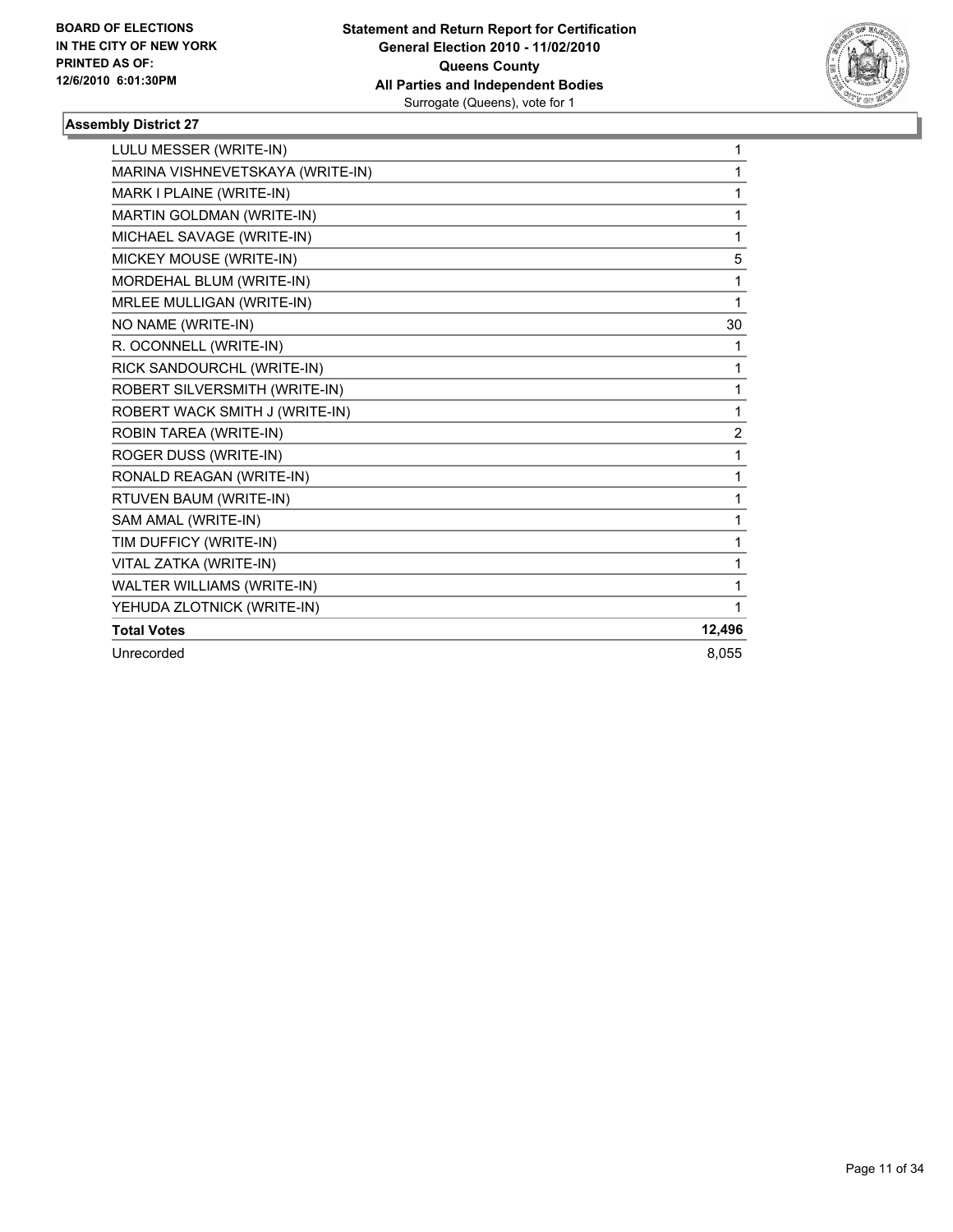

| <b>PUBLIC COUNTER</b>             | 24,011       |
|-----------------------------------|--------------|
| <b>EMERGENCY</b>                  | 0            |
| ABSENTEE/MILITARY                 | 914          |
| AFFIDAVIT                         | 266          |
| <b>Total Ballots</b>              | 25,415       |
| PETER J KELLY (DEMOCRATIC)        | 14,561       |
| ABRAHAM SAM (WRITE-IN)            | 1            |
| ALAN ARISH (WRITE-IN)             | $\mathbf 1$  |
| ALEX HALL (WRITE-IN)              | 1            |
| AU SAAB (WRITE-IN)                | 1            |
| <b>BOB HOPE (WRITE-IN)</b>        | 1            |
| <b>BRUCE BLAKEMAN (WRITE-IN)</b>  | 1            |
| <b>BRUCE GROSSBERG (WRITE-IN)</b> | 1            |
| CHARLOTTE MARTIN (WRITE-IN)       | 2            |
| DAN DONAVAN (WRITE-IN)            | 1            |
| DANIEL SOHNEN (WRITE-IN)          | 1            |
| DEREK JETER (WRITE-IN)            | 1            |
| EDWARD MCGRATH (WRITE-IN)         | 1            |
| EDWARD SOTO (WRITE-IN)            | 1            |
| ELLIOT IFRAMOA (WRITE-IN)         | 1            |
| EMIL RICCIOIA (WRITE-IN)          | 1            |
| GARY (WRITE-IN)                   | 1            |
| GEORGE W. BUSH (WRITE-IN)         | 1            |
| <b>GORDON BENNETT (WRITE-IN)</b>  | 1            |
| <b>GREG BRESIGER (WRITE-IN)</b>   | 1            |
| J. G. RAUCH (WRITE-IN)            | 1            |
| JENNIFER WRIGHT (WRITE-IN)        | 1            |
| JIMMY MCMILLAN (WRITE-IN)         | 3            |
| JOANNE KAMINASA TZ (WRITE-IN)     | 1            |
| JOHN C. KONRATH (WRITE-IN)        | 1            |
| JOHN CLIFTON (WRITE-IN)           | 1            |
| JOHN SMITH (WRITE-IN)             | $\mathbf{1}$ |
| JONATHON GALLETTA (WRITE-IN)      | 1            |
| JOSEPH F. CRATEN (WRITE-IN)       | 1            |
| KEVIN BURKE (WRITE-IN)            | $\mathbf{1}$ |
| KRISTIN M. DAVIS (WRITE-IN)       | 1            |
| LOU COSTELLO (WRITE-IN)           | 1            |
| MARK DU (WRITE-IN)                | 1            |
| MEL BERMAN (WRITE-IN)             | 1            |
| MELISSA HALUCH (WRITE-IN)         | 1            |
| MELISSA RUFO (WRITE-IN)           | 1            |
| MICHAEL BLOOMBERG (WRITE-IN)      | 1            |
| MICKEY MOUSE (WRITE-IN)           | 3            |
| MITCHELL MANTIN (WRITE-IN)        | 1            |
| NAOMI ALLEN (WRITE-IN)            | 1            |
| NO NAME (WRITE-IN)                | 16           |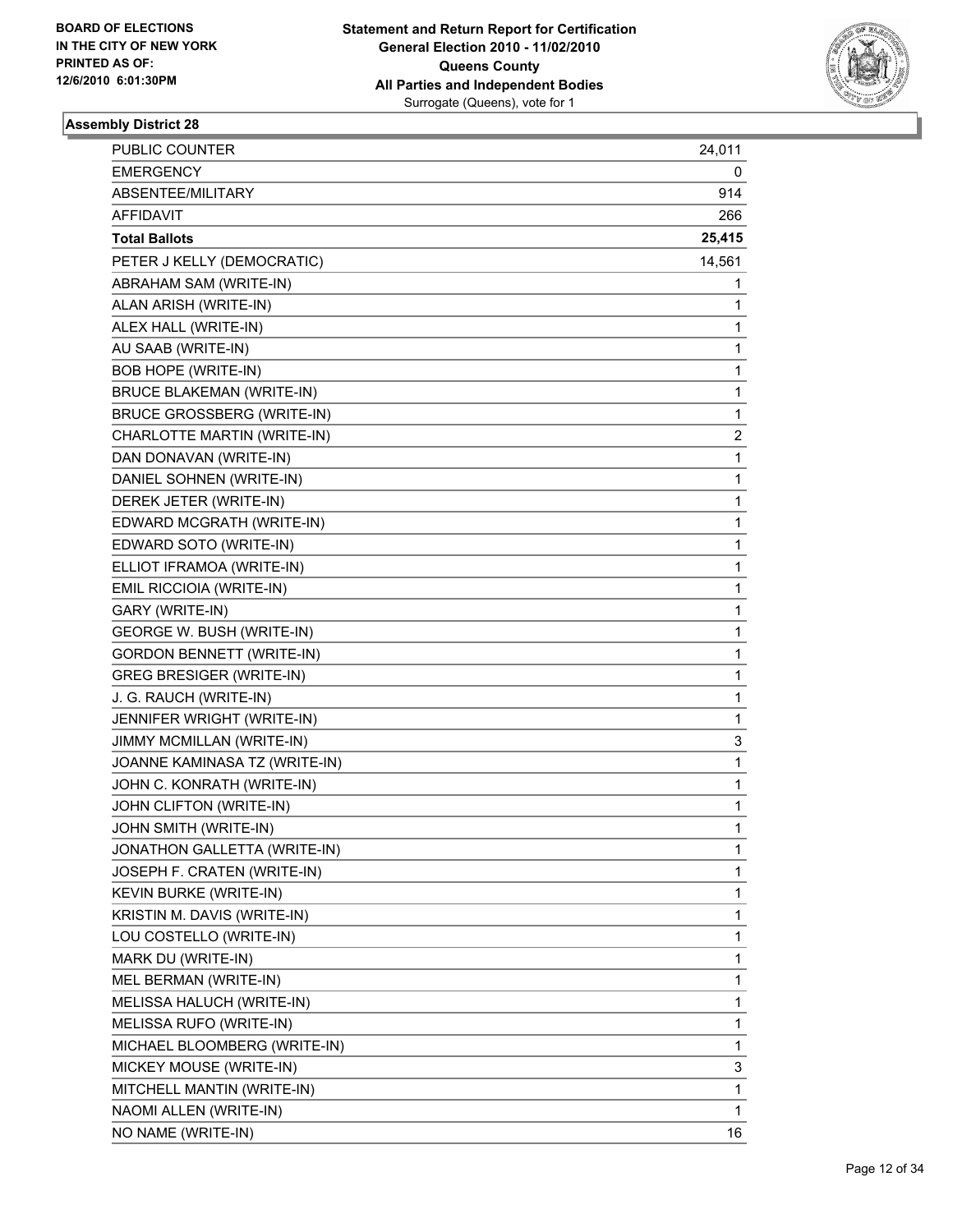

| PETER LONTEVAS (WRITE-IN)     | 1      |
|-------------------------------|--------|
| RALPH NADER (WRITE-IN)        | 1      |
| RICK LAZIO (WRITE-IN)         | 1      |
| ROBERT IAMS (WRITE-IN)        | 1      |
| RUDOLPH GIULIANI (WRITE-IN)   | 1      |
| <b>SCOTT KLEIN (WRITE-IN)</b> | 1      |
| SHANN (WRITE-IN)              | 1      |
| SLEEK (WRITE-IN)              | 1      |
| SMITH (WRITE-IN)              | 1      |
| STEPHEN J. HUMENNY (WRITE-IN) | 1      |
| TARA BONANNO (WRITE-IN)       | 1      |
| THE PEOPLE (WRITE-IN)         | 1      |
| TOM OGNIBENE (WRITE-IN)       | 1      |
| TONYA GENDELMAN (WRITE-IN)    | 1      |
| VINCENT BANORETTA (WRITE-IN)  | 1      |
| WARREN REDLICH (WRITE-IN)     | 1      |
| WILLIAM RADSKE (WRITE-IN)     | 2      |
| YODA (WRITE-IN)               | 1      |
| <b>Total Votes</b>            | 14,640 |
| Unrecorded                    | 10,775 |
|                               |        |

| <b>PUBLIC COUNTER</b>      | 23,087 |
|----------------------------|--------|
| <b>EMERGENCY</b>           | 0      |
| ABSENTEE/MILITARY          | 405    |
| AFFIDAVIT                  | 415    |
| <b>Total Ballots</b>       | 23,937 |
| PETER J KELLY (DEMOCRATIC) | 19,683 |
| HUGH GAYLE (WRITE-IN)      |        |
| JOHN W. CRONIN (WRITE-IN)  |        |
| NO NAME (WRITE-IN)         | 3      |
| <b>Total Votes</b>         | 19,688 |
| Unrecorded                 | 4.249  |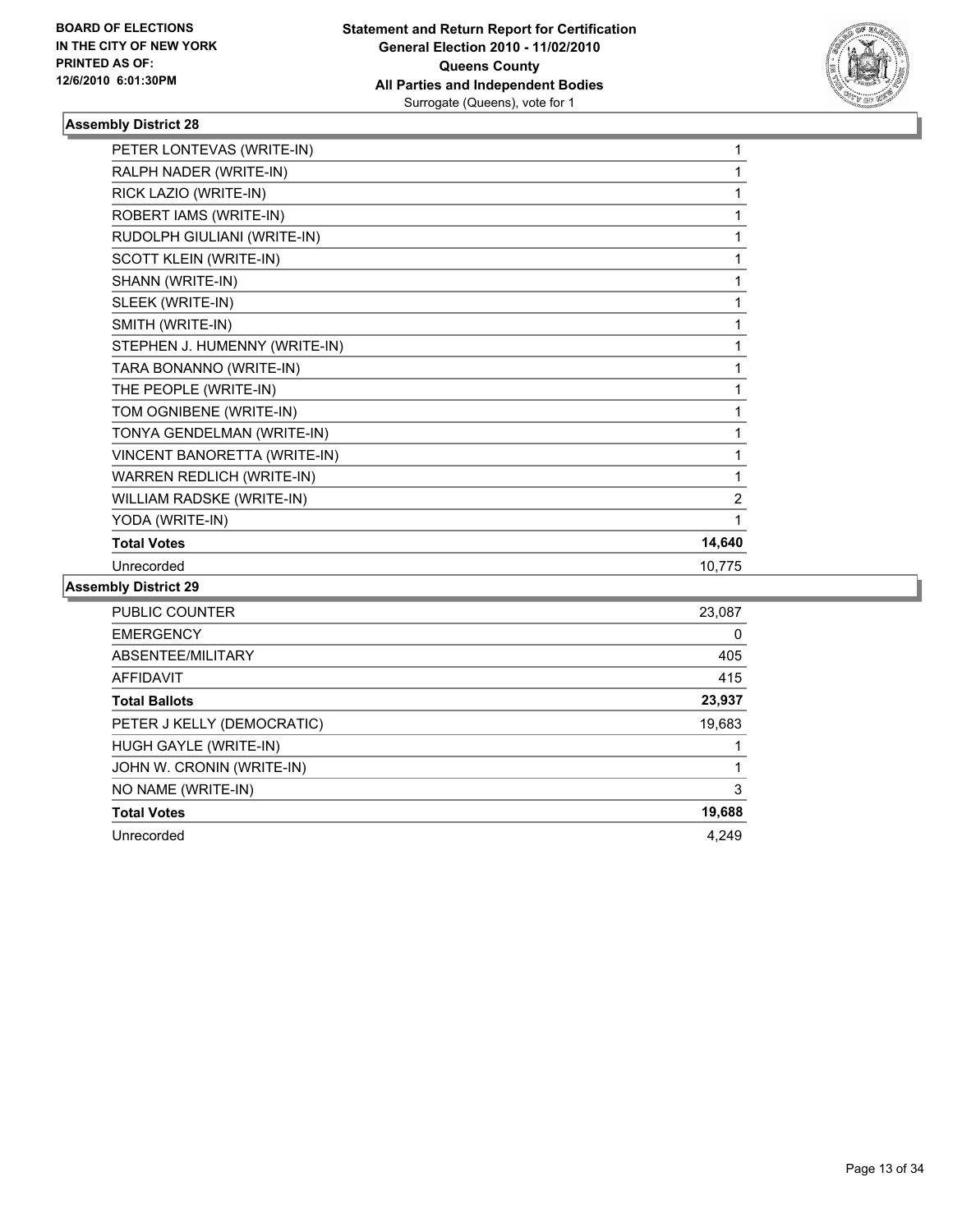

| <b>PUBLIC COUNTER</b>                | 17,016 |
|--------------------------------------|--------|
| <b>EMERGENCY</b>                     | 0      |
| ABSENTEE/MILITARY                    | 368    |
| <b>AFFIDAVIT</b>                     | 264    |
| <b>Total Ballots</b>                 | 17,769 |
| PETER J KELLY (DEMOCRATIC)           | 10,718 |
| ALFRED E. NEWMAN (WRITE-IN)          | 1      |
| AUBAL ROGERS (WRITE-IN)              | 1      |
| AYN RHUD (WRITE-IN)                  | 1      |
| CARL E. PERSON (WRITE-IN)            | 1      |
| CHRISTINE MCGOVERN (WRITE-IN)        | 1      |
| CHRISTOPHER R BLOCK (WRITE-IN)       | 1      |
| <b>COLLEEN FELLINGHAM (WRITE-IN)</b> | 1      |
| DAN SCHMIDT (WRITE-IN)               | 1      |
| DAVID MOOG (WRITE-IN)                | 1      |
| DENO ROSSI (WRITE-IN)                | 1      |
| DICK HERTZ (WRITE-IN)                | 1      |
| DO DONAVAN (WRITE-IN)                | 1      |
| DON TRE (WRITE-IN)                   | 1      |
| DONALD G. MULLIGAN JR. (WRITE-IN)    | 1      |
| DONALD MANES (WRITE-IN)              | 1      |
| DONALD TRUMP (WRITE-IN)              | 1      |
| DOUGLAS RYAN (WRITE-IN)              | 1      |
| EDWARD I. KOCH (WRITE-IN)            | 1      |
| EDWARD MECHMANN (WRITE-IN)           | 1      |
| ELIOT SPITZER (WRITE-IN)             | 1      |
| FICUS (WRITE-IN)                     | 1      |
| HOWARD STERN (WRITE-IN)              | 1      |
| JAMES F. MORGAIN (WRITE-IN)          | 1      |
| JASON ALONTE (WRITE-IN)              | 1      |
| JOHN GRIDIS (WRITE-IN)               | 1      |
| JOHN LEHECKA (WRITE-IN)              | 1      |
| JOHN WOJUWSKI (WRITE-IN)             | 1      |
| <b>JOSH GRAY (WRITE-IN)</b>          | 1      |
| KERRI DUGAN WNUK (WRITE-IN)          | 1      |
| LAIS FASCO (WRITE-IN)                | 1      |
| MARIO NACES (WRITE-IN)               | 1      |
| MARION PAPKA (WRITE-IN)              | 1      |
| MELISSA HALUCH (WRITE-IN)            | 1      |
| MICK LAUER (WRITE-IN)                | 1      |
| MICKEY MOUSE (WRITE-IN)              | 1      |
| MIKE PESCI (WRITE-IN)                | 1      |
| MILRA ROGERS (WRITE-IN)              | 1      |
| NO NAME (WRITE-IN)                   | 21     |
| OPTIMUS PRIME (WRITE-IN)             | 1      |
| RALPH NADER (WRITE-IN)               | 1      |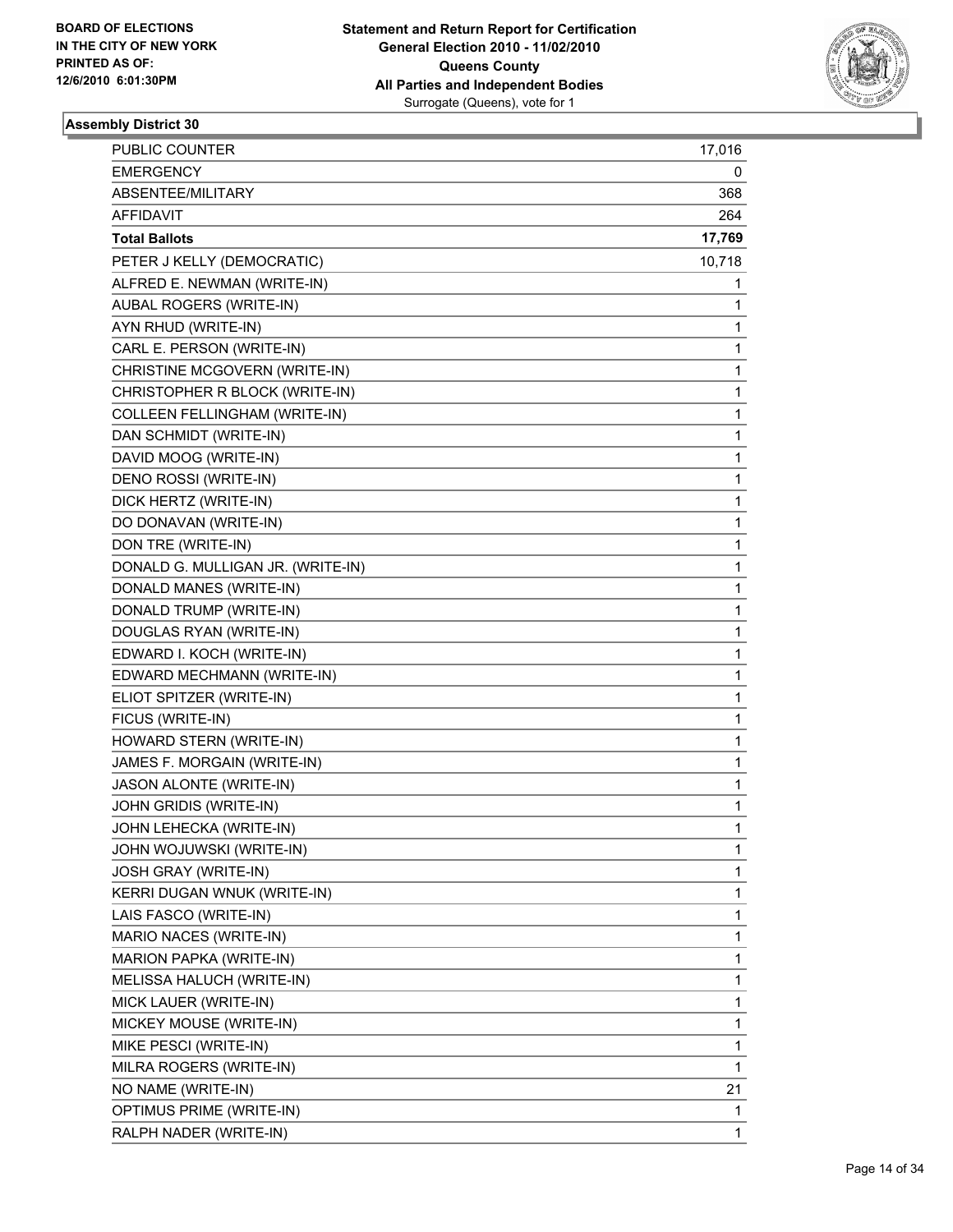

| RAYMOND GAZER ESN (WRITE-IN)                  |        |
|-----------------------------------------------|--------|
| SERPHEN R MALTESE (WRITE-IN)                  |        |
| SUSAN ARON DEFRANTE (WRITE-IN)                |        |
| TIMOLEON POLIT (WRITE-IN)                     |        |
| TOR JOHNSON (WRITE-IN)                        |        |
| WILLIAM R. SLOMDA JR. (WRITE-IN)              |        |
| WOODCOCK CHRISHINGTON BILLINGSBERG (WRITE-IN) |        |
| <b>Total Votes</b>                            | 10.785 |
| Unrecorded                                    | 6.984  |

| <b>PUBLIC COUNTER</b>                | 17,920 |
|--------------------------------------|--------|
| <b>EMERGENCY</b>                     | 0      |
| ABSENTEE/MILITARY                    | 497    |
| <b>AFFIDAVIT</b>                     | 344    |
| <b>Total Ballots</b>                 | 18,811 |
| PETER J KELLY (DEMOCRATIC)           | 14,673 |
| ALAN KATEMAN (WRITE-IN)              | 1      |
| ANNMARIE TORNABENE (WRITE-IN)        | 1      |
| CHRISTOPHER SCOTT BILLUPS (WRITE-IN) | 1      |
| DEBORAH RICHARDSON (WRITE-IN)        | 1      |
| DECLINED PHANTOM (WRITE-IN)          | 1      |
| DONVON FOLLZES (WRITE-IN)            |        |
| EMMANUEL ST. JEAN (WRITE-IN)         | 1      |
| GILBATO GARCIA (WRITE-IN)            | 1      |
| <b>ISAAC BRAAN (WRITE-IN)</b>        | 1      |
| NO NAME (WRITE-IN)                   | 4      |
| PALIDINO (WRITE-IN)                  | 2      |
| <b>Total Votes</b>                   | 14,688 |
| Unrecorded                           | 4,123  |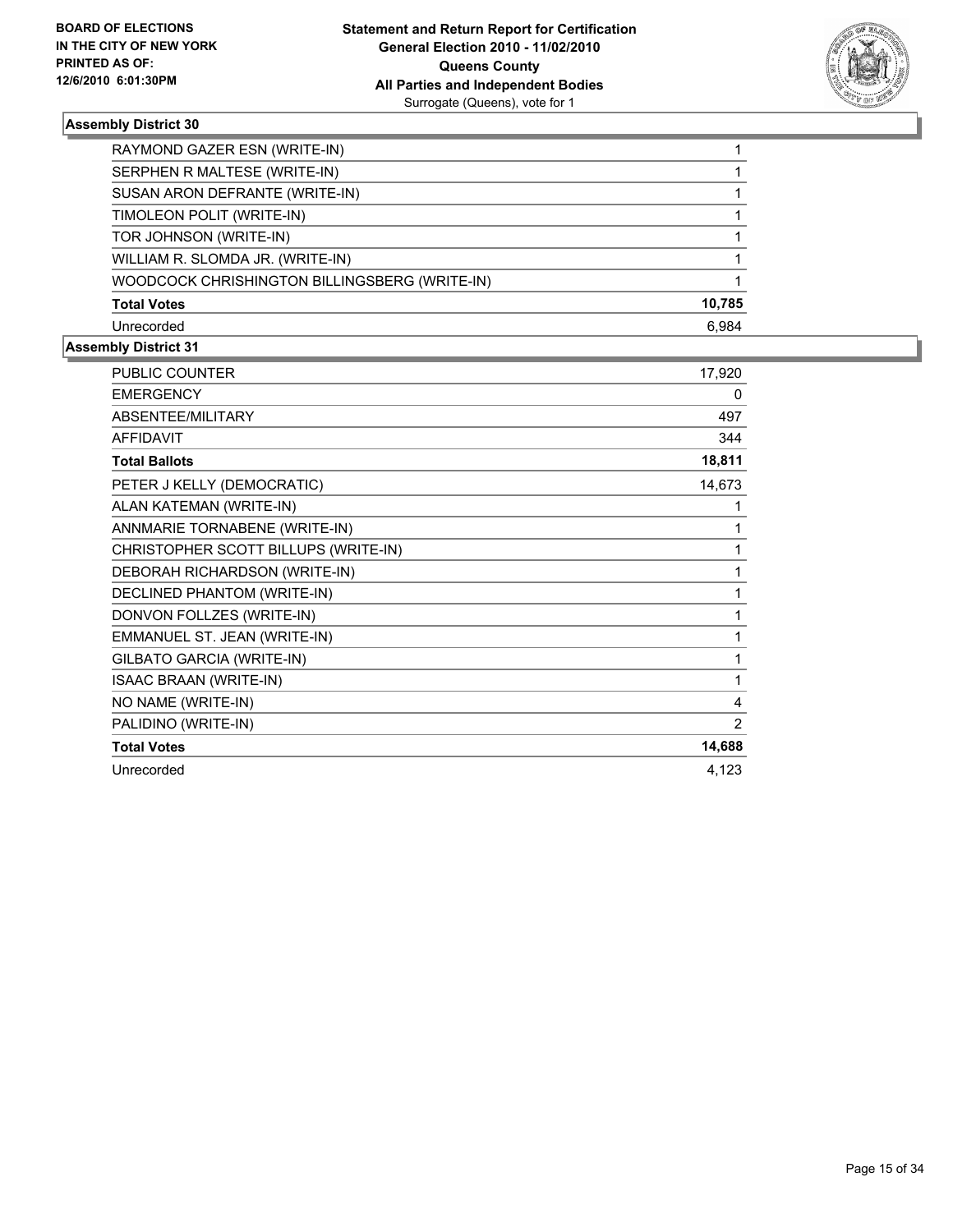

| <b>PUBLIC COUNTER</b>           | 20,730         |
|---------------------------------|----------------|
| <b>EMERGENCY</b>                | 17             |
| ABSENTEE/MILITARY               | 325            |
| <b>AFFIDAVIT</b>                | 395            |
| <b>Total Ballots</b>            | 21,488         |
| PETER J KELLY (DEMOCRATIC)      | 16,857         |
| BRIAN J TAYLOR (WRITE-IN)       | 1              |
| JOE CASPER (WRITE-IN)           | 1              |
| JOE VIOAL (WRITE-IN)            | 1              |
| M M GOLPHIN (WRITE-IN)          | 1              |
| MICKEY MOUSE (WRITE-IN)         | 1              |
| NO NAME (WRITE-IN)              | $\overline{2}$ |
| NORMAN SEIGEL (WRITE-IN)        | 1              |
| PETER CHONG (WRITE-IN)          | 1              |
| REV. SAMUD BACON SR. (WRITE-IN) | 1              |
| RICHARD BUTLER (WRITE-IN)       | 1              |
| <b>Total Votes</b>              | 16,868         |
| Unrecorded                      | 4,620          |

| <b>PUBLIC COUNTER</b>            | 24,428         |
|----------------------------------|----------------|
| <b>EMERGENCY</b>                 | 75             |
| ABSENTEE/MILITARY                | 358            |
| <b>AFFIDAVIT</b>                 | 280            |
| <b>Total Ballots</b>             | 25,168         |
| PETER J KELLY (DEMOCRATIC)       | 19,455         |
| ANYBODY ELSE (WRITE-IN)          | 1              |
| CHARLES C ALBERT (WRITE-IN)      | 1              |
| CLAIR ELOUTIER (WRITE-IN)        | 1              |
| CLAIRE ELOUTIEN (WRITE-IN)       | 1              |
| EDWARD JAMES PETERS (WRITE-IN)   | 1              |
| FRANK SMENDOLEA (WRITE-IN)       | $\mathbf{1}$   |
| J. DIOGUARDI (WRITE-IN)          | 1              |
| JOSEPH AMMENDOLEA JR. (WRITE-IN) | $\mathbf{1}$   |
| JOSEPH AMMENDOLES (WRITE-IN)     | 1              |
| MARC CLOUTIER (WRITE-IN)         | $\mathbf{1}$   |
| NO NAME (WRITE-IN)               | 8              |
| OSCAR ORAVIOLA (WRITE-IN)        | $\mathbf{1}$   |
| PALADINO (WRITE-IN)              | $\overline{2}$ |
| ROBERT MARTINEZ (WRITE-IN)       | 1              |
| RUDOLPH GIULIANI (WRITE-IN)      | $\mathbf{1}$   |
| WILLIAM GIBLIN (WRITE-IN)        | 1              |
| <b>Total Votes</b>               | 19,479         |
| Unrecorded                       | 5,689          |
|                                  |                |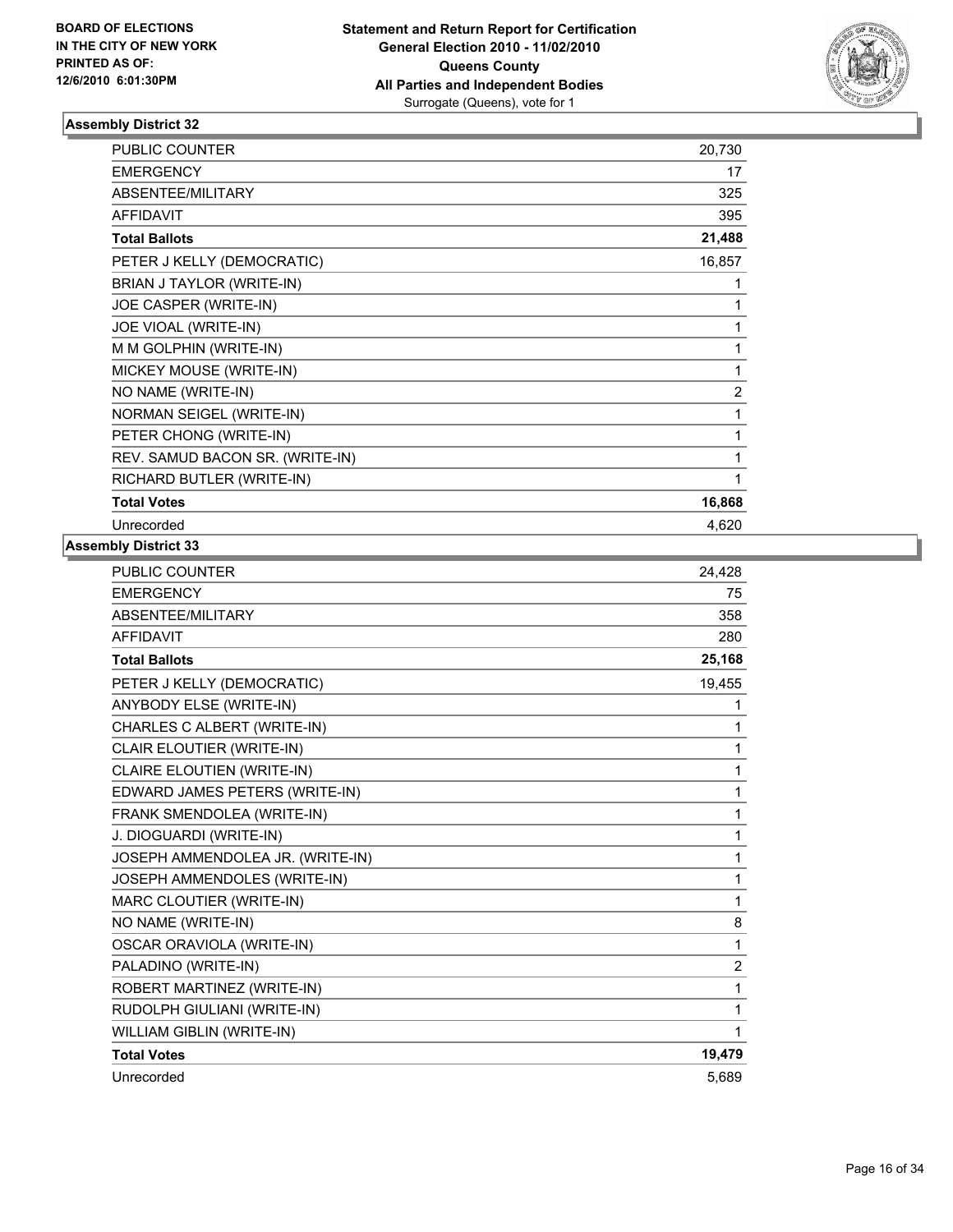

| <b>PUBLIC COUNTER</b>           | 13,768       |
|---------------------------------|--------------|
| <b>EMERGENCY</b>                | 0            |
| ABSENTEE/MILITARY               | 232          |
| <b>AFFIDAVIT</b>                | 212          |
| <b>Total Ballots</b>            | 14,297       |
| PETER J KELLY (DEMOCRATIC)      | 9,654        |
| ADAM SEIRUP (WRITE-IN)          | 1            |
| <b>BOB GRANT (WRITE-IN)</b>     | $\mathbf{1}$ |
| CESPETH J DIOGUARDI (WRITE-IN)  | $\mathbf{1}$ |
| CHRISTINE HOLMES (WRITE-IN)     | $\mathbf{1}$ |
| DAVID BERGENFIELD (WRITE-IN)    | 1            |
| ERIC "MANLOW" MOLLER (WRITE-IN) | $\mathbf{1}$ |
| ERIC GOIA (WRITE-IN)            | 1            |
| <b>GEORGE PERRY (WRITE-IN)</b>  | 1            |
| <b>JAMES MCMANS (WRITE-IN)</b>  | 1            |
| JIMMY MCMILLAN (WRITE-IN)       | $\mathbf{1}$ |
| JOE BLOW (WRITE-IN)             | 1            |
| JOHN STEWART (WRITE-IN)         | 1            |
| JOHNNY KNOXVILLE (WRITE-IN)     | 1            |
| MARCIE HANLON (WRITE-IN)        | 1            |
| MICKEY MOUSE (WRITE-IN)         | $\mathbf{1}$ |
| NO NAME (WRITE-IN)              | 13           |
| PATRICK T COLLINS (WRITE-IN)    | 1            |
| STEVEN B. BRAUER (WRITE-IN)     | 1            |
| TED KAZYSKI (WRITE-IN)          | $\mathbf{1}$ |
| THERESA CUOAGO (WRITE-IN)       | 1            |
| THOMAS LUMPKINS (WRITE-IN)      | 1            |
| <b>Total Votes</b>              | 9,687        |
| Unrecorded                      | 4,610        |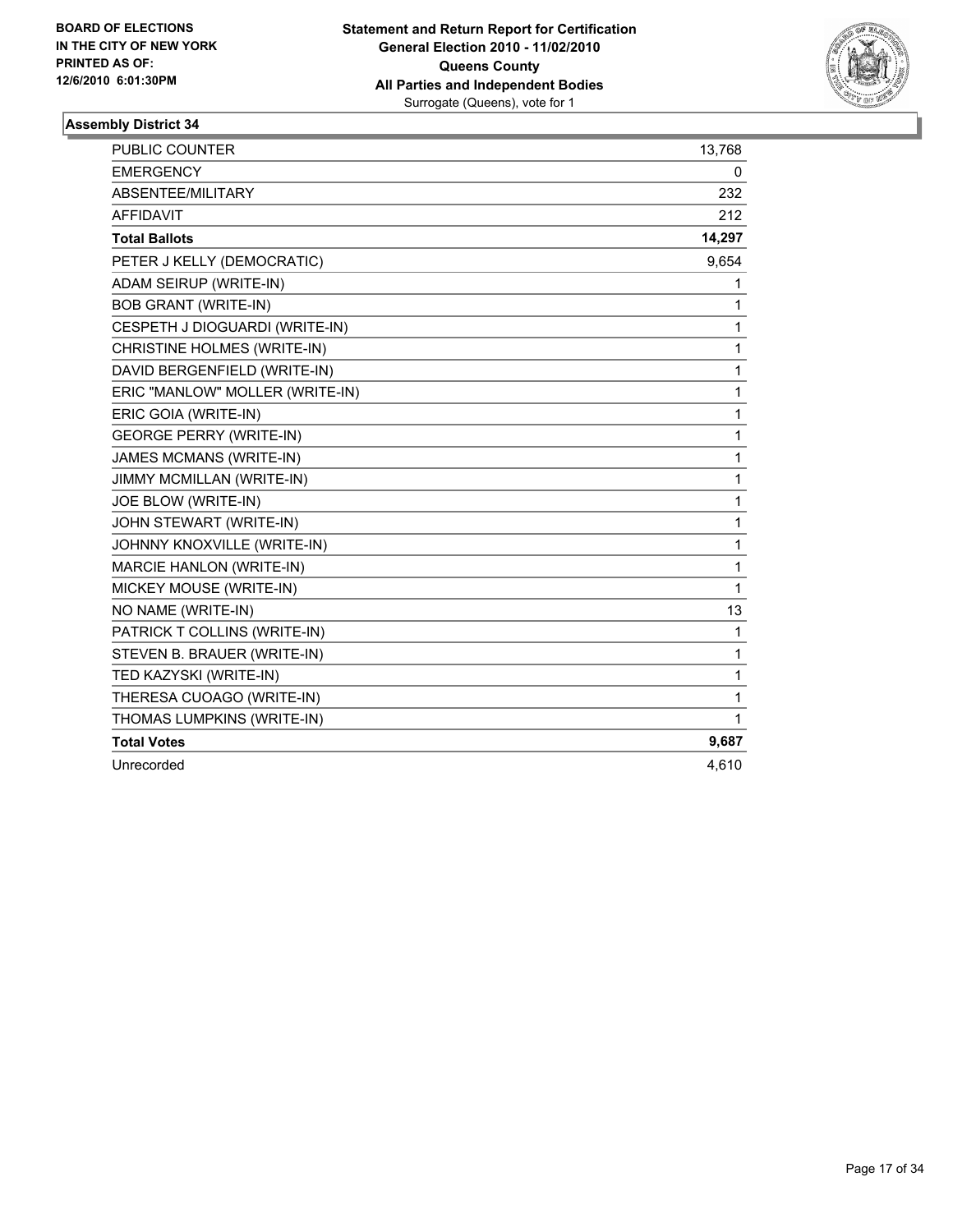

| <b>PUBLIC COUNTER</b>        | 13,357 |
|------------------------------|--------|
| <b>EMERGENCY</b>             | 45     |
| ABSENTEE/MILITARY            | 292    |
| <b>AFFIDAVIT</b>             | 163    |
| <b>Total Ballots</b>         | 13,932 |
| PETER J KELLY (DEMOCRATIC)   | 10,241 |
| ANGEL R. MOSOSO (WRITE-IN)   | 1      |
| DAN JACOBY (WRITE-IN)        | 1      |
| HOLY SPIRIT (WRITE-IN)       | 1      |
| HOMER SIMPSON (WRITE-IN)     | 1      |
| JOHN ROLAND (WRITE-IN)       | 1      |
| MARTIN MARINO (WRITE-IN)     | 1      |
| NO NAME (WRITE-IN)           | 10     |
| PAUL STONE JANSEN (WRITE-IN) | 1      |
| RON JEREMY (WRITE-IN)        | 1      |
| <b>Total Votes</b>           | 10,259 |
| Unrecorded                   | 3,673  |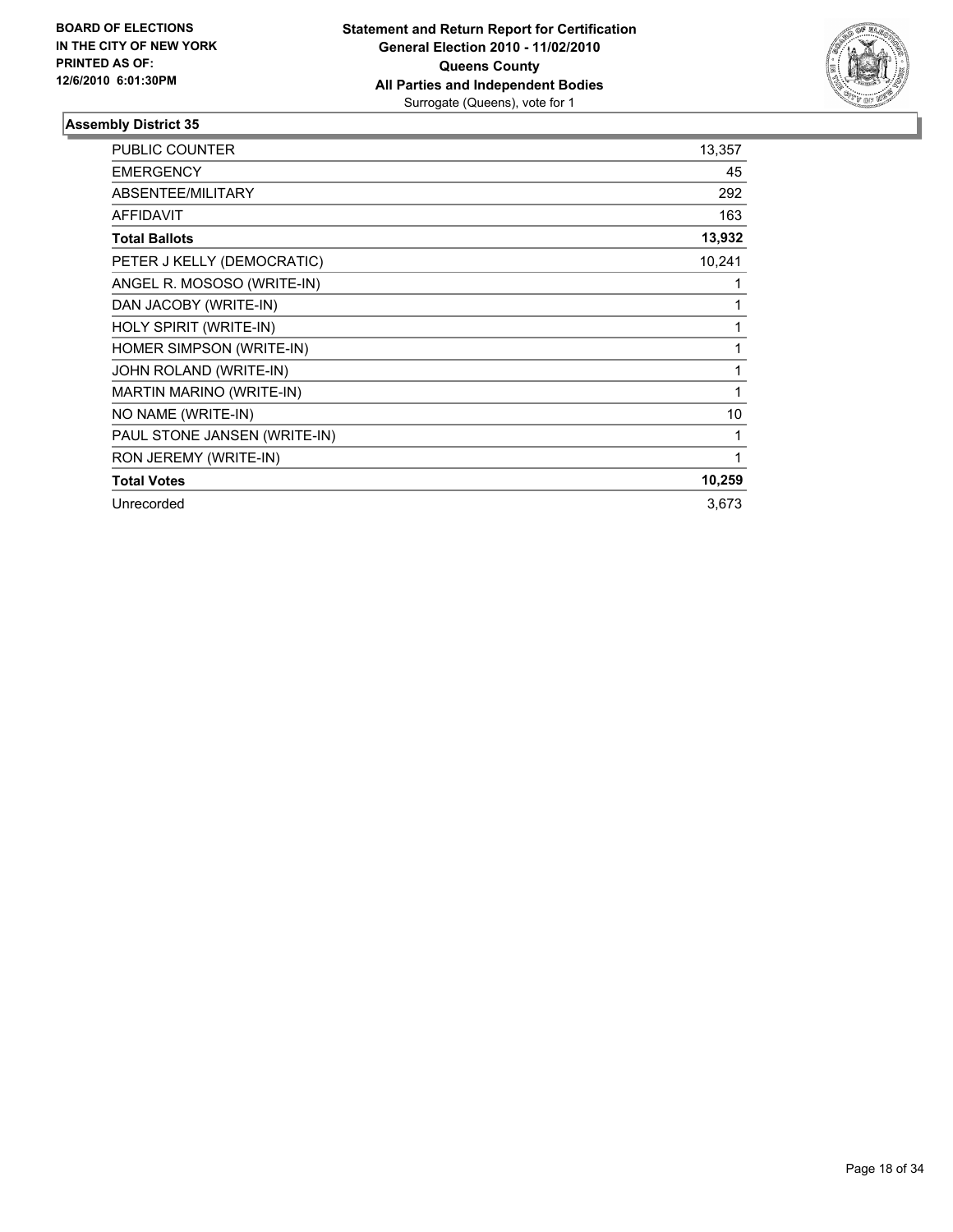

| <b>PUBLIC COUNTER</b>              | 17,109         |
|------------------------------------|----------------|
| <b>EMERGENCY</b>                   | 0              |
| ABSENTEE/MILITARY                  | 295            |
| <b>AFFIDAVIT</b>                   | 377            |
| <b>Total Ballots</b>               | 17,995         |
| PETER J KELLY (DEMOCRATIC)         | 12,029         |
| ADA JAMES BARROW (WRITE-IN)        | 1              |
| BEELZEBUB (WRITE-IN)               | 1              |
| <b>BOBA FETT (WRITE-IN)</b>        | 1              |
| BONO THE BOSTON TERIER (WRITE-IN)  | 1              |
| CAROLYN CALLOWAY (WRITE-IN)        | 1              |
| CHRISTIAN A. LEDESMA (WRITE-IN)    | 1              |
| DANIEL C MANDELL (WRITE-IN)        | 1              |
| DAVID APPLBAUM (WRITE-IN)          | 1              |
| EDWARD BUCKLAND (WRITE-IN)         | 1              |
| ELIZABETH ALVERADO (WRITE-IN)      | 1              |
| EMMANUEL KOSSARIS (WRITE-IN)       | 1              |
| F. LEGHORN (WRITE-IN)              | 1              |
| FRANK ZAPPA (WRITE-IN)             | 1              |
| GARRAMO (WRITE-IN)                 | 1              |
| <b>GEROGE EMERTRICK (WRITE-IN)</b> | 1              |
| JASON SONIN (WRITE-IN)             | 1              |
| JAY LENO (WRITE-IN)                | 1              |
| JERRY RAIMONDO (WRITE-IN)          | 1              |
| JIMMY MCMILLAN (WRITE-IN)          | 1              |
| JIMMY MCMILLIAN (WRITE-IN)         | 1              |
| JOHN DELLIS (WRITE-IN)             | 1              |
| JON MIZRAHI (WRITE-IN)             | 1              |
| JOSEPH DARMARIN (WRITE-IN)         | 1              |
| KATHERINE GARRIGAN (WRITE-IN)      | 1              |
| KIRK DESOTO (WRITE-IN)             | 1              |
| LOUIS CRISPINA (WRITE-IN)          | 1              |
| MARK MURYNEC (WRITE-IN)            | 1              |
| MICKEY MOUSE (WRITE-IN)            | $\overline{c}$ |
| NO NAME (WRITE-IN)                 | 14             |
| OBI-WAN-KENOBI (WRITE-IN)          | 1              |
| PATRICK BACHANEV (WRITE-IN)        | 1              |
| PETER (WRITE-IN)                   | 1              |
| RALPH NADER (WRITE-IN)             | 1              |
| RICHMOND OSCARS (WRITE-IN)         | 1              |
| S. TRINIDAD (WRITE-IN)             | 1              |
| SUSAN ARDNT (WRITE-IN)             | 2              |
| THOMAS GILLIGAN (WRITE-IN)         | 1              |
| <b>Total Votes</b>                 | 12,081         |
| Unrecorded                         | 5,914          |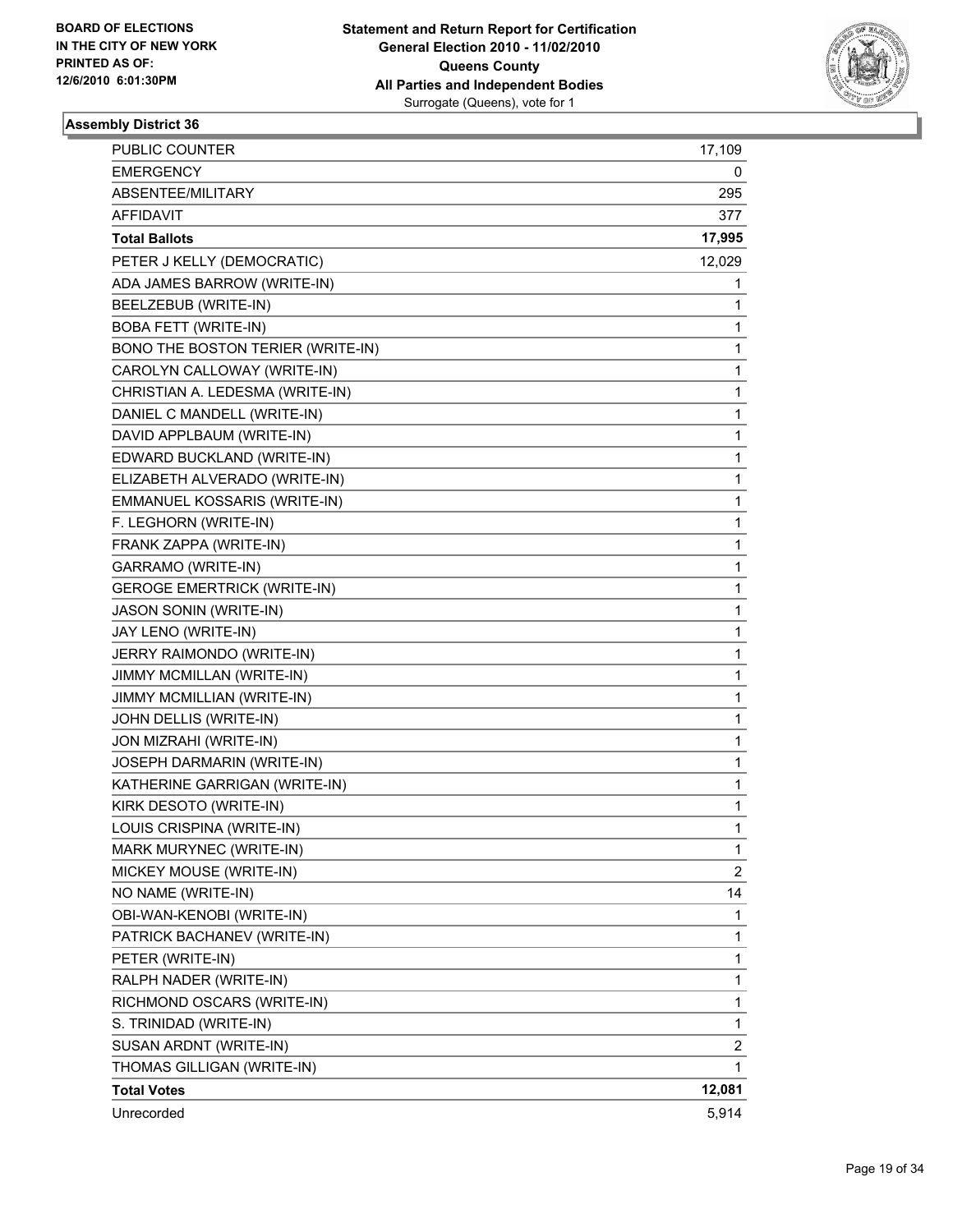

| <b>PUBLIC COUNTER</b>           | 15,397                  |
|---------------------------------|-------------------------|
| <b>EMERGENCY</b>                | 0                       |
| ABSENTEE/MILITARY               | 247                     |
| <b>AFFIDAVIT</b>                | 291                     |
| <b>Total Ballots</b>            | 16,024                  |
| PETER J KELLY (DEMOCRATIC)      | 11,374                  |
| <b>BIGGIE SMALLS (WRITE-IN)</b> | 1                       |
| <b>BRANDON BROCK (WRITE-IN)</b> | 1                       |
| ED KOCH (WRITE-IN)              | 1                       |
| ERIC AUSTIN (WRITE-IN)          | 1                       |
| FRANK KAUFMANN (WRITE-IN)       | 1                       |
| <b>GLENN SODANO (WRITE-IN)</b>  | 1                       |
| HOWIE HAWKANS (WRITE-IN)        | 1                       |
| JAMES BOTAS (WRITE-IN)          | 1                       |
| JANET SARRAO (WRITE-IN)         | 1                       |
| JOE BECKER (WRITE-IN)           | 1                       |
| JOHN CLIFTON (WRITE-IN)         | 1                       |
| JOHN WONG (WRITE-IN)            | 1                       |
| JONATHAN BRIGGS (WRITE-IN)      | 1                       |
| JOYCE BAGORIE (WRITE-IN)        | 1                       |
| LADY GAGA (WRITE-IN)            | 1                       |
| LARRY DUSSEAU (WRITE-IN)        | 1                       |
| LIZ TUDOR (WRITE-IN)            | 1                       |
| M MOUSE (WRITE-IN)              | 1                       |
| MELINDA TIRADO (WRITE-IN)       | 1                       |
| MICKEY MOUSE (WRITE-IN)         | 1                       |
| NACTONZIE SHIVERS (WRITE-IN)    | 1                       |
| NAT NIM (WRITE-IN)              | 1                       |
| NICHOL F. CANON (WRITE-IN)      | 1                       |
| NO NAME (WRITE-IN)              | 22                      |
| RAYMOND CLERMONT (WRITE-IN)     | 1                       |
| RAYMOND GEE (WRITE-IN)          | 1                       |
| ROBERT AUGUGLIORO (WRITE-IN)    | 1                       |
| RODDERICE ANTE (WRITE-IN)       | 1                       |
| RON PAUL (WRITE-IN)             | 1                       |
| RONALD REAGAN (WRITE-IN)        | $\overline{\mathbf{c}}$ |
| SCOTT SCHWEIZER (WRITE-IN)      | $\mathbf{1}$            |
| SEAMUS OHARE (WRITE-IN)         | 1                       |
| STEPHEN WEINER (WRITE-IN)       | 1                       |
| TYLER DURDAN (WRITE-IN)         | 1                       |
| WALTER N IWACHOW (WRITE-IN)     | $\overline{2}$          |
| <b>Total Votes</b>              | 11,432                  |
| Unrecorded                      | 4,592                   |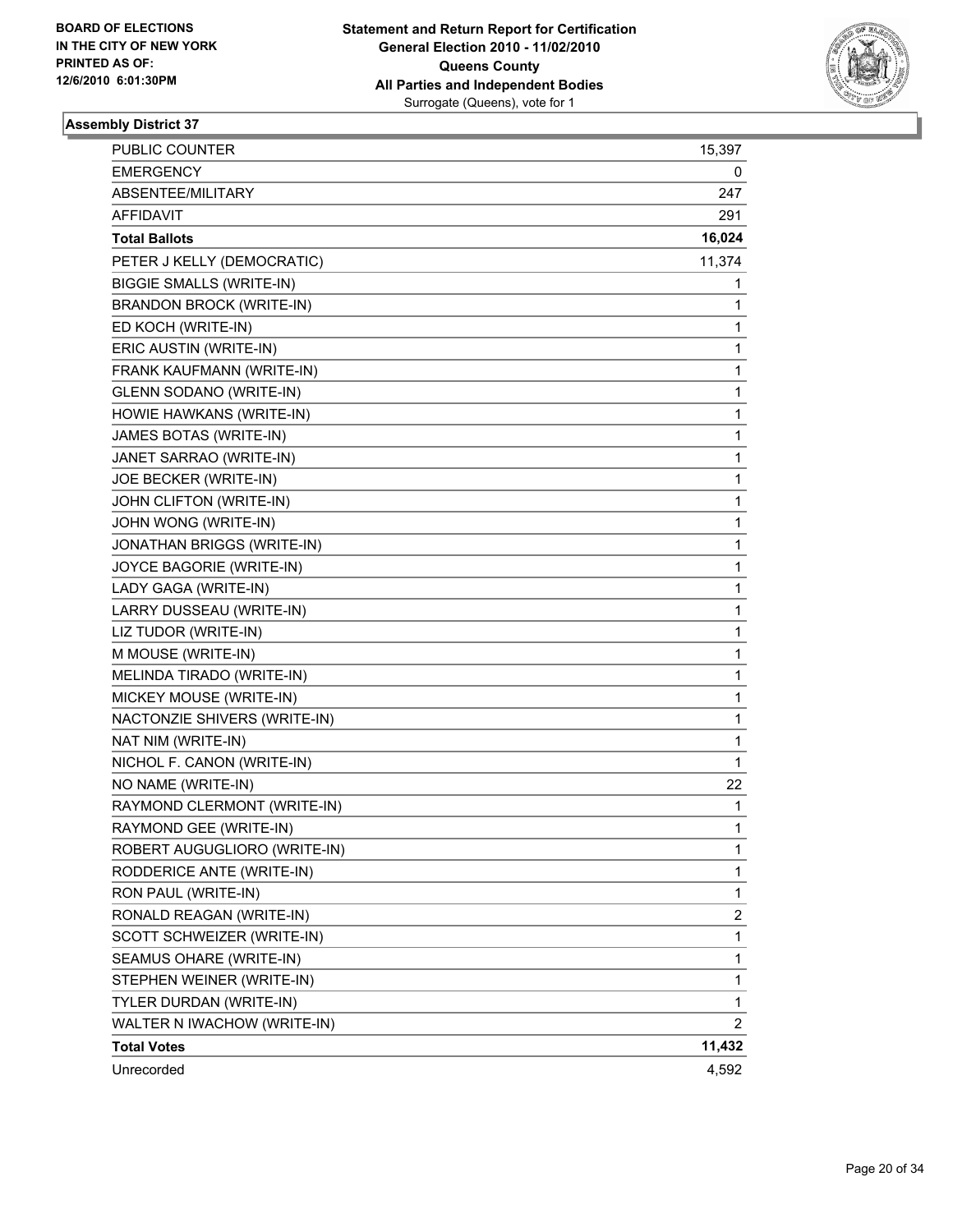

| PUBLIC COUNTER                    | 14,298                  |
|-----------------------------------|-------------------------|
| <b>EMERGENCY</b>                  | 17                      |
| ABSENTEE/MILITARY                 | 276                     |
| AFFIDAVIT                         | 209                     |
| <b>Total Ballots</b>              | 14,839                  |
| PETER J KELLY (DEMOCRATIC)        | 9,400                   |
| ASH MAIRING (WRITE-IN)            | 1                       |
| BEN CHAN (WRITE-IN)               | 1                       |
| BILL CLINTON (WRITE-IN)           | 1                       |
| BRUCE WILLIS (WRITE-IN)           | 1                       |
| EDWARD J. SPIOLLI (WRITE-IN)      | 1                       |
| EMILY HAUSER (WRITE-IN)           | 1                       |
| ERNEST HEMINGWAY (WRITE-IN)       | 1                       |
| GERORGE CLOONEY (WRITE-IN)        | 1                       |
| JEROME E SCHNUPP (WRITE-IN)       | 1                       |
| JOE SMITH (WRITE-IN)              | 1                       |
| JOE VIRGONA (WRITE-IN)            | 1                       |
| JOHN C NAUDUS (WRITE-IN)          | 1                       |
| JOHN DOE (WRITE-IN)               | 1                       |
| JOHN NAUDUS (WRITE-IN)            | 1                       |
| JOS SCHMIOT (WRITE-IN)            | 1                       |
| JOSEPH CROWLEY (WRITE-IN)         | 1                       |
| <b>KEN FARRELL (WRITE-IN)</b>     | 1                       |
| LINDA MANETTA (WRITE-IN)          | $\overline{\mathbf{c}}$ |
| MARINA VISHNEVETSKAYA (WRITE-IN)  | 1                       |
| MATTHEW BOCCIA (WRITE-IN)         | 1                       |
| MATTHEW COOPER (WRITE-IN)         | 1                       |
| NO NAME (WRITE-IN)                | 11                      |
| OTIS COMORALL (WRITE-IN)          | 1                       |
| PAULA ANNE ESMOUT (WRITE-IN)      | 2                       |
| PETER C. LANTEVAS ESQ. (WRITE-IN) | 1                       |
| RICHARD BELL (WRITE-IN)           | 1                       |
| ROBERT WARHOL (WRITE-IN)          | 1                       |
| THOMAS ADAMS (WRITE-IN)           | 1                       |
| WAYNE HUANG (WRITE-IN)            | 1                       |
| <b>Total Votes</b>                | 9,441                   |
| Unrecorded                        | 5,398                   |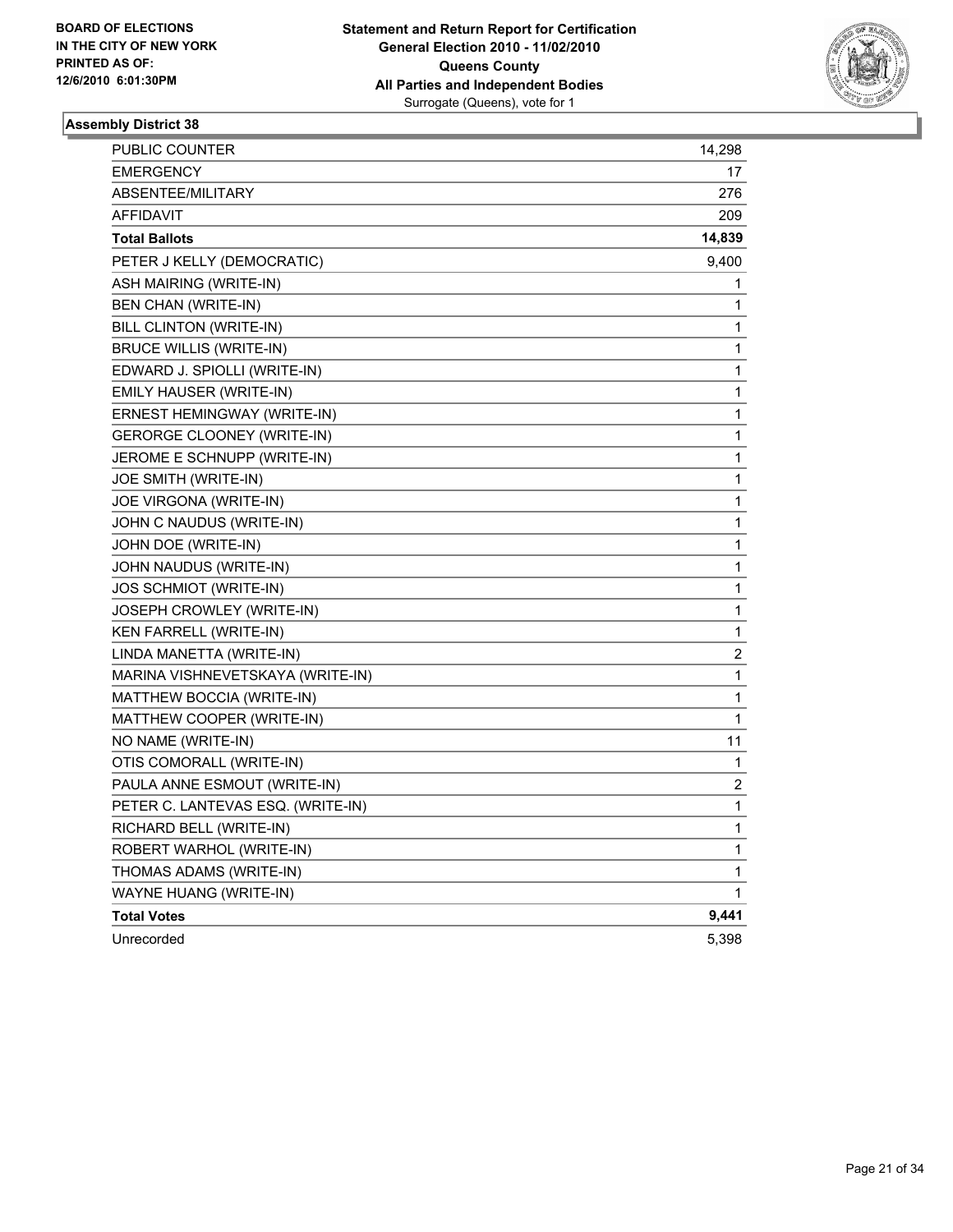

| <b>PUBLIC COUNTER</b>           | 9,918          |
|---------------------------------|----------------|
| <b>EMERGENCY</b>                | 3              |
| ABSENTEE/MILITARY               | 125            |
| <b>AFFIDAVIT</b>                | 123            |
| <b>Total Ballots</b>            | 10,237         |
| PETER J KELLY (DEMOCRATIC)      | 7,164          |
| ANTHONY SALIATOR (WRITE-IN)     | 1              |
| <b>BUGS BUNNY (WRITE-IN)</b>    | $\overline{2}$ |
| DON IMUS (WRITE-IN)             | 1              |
| JOHN FITGERALD (WRITE-IN)       | 1              |
| JORGE I MORBYA (WRITE-IN)       | 1              |
| LINCOLN E. BLACK III (WRITE-IN) | 1              |
| MARTIN O'SHEA (WRITE-IN)        | $\overline{2}$ |
| NO NAME (WRITE-IN)              | 14             |
| RALPH NADAR (WRITE-IN)          | 1              |
| SCUM (WRITE-IN)                 | 1              |
| TODD HANSON (WRITE-IN)          | 1              |
| <b>Total Votes</b>              | 7,190          |
| Unrecorded                      | 3,047          |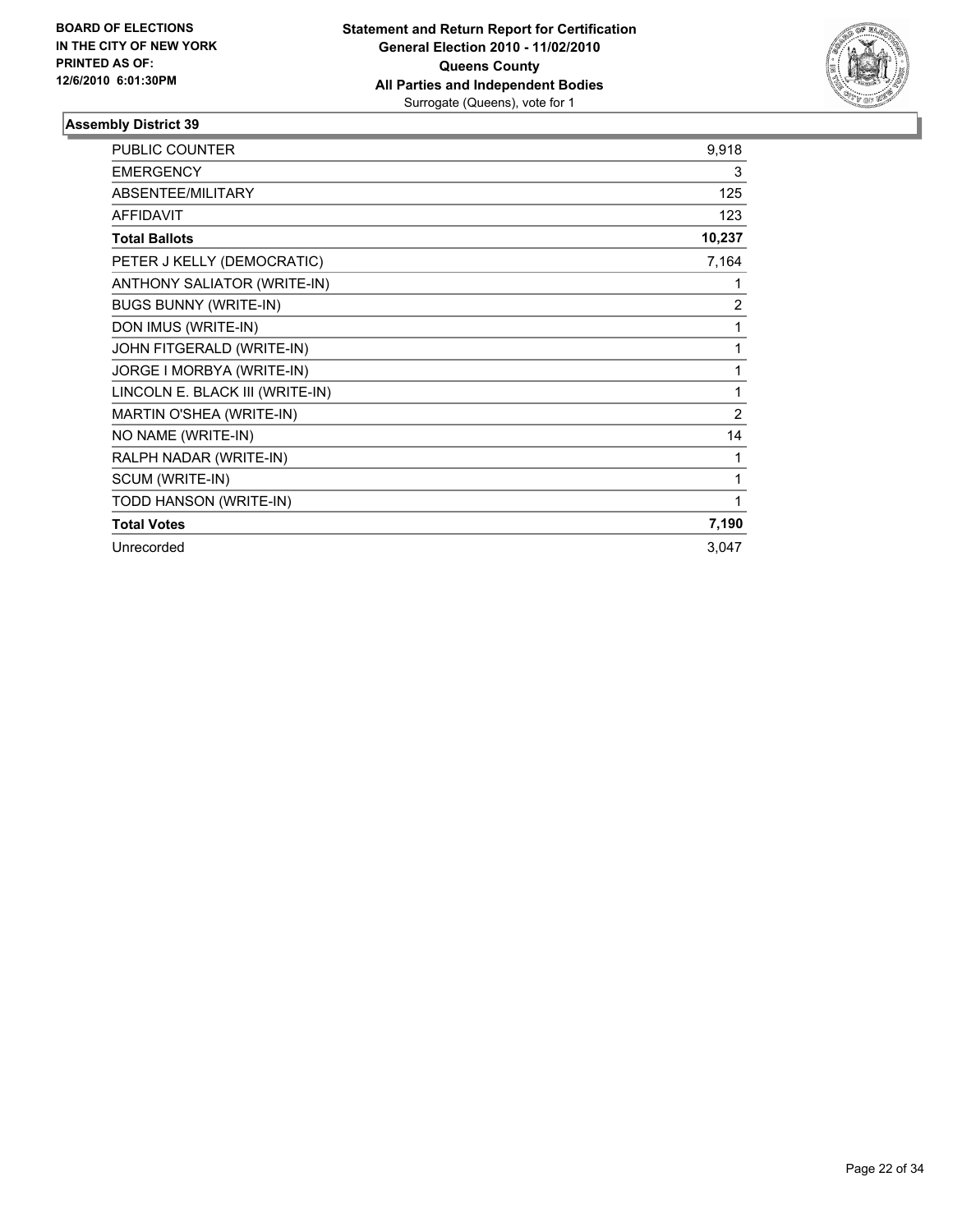

| PUBLIC COUNTER                  | 336,956 |
|---------------------------------|---------|
| EMERGENCY                       | 209     |
| <b>ABSENTEE/MILITARY</b>        | 7,837   |
| <b>AFFIDAVIT</b>                | 4,752   |
| <b>Total Ballots</b>            | 351,550 |
| PETER J KELLY (DEMOCRATIC)      | 233,909 |
| A DAMELIO (WRITE-IN)            | 1       |
| A. BAH FANGU (WRITE-IN)         | 1       |
| ABRAHAM SAM (WRITE-IN)          | 1       |
| ACHILLES LIVANIS (WRITE-IN)     | 2       |
| ADA JAMES BARROW (WRITE-IN)     | 1       |
| ADAM ORLOW (WRITE-IN)           | 1       |
| ADAM SEIRUP (WRITE-IN)          | 1       |
| ALAN ARISH (WRITE-IN)           | 1       |
| ALAN KATEMAN (WRITE-IN)         | 1       |
| ALAN LOWENTHAL (WRITE-IN)       | 1       |
| ALEX HALL (WRITE-IN)            | 1       |
| ALFRED E. NEWMAN (WRITE-IN)     | 1       |
| ALIZA SHERMAN (WRITE-IN)        | 1       |
| AMANDA GEHLHAUS (WRITE-IN)      | 1       |
| AMY ROAD (WRITE-IN)             | 1       |
| ANGEL R. MOSOSO (WRITE-IN)      | 1       |
| ANGLISH NOE (WRITE-IN)          | 1       |
| ANN MARIE CASCH (WRITE-IN)      | 1       |
| ANNMARIE TORNABENE (WRITE-IN)   | 1       |
| ANTHONY SALIATOR (WRITE-IN)     | 1       |
| ANTONIN SCALIA (WRITE-IN)       | 1       |
| ANYBODY ELSE (WRITE-IN)         | 1       |
| ANYONE ELSE (WRITE-IN)          | 1       |
| ARTHUR CLOOS (WRITE-IN)         | 1       |
| ARYEH GOLDMAN (WRITE-IN)        | 1       |
| ASH MAIRING (WRITE-IN)          | 1       |
| AU SAAB (WRITE-IN)              | 1       |
| AUBAL ROGERS (WRITE-IN)         | 1       |
| AVI KESSLER (WRITE-IN)          | 1       |
| AYN RHUD (WRITE-IN)             | 1       |
| <b>BARAK HAINOFF (WRITE-IN)</b> | 1       |
| BARRY BAUCH (WRITE-IN)          | 1       |
| BEELZEBUB (WRITE-IN)            | 1       |
| BEN CHAN (WRITE-IN)             | 1       |
| BEN IRIZARRY (WRITE-IN)         | 1       |
| BERNARD GOETZ (WRITE-IN)        | 1       |
| BETH FRIEDMAN (WRITE-IN)        | 2       |
| <b>BIGGIE SMALLS (WRITE-IN)</b> | 1       |
| BILL CLINTON (WRITE-IN)         | 2       |
| <b>BOB GRANT (WRITE-IN)</b>     | 1       |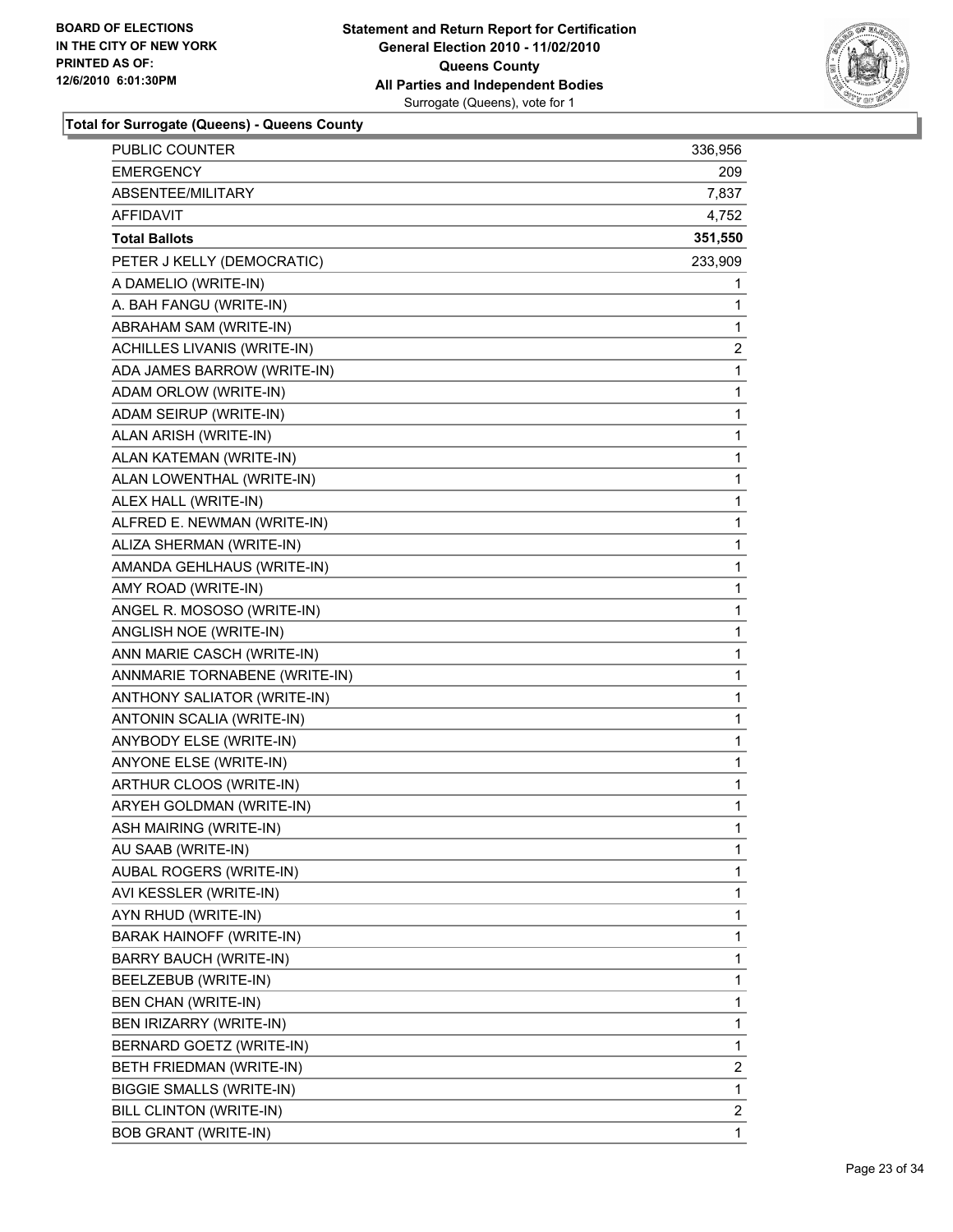

| <b>BOB HARRY (WRITE-IN)</b>          | 1              |
|--------------------------------------|----------------|
| <b>BOB HOPE (WRITE-IN)</b>           | $\mathbf{1}$   |
| <b>BOB SAVER (WRITE-IN)</b>          | 1              |
| <b>BOBA FETT (WRITE-IN)</b>          | 1              |
| <b>BOBY TURNER (WRITE-IN)</b>        | 1              |
| BONO THE BOSTON TERIER (WRITE-IN)    | 1              |
| BRADLEY P. HEINTZ (WRITE-IN)         | 1              |
| <b>BRANDON BROCK (WRITE-IN)</b>      | 1              |
| BRET FRETIS (WRITE-IN)               | 1              |
| BRIAN J TAYLOR (WRITE-IN)            | 1              |
| <b>BRUCE BLAKEMAN (WRITE-IN)</b>     | 1              |
| <b>BRUCE GROSSBERG (WRITE-IN)</b>    | 1              |
| <b>BRUCE SCHNIEDER (WRITE-IN)</b>    | 1              |
| <b>BRUCE WAYNE (WRITE-IN)</b>        | 1              |
| <b>BRUCE WILLIS (WRITE-IN)</b>       | $\overline{2}$ |
| <b>BUGS BUNNY (WRITE-IN)</b>         | 3              |
| <b>BUTT HEAD (WRITE-IN)</b>          | 1              |
| CARL E. PERSON (WRITE-IN)            | 4              |
| CARL P. PALADINO (WRITE-IN)          | $\overline{2}$ |
| CAROLANN SOLEBELLO (WRITE-IN)        | $\overline{2}$ |
| CAROLYN CALLOWAY (WRITE-IN)          | 1              |
| CESPETH J DIOGUARDI (WRITE-IN)       | 1              |
| CHAIM MAJEROLACH (WRITE-IN)          | 1              |
| CHARLES C ALBERT (WRITE-IN)          | 1              |
| CHARLES DEMANIS (WRITE-IN)           | 1              |
| CHARLIE BROWN (WRITE-IN)             | 1              |
| CHARLOTTE DUCHAN (WRITE-IN)          | 1              |
| CHARLOTTE MARTIN (WRITE-IN)          | $\overline{a}$ |
| CHERYL MEYER (WRITE-IN)              | 1              |
| CHRIS GILL (WRITE-IN)                | $\mathbf{1}$   |
| CHRISTIAN A. LEDESMA (WRITE-IN)      | 1              |
| CHRISTINE HOLMES (WRITE-IN)          | 1              |
| CHRISTINE MCGOVERN (WRITE-IN)        | 1              |
| CHRISTOPHER R BLOCK (WRITE-IN)       | 1              |
| CHRISTOPHER SCOTT BILLUPS (WRITE-IN) | 1              |
| CLAIR ELOUTIER (WRITE-IN)            | 1              |
| CLAIRE ELOUTIEN (WRITE-IN)           | 1              |
| COLIN KELLY (WRITE-IN)               | 1              |
| COLLA CLARK (WRITE-IN)               | 1              |
| COLLEEN FELLINGHAM (WRITE-IN)        | 1              |
| <b>COURTNEY COHEN (WRITE-IN)</b>     | 1              |
| COWARD FOX (WRITE-IN)                | 1              |
| D.L. HOPKINS (WRITE-IN)              | 1              |
| DAN DONAVAN (WRITE-IN)               | 1              |
| DAN DONOVAN (WRITE-IN)               | 1              |
| DAN HALLORAN (WRITE-IN)              | $\overline{2}$ |
|                                      |                |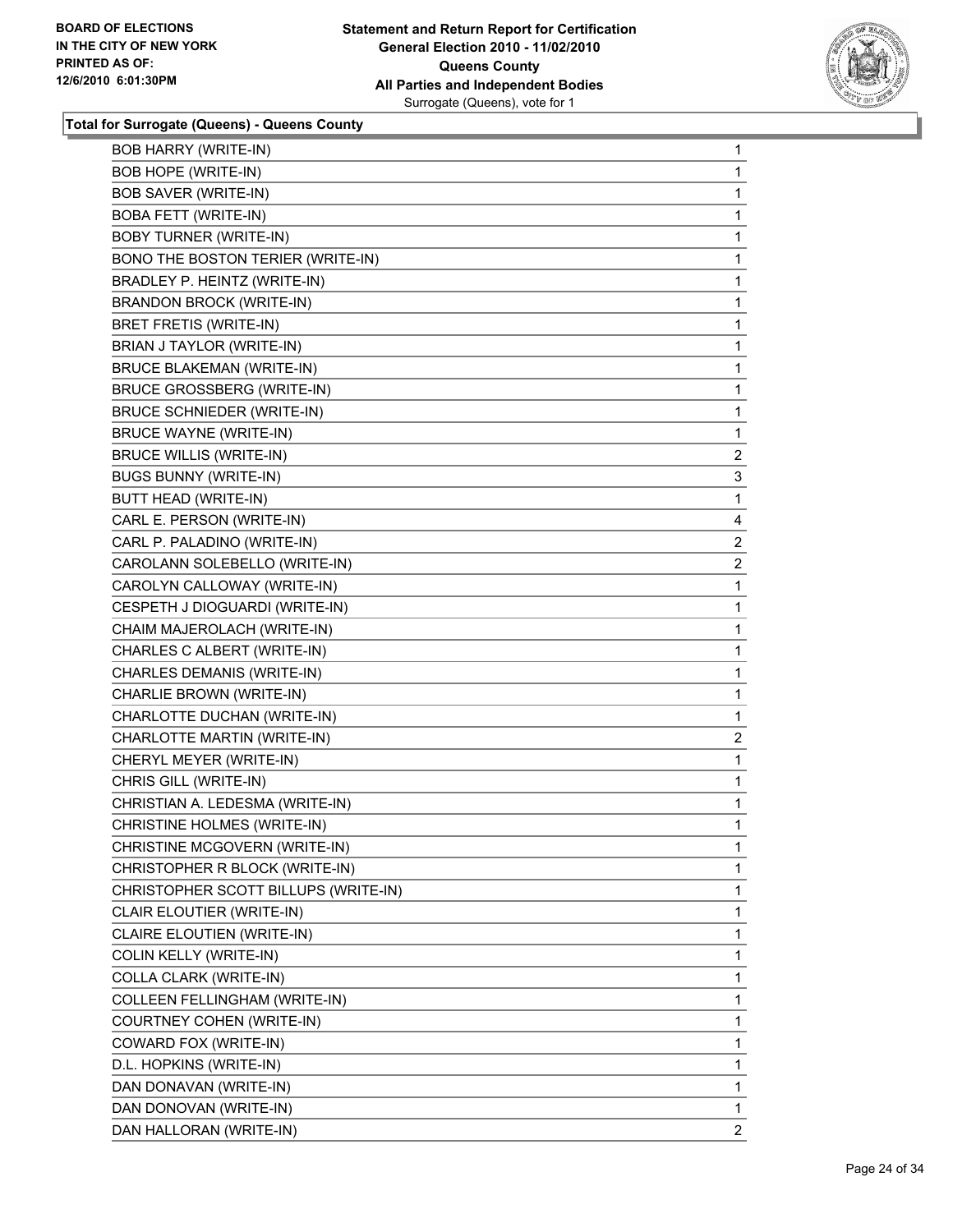

| DAN JACOBY (WRITE-IN)             | 1              |
|-----------------------------------|----------------|
| DAN SCHMIDT (WRITE-IN)            | 1              |
| DANIEL C MANDELL (WRITE-IN)       | 1              |
| DANIEL POMPER (WRITE-IN)          | 1              |
| DANIEL SOHNEN (WRITE-IN)          | 1              |
| DARREN LINDEMAN (WRITE-IN)        | 1              |
| DAVID APPLBAUM (WRITE-IN)         | 1              |
| DAVID BERGENFIELD (WRITE-IN)      | 1              |
| DAVID BRAFMAN (WRITE-IN)          | 1              |
| DAVID CALDWELL (WRITE-IN)         | 1              |
| DAVID I ROTHSTEIN (WRITE-IN)      | 2              |
| DAVID KIRSCHER (WRITE-IN)         | 1              |
| DAVID MOOG (WRITE-IN)             | 1              |
| DAVID PATTERSON (WRITE-IN)        | 1              |
| DAVID SCHWARTZBERG (WRITE-IN)     | 1              |
| DAVID SIMMONS (WRITE-IN)          | 1              |
| DAVID SITNICK (WRITE-IN)          | 1              |
| DAVID URKLE (WRITE-IN)            | 1              |
| DEBORAH RICHARDSON (WRITE-IN)     | 1              |
| DECLINED PHANTOM (WRITE-IN)       | 1              |
| DENO ROSSI (WRITE-IN)             | 1              |
| DEREK JETER (WRITE-IN)            | 1              |
| DICK HERTZ (WRITE-IN)             | 1              |
| DICK HURTZ (WRITE-IN)             | 1              |
| DIMITRE JAMES (WRITE-IN)          | 1              |
| DINA TOBIN (WRITE-IN)             | 1              |
| DO DONAVAN (WRITE-IN)             | 1              |
| DOCTOR Y GOLDSTEIN (WRITE-IN)     | 1              |
| DON IMUS (WRITE-IN)               | 1              |
| DON TRE (WRITE-IN)                | 1              |
| DONALD DUCK (WRITE-IN)            | $\overline{a}$ |
| DONALD G. MULLIGAN JR. (WRITE-IN) | 1              |
| DONALD MANES (WRITE-IN)           | 1              |
| DONALD TRUMP (WRITE-IN)           | 1              |
| DONVON FOLLZES (WRITE-IN)         | 1              |
| DORIT SITNICK (WRITE-IN)          | 1              |
| DOUGLAS A WILLIAMSON (WRITE-IN)   | 1              |
| DOUGLAS RYAN (WRITE-IN)           | 1              |
| DREW NEVINS (WRITE-IN)            | 1              |
| ED BRODERICK (WRITE-IN)           | 1              |
| ED KOCH (WRITE-IN)                | 1              |
| EDDIE RIVERA (WRITE-IN)           | 1              |
| EDWARD BUCKLAND (WRITE-IN)        | 1              |
| EDWARD CIACIO (WRITE-IN)          | 1              |
| EDWARD COYNE (WRITE-IN)           | 1              |
| EDWARD I. KOCH (WRITE-IN)         | 1              |
|                                   |                |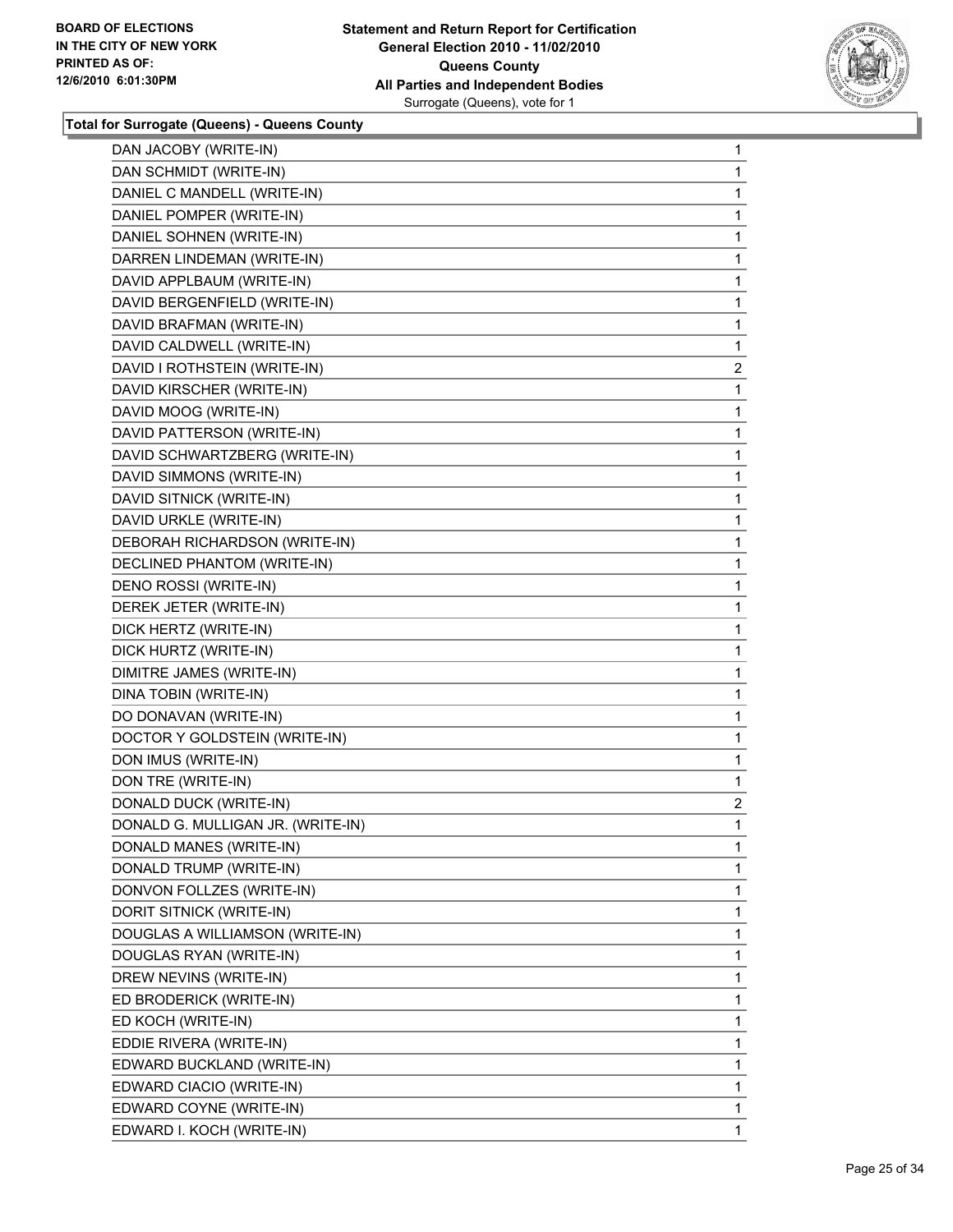

| EDWARD J. SPIOLLI (WRITE-IN)        | 1              |
|-------------------------------------|----------------|
| EDWARD JAMES PETERS (WRITE-IN)      | 1              |
| EDWARD MCGRATH (WRITE-IN)           | 1              |
| EDWARD MECHMANN (WRITE-IN)          | 1              |
| EDWARD SOTO (WRITE-IN)              | 1              |
| ELIOT SPITZER (WRITE-IN)            | 1              |
| ELIYAHU GARUCH STRASSMAN (WRITE-IN) | 1              |
| ELIZABETH ALVERADO (WRITE-IN)       | 1              |
| ELIZABETH EDELSTEIA (WRITE-IN)      | 1              |
| ELIZABETH WARREN (WRITE-IN)         | 1              |
| ELLEN MCCARTHY (WRITE-IN)           | 1              |
| ELLIOT IFRAMOA (WRITE-IN)           | 1              |
| ELVIS (WRITE-IN)                    | 1              |
| ELVIS PRESLEY (WRITE-IN)            | 1              |
| EMIL RICCIOIA (WRITE-IN)            | 1              |
| EMILY ADLER (WRITE-IN)              | 1              |
| EMILY HAUSER (WRITE-IN)             | 1              |
| EMMANUEL KOSSANIS (WRITE-IN)        | 1              |
| EMMANUEL KOSSARIS (WRITE-IN)        | 1              |
| EMMANUEL ST. JEAN (WRITE-IN)        | 1              |
| ERIC "MANLOW" MOLLER (WRITE-IN)     | 1              |
| ERIC AUSTIN (WRITE-IN)              | 1              |
| ERIC GOIA (WRITE-IN)                | 1              |
| ERIK ZEKOBN (WRITE-IN)              | 1              |
| ERNEST HEMINGWAY (WRITE-IN)         | 1              |
| ETHAN PARIS (WRITE-IN)              | 1              |
| F. LEGHORN (WRITE-IN)               | 1              |
| FICUS (WRITE-IN)                    | 1              |
| FRANK KAUFMANN (WRITE-IN)           | 1              |
| FRANK KENNA (WRITE-IN)              | 1              |
| FRANK SMENDOLEA (WRITE-IN)          | 1              |
| FRANK ZAPPA (WRITE-IN)              | 1              |
| FRIEDMAN THOMAS (WRITE-IN)          | 1              |
| GADGET DEKATZ (WRITE-IN)            | $\overline{2}$ |
| GAEDIG (WRITE-IN)                   | 1              |
| GARRAMO (WRITE-IN)                  | 1              |
| GARY (WRITE-IN)                     | 1              |
| GARY F. SPITZ (WRITE-IN)            | 1              |
| <b>GEORGE LARIOS (WRITE-IN)</b>     | 1              |
| <b>GEORGE PERRY (WRITE-IN)</b>      | 1              |
| GEORGE W. BUSH (WRITE-IN)           | 1              |
| <b>GEROGE EMERTRICK (WRITE-IN)</b>  | 1              |
| <b>GEROGE METZ (WRITE-IN)</b>       | 1              |
| GERORGE CLOONEY (WRITE-IN)          | 1              |
| GILBATO GARCIA (WRITE-IN)           | 1              |
| GILBERT SELAS (WRITE-IN)            | 1              |
|                                     |                |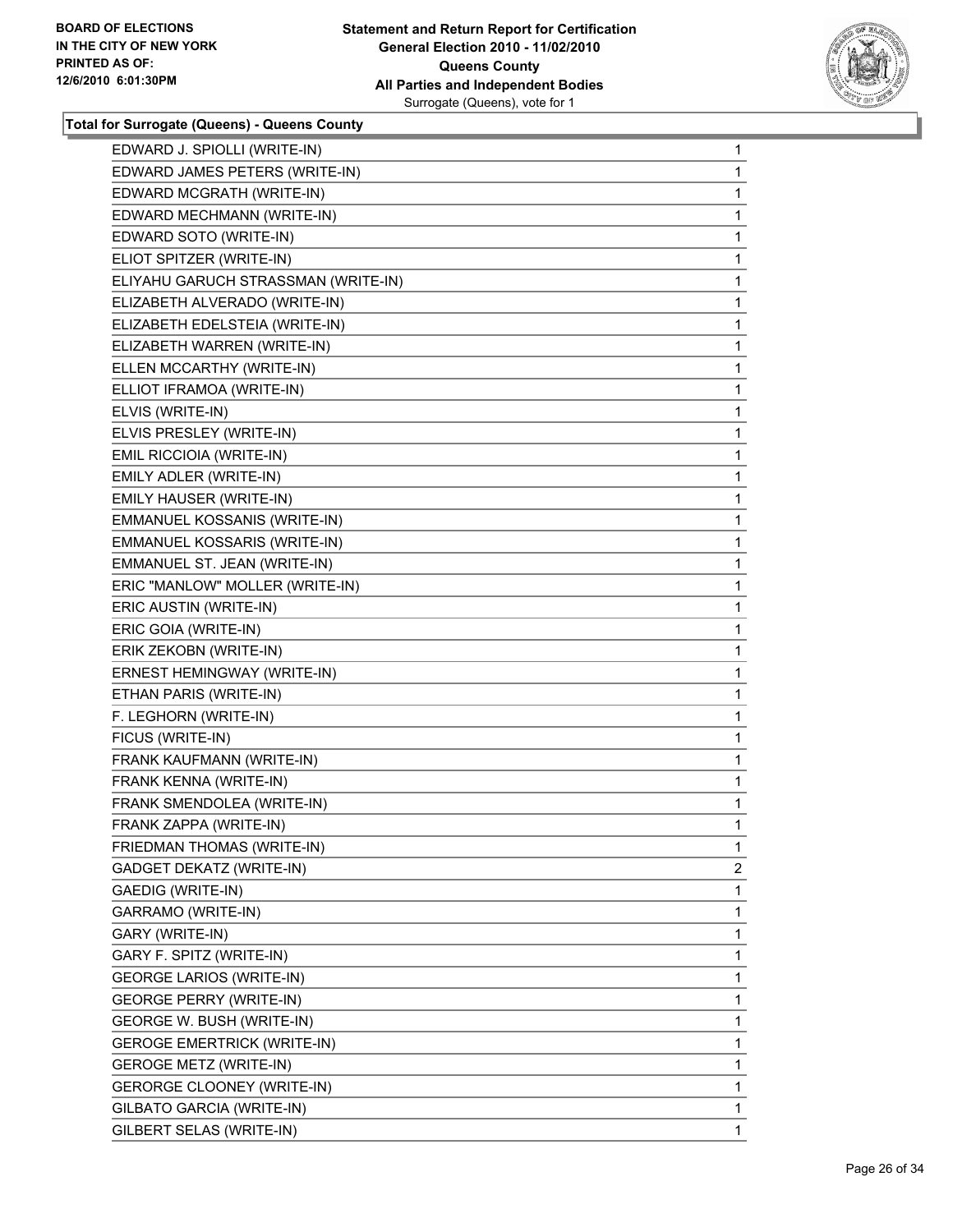

| <b>GLENN SODANO (WRITE-IN)</b>   | 1 |
|----------------------------------|---|
| GOD (WRITE-IN)                   | 1 |
| GOOFY (WRITE-IN)                 | 1 |
| <b>GORDON BENNETT (WRITE-IN)</b> | 1 |
| <b>GREG BRESIGER (WRITE-IN)</b>  | 1 |
| <b>GREG CHUPA (WRITE-IN)</b>     | 1 |
| <b>GREG GUTFELD (WRITE-IN)</b>   | 1 |
| <b>GROUCHO MARX (WRITE-IN)</b>   | 1 |
| HARRRY (WRITE-IN)                | 1 |
| HEATHER LAPOLLA (WRITE-IN)       | 1 |
| HILLARY CLINTON (WRITE-IN)       | 1 |
| HOLY SPIRIT (WRITE-IN)           | 1 |
| HOMER SIMPSON (WRITE-IN)         | 1 |
| HOWAL GUEEDL (WRITE-IN)          | 1 |
| HOWARD BERERMAN (WRITE-IN)       | 1 |
| HOWARD STERN (WRITE-IN)          | 1 |
| HOWIE HAWKANS (WRITE-IN)         | 1 |
| HUGH GAYLE (WRITE-IN)            | 1 |
| IAN HANETZ (WRITE-IN)            | 1 |
| IMUS (WRITE-IN)                  | 1 |
| IRA LEVINE (WRITE-IN)            | 1 |
| <b>ISAAC BRAAN (WRITE-IN)</b>    | 1 |
| J JONES (WRITE-IN)               | 1 |
| J. DIOGUARDI (WRITE-IN)          | 1 |
| J. G. RAUCH (WRITE-IN)           | 1 |
| JACK FAM (WRITE-IN)              | 1 |
| JACQUELINE PERKAL (WRITE-IN)     | 1 |
| JACQUELYN GUZZO (WRITE-IN)       | 2 |
| JAMES BOTAS (WRITE-IN)           | 1 |
| JAMES BURNS (WRITE-IN)           | 1 |
| JAMES F. MORGAIN (WRITE-IN)      | 1 |
| JAMES GORMENY (WRITE-IN)         | 1 |
| JAMES MCMANS (WRITE-IN)          | 1 |
| JAMES MENNELLA (WRITE-IN)        | 1 |
| JAMES MILNO (WRITE-IN)           | 1 |
| JAMES TRIKAS (WRITE-IN)          | 1 |
| JANET SARRAO (WRITE-IN)          | 1 |
| JASON ALONTE (WRITE-IN)          | 1 |
| JASON MOSKOWITZ (WRITE-IN)       | 1 |
| JASON SHTUNDEL (WRITE-IN)        | 1 |
| JASON SONIN (WRITE-IN)           | 1 |
| JAY LENO (WRITE-IN)              | 1 |
| JEFFREY FEDER (WRITE-IN)         | 1 |
| JEFFREY HOWARD AMSTER (WRITE-IN) | 1 |
| JEFFREY K OINH (WRITE-IN)        | 1 |
| JENNIFER WRIGHT (WRITE-IN)       | 1 |
|                                  |   |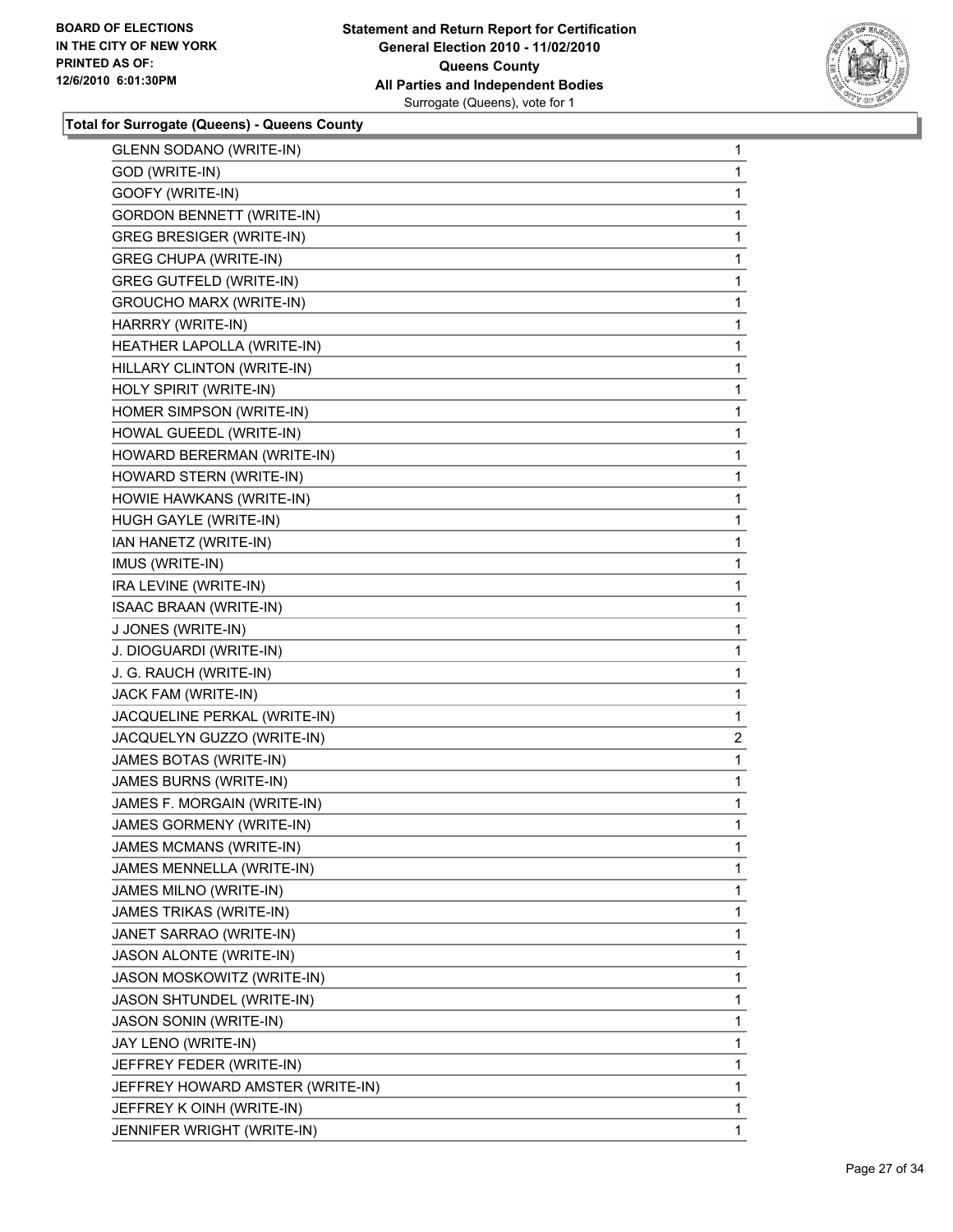

| JEROME E SCHNUPP (WRITE-IN)   | 1              |
|-------------------------------|----------------|
| JERRY RAIMONDO (WRITE-IN)     | 1              |
| JESSE HANSON (WRITE-IN)       | 1              |
| JIMMY MCMILLAN (WRITE-IN)     | 6              |
| JIMMY MCMILLIAN (WRITE-IN)    | $\overline{2}$ |
| JOANNA MARTENS (WRITE-IN)     | 1              |
| JOANNE KAMINASA TZ (WRITE-IN) | 1              |
| JOE BECKER (WRITE-IN)         | 1              |
| JOE BLOW (WRITE-IN)           | 1              |
| JOE CASPER (WRITE-IN)         | 1              |
| JOE GIRARDI (WRITE-IN)        | 1              |
| JOE LACERTOSA (WRITE-IN)      | 1              |
| JOE ROMANEW (WRITE-IN)        | 1              |
| JOE SMITH (WRITE-IN)          | 1              |
| JOE VIOAL (WRITE-IN)          | 1              |
| JOE VIRGONA (WRITE-IN)        | 1              |
| JOHN ADAMS (WRITE-IN)         | 1              |
| JOHN ANTISTA (WRITE-IN)       | 1              |
| JOHN C NAUDUS (WRITE-IN)      | 1              |
| JOHN C. KONRATH (WRITE-IN)    | 1              |
| JOHN CLIFTON (WRITE-IN)       | $\overline{2}$ |
| JOHN DELLIS (WRITE-IN)        | 1              |
| JOHN DOE (WRITE-IN)           | 1              |
| JOHN FARRELL (WRITE-IN)       | $\mathbf{2}$   |
| JOHN FEZO (WRITE-IN)          | 1              |
| JOHN FITGERALD (WRITE-IN)     | 1              |
| JOHN FONT (WRITE-IN)          | 1              |
| JOHN GASPARNO (WRITE-IN)      | 1              |
| JOHN GRIDIS (WRITE-IN)        | 1              |
| JOHN GROSSMAN (WRITE-IN)      | 1              |
| JOHN LEHECKA (WRITE-IN)       | 1              |
| JOHN MESSEL ESQ (WRITE-IN)    | 1              |
| JOHN NAUDUS (WRITE-IN)        | 1              |
| JOHN ROLAND (WRITE-IN)        | 1              |
| JOHN SANCHEZ (WRITE-IN)       | 1              |
| JOHN SANTORELLI (WRITE-IN)    | 1              |
| JOHN SMITH (WRITE-IN)         | 2              |
| JOHN STEWART (WRITE-IN)       | 1              |
| JOHN STRATUS DAKIS (WRITE-IN) | 1              |
| JOHN STRUTUDLRES (WRITE-IN)   | 1              |
| JOHN SULLIVAN (WRITE-IN)      | 1              |
| JOHN W. CRONIN (WRITE-IN)     | 1              |
| JOHN WOJUWSKI (WRITE-IN)      | 1              |
| JOHN WONG (WRITE-IN)          | 1              |
| JOHNNY KNOXVILLE (WRITE-IN)   | 1              |
| JON DOE (WRITE-IN)            | 1              |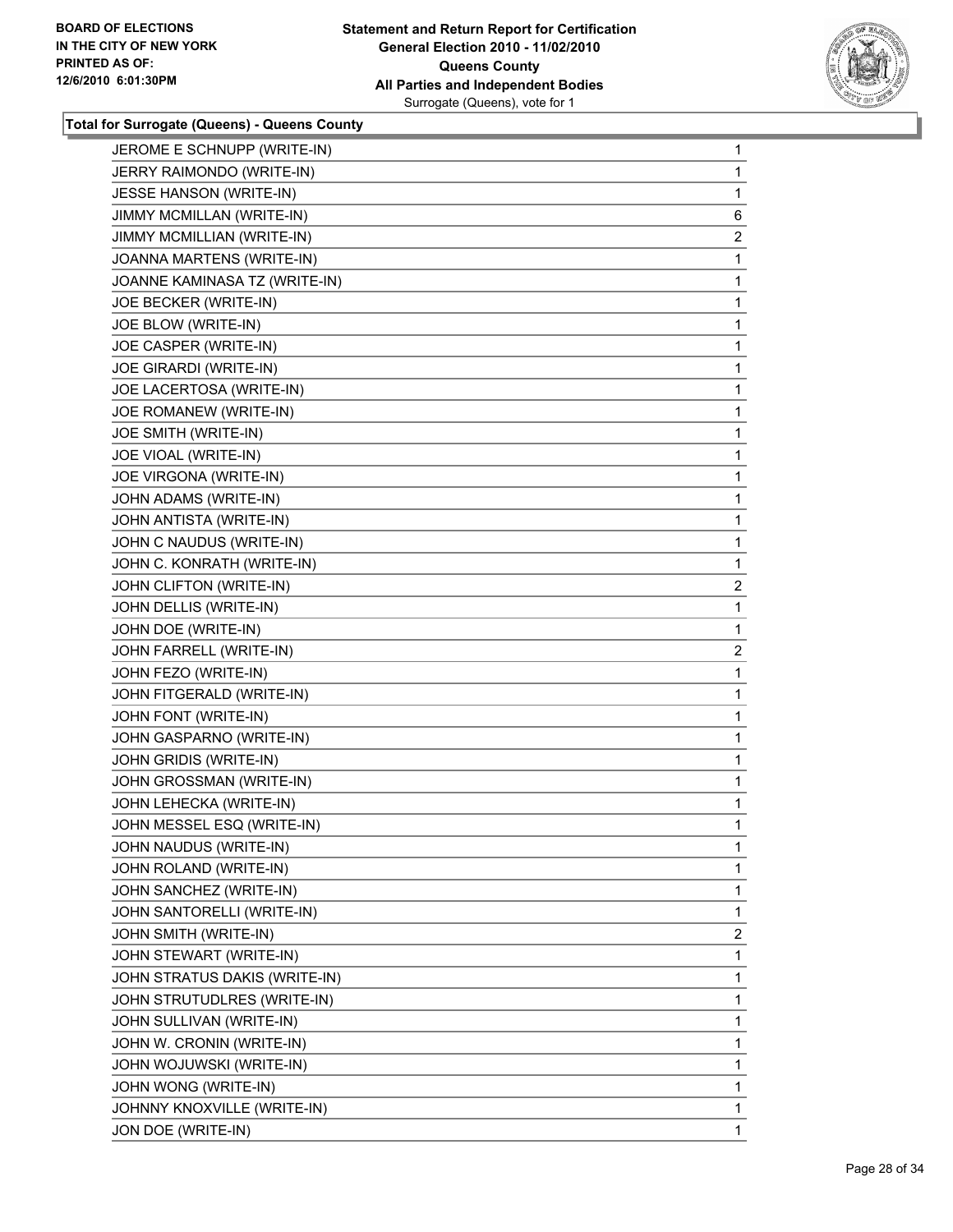

| <b>JON MIZRAHI (WRITE-IN)</b>     | 1              |
|-----------------------------------|----------------|
| JONATHAN BRIGGS (WRITE-IN)        | 1              |
| JONATHON GALLETTA (WRITE-IN)      | 1              |
| JORGE I MORBYA (WRITE-IN)         | 1              |
| <b>JOS SCHMIOT (WRITE-IN)</b>     | 1              |
| JOSEPH AMMENDOLEA JR. (WRITE-IN)  | 1              |
| JOSEPH AMMENDOLES (WRITE-IN)      | 1              |
| JOSEPH CASCIO (WRITE-IN)          | 1              |
| JOSEPH CROWLEY (WRITE-IN)         | 1              |
| JOSEPH DARMARIN (WRITE-IN)        | 1              |
| JOSEPH F. CRATEN (WRITE-IN)       | 1              |
| JOSEPH GROSSO (WRITE-IN)          | 1              |
| JOSEPH HUFF (WRITE-IN)            | 1              |
| JOSEPH M. MATTONE JR. (WRITE-IN)  | 1              |
| JOSEPH SANDERS (WRITE-IN)         | 1              |
| JOSEPH STURMONT (WRITE-IN)        | 1              |
| JOSH GRAY (WRITE-IN)              | 1              |
| JOYCE BAGORIE (WRITE-IN)          | 1              |
| JUDGE MIKE ALOISE (WRITE-IN)      | 1              |
| JUDGE WARNEV (WRITE-IN)           | 1              |
| JUDY (WRITE-IN)                   | 1              |
| K. WILLINGHAM (WRITE-IN)          | $\overline{2}$ |
| KATE ZIDAR (WRITE-IN)             | 1              |
| KATHERINE GARRIGAN (WRITE-IN)     | 1              |
| KEN FARRELL (WRITE-IN)            | 1              |
| KENNETH DELLAGUIH (WRITE-IN)      | 1              |
| KERRI DUGAN WNUK (WRITE-IN)       | 1              |
| KERRY KATSORHIS (WRITE-IN)        | $\overline{2}$ |
| KEVIN BURKE (WRITE-IN)            | 1              |
| KEVIN WATTE (WRITE-IN)            | 1              |
| KIRK DESOTO (WRITE-IN)            | 1              |
| <b>KRISTEN M DAVIS (WRITE-IN)</b> | 1              |
| KRISTIN DAVIS (WRITE-IN)          | 1              |
| KRISTIN M. DAVIS (WRITE-IN)       | 1              |
| L. BERGER (WRITE-IN)              | 1              |
| LADY GAGA (WRITE-IN)              | 1              |
| LAIS FASCO (WRITE-IN)             | 1              |
| LARRY DUSSEAU (WRITE-IN)          | 1              |
| LARRY WINER (WRITE-IN)            | 1              |
| LAWRENCE (WRITE-IN)               | 1              |
| LAWRENCE WINER (WRITE-IN)         | 1              |
| LEAH Z SHEDLO (WRITE-IN)          | 1              |
| LEE FAGAN (WRITE-IN)              | 1              |
| LEW SIMON (WRITE-IN)              | 1              |
| LIBERTY (WRITE-IN)                | 1              |
| LINCOLN E. BLACK III (WRITE-IN)   | 1              |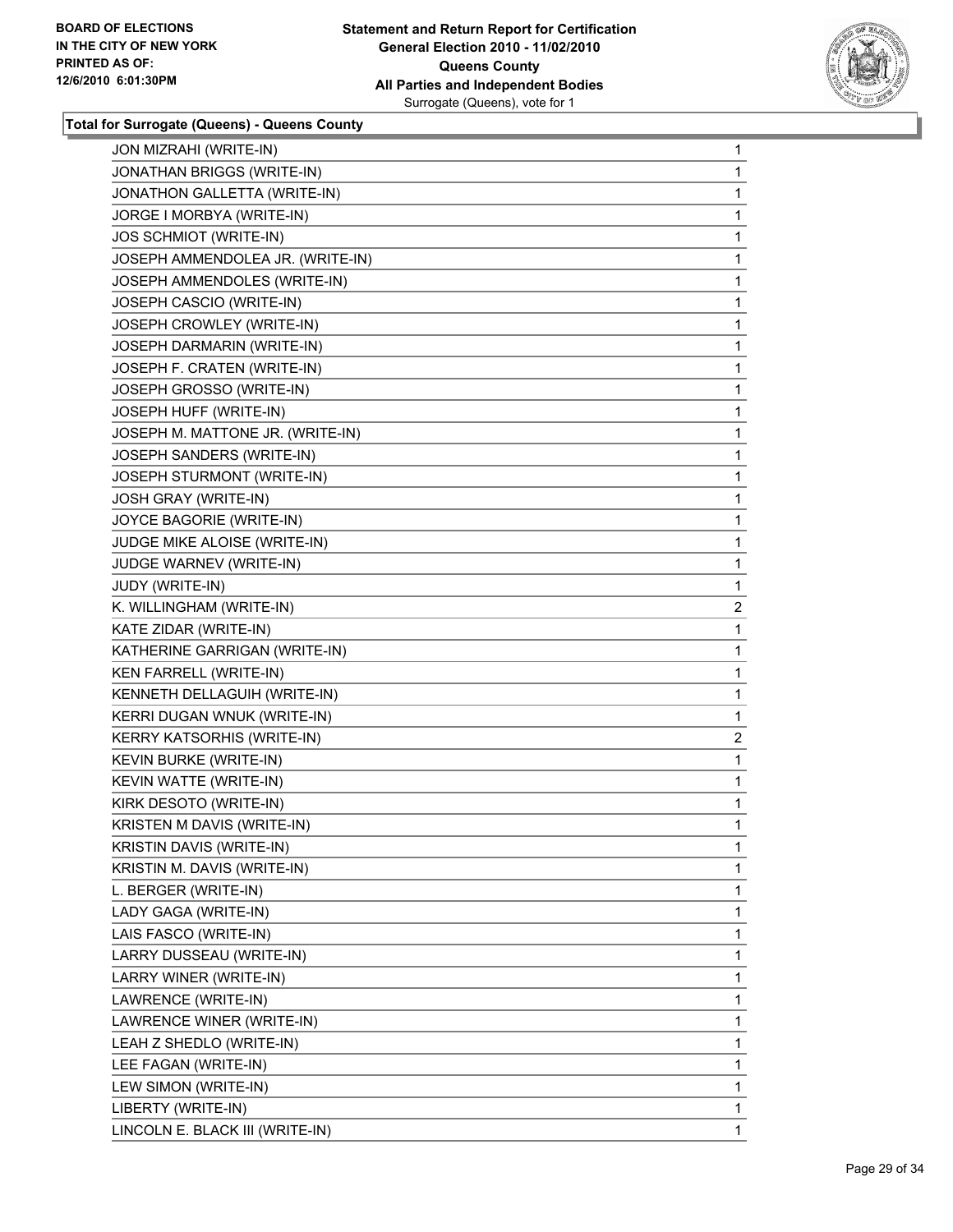

| LINDA MANETTA (WRITE-IN)         | 2              |
|----------------------------------|----------------|
| LISA COOPER BERG (WRITE-IN)      | 1              |
| LIZ TUDOR (WRITE-IN)             | 1              |
| LORAINE BACALLES (WRITE-IN)      | 1              |
| LORD SCROTUMNUS (WRITE-IN)       | 1              |
| LOU COSTELLO (WRITE-IN)          | 1              |
| LOUIS CRISPINA (WRITE-IN)        | 1              |
| LOUIS RUSSO (WRITE-IN)           | 1              |
| LUCY FOX (WRITE-IN)              | 1              |
| LUIS E. GALEANO (WRITE-IN)       | 1              |
| LUIZA BAKER-OYLER (WRITE-IN)     | 1              |
| LULU MESSER (WRITE-IN)           | 1              |
| M M GOLPHIN (WRITE-IN)           | 1              |
| M MOUSE (WRITE-IN)               | 1              |
| MARC CLOUTIER (WRITE-IN)         | 1              |
| MARC SCALA (WRITE-IN)            | 1              |
| MARCIE HANLON (WRITE-IN)         | 1              |
| MARINA VISHNEVETSKAYA (WRITE-IN) | 2              |
| MARIO NACES (WRITE-IN)           | 1              |
| MARION PAPKA (WRITE-IN)          | $\overline{2}$ |
| MARK DU (WRITE-IN)               | 1              |
| MARK I PLAINE (WRITE-IN)         | 1              |
| MARK LEVIN (WRITE-IN)            | 2              |
| MARK MURYNEC (WRITE-IN)          | 1              |
| MARTIN GOLDMAN (WRITE-IN)        | 1              |
| MARTIN MARINO (WRITE-IN)         | 1              |
| MARTIN O'SHEA (WRITE-IN)         | $\overline{2}$ |
| MARTIN SCHULMAN (WRITE-IN)       | 1              |
| MARVIN BERKELEY (WRITE-IN)       | 1              |
| MARY GALLO (WRITE-IN)            | 1              |
| MATTHEW BOCCIA (WRITE-IN)        | 1              |
| MATTHEW COOPER (WRITE-IN)        | 1              |
| MAX (WRITE-IN)                   | 1              |
| MAXINE PHILLIP (WRITE-IN)        | 1              |
| MEL BERMAN (WRITE-IN)            | 1              |
| MELINDA TIRADO (WRITE-IN)        | 1              |
| MELISSA HALUCH (WRITE-IN)        | 2              |
| MELISSA RUFO (WRITE-IN)          | 1              |
| MICHAEL BLOOMBERG (WRITE-IN)     | $\overline{2}$ |
| MICHAEL COUGHLIN (WRITE-IN)      | 1              |
| MICHAEL PAUGA (WRITE-IN)         | 1              |
| MICHAEL SAVAGE (WRITE-IN)        | 2              |
| MICHAEL SKROKOV (WRITE-IN)       | 1              |
| MICHEAL P. LOBODY JR. (WRITE-IN) | 1              |
| MICK LAUER (WRITE-IN)            | 1              |
| MICKEY MOUSE (WRITE-IN)          | 20             |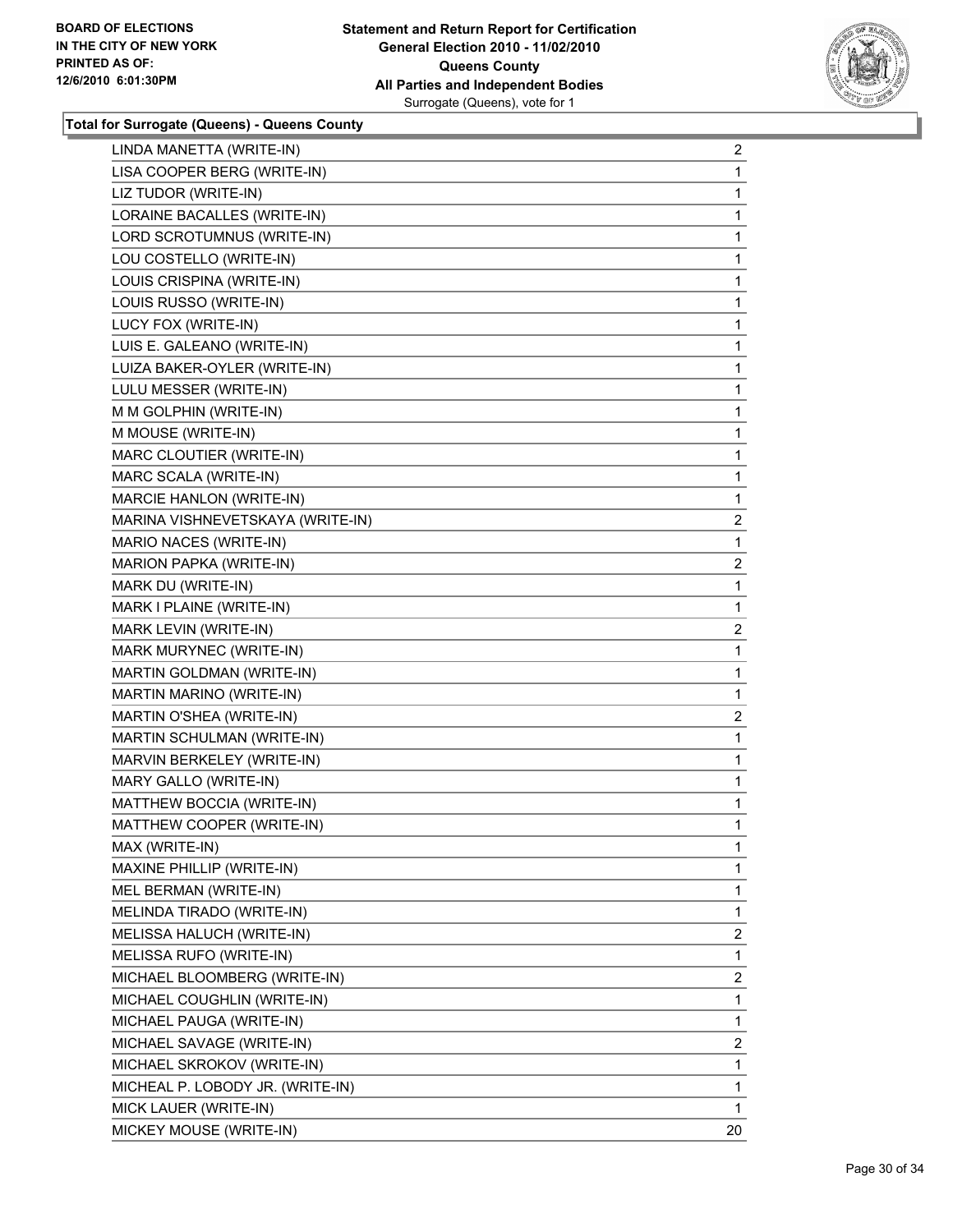

| MIKE MATTES (WRITE-IN)            | 1              |
|-----------------------------------|----------------|
| MIKE PESCI (WRITE-IN)             | 1              |
| MILRA ROGERS (WRITE-IN)           | 1              |
| MITCHELL MANTIN (WRITE-IN)        | 1              |
| MONTGOMERY SUMMA (WRITE-IN)       | 1              |
| MORDEHAL BLUM (WRITE-IN)          | 1              |
| MR. X (WRITE-IN)                  | 1              |
| MRLEE MULLIGAN (WRITE-IN)         | 1              |
| MY DOG (WRITE-IN)                 | 1              |
| NACTONZIE SHIVERS (WRITE-IN)      | 1              |
| NAOMI ALLEN (WRITE-IN)            | 1              |
| NAT NIM (WRITE-IN)                | 1              |
| NEEDA SUNAR (WRITE-IN)            | 1              |
| NELSON CAMACHO (WRITE-IN)         | 1              |
| NICHOL F. CANON (WRITE-IN)        | 1              |
| NO NAME (WRITE-IN)                | 264            |
| NOAH HOPKINS (WRITE-IN)           | 2              |
| NORMAN SEIGEL (WRITE-IN)          | 1              |
| NUNZIO ARIANO (WRITE-IN)          | 1              |
| OBI-WAN-KENOBI (WRITE-IN)         | 1              |
| <b>OPTIMUS PRIME (WRITE-IN)</b>   | 1              |
| OSCAR ORAVIOLA (WRITE-IN)         | 1              |
| OTIS COMORALL (WRITE-IN)          | 1              |
| PALADINO (WRITE-IN)               | 2              |
| PALIDINO (WRITE-IN)               | $\overline{2}$ |
| PARIS HILTON (WRITE-IN)           | 1              |
| PATRICK BACHANEV (WRITE-IN)       | 1              |
| PATRICK T COLLINS (WRITE-IN)      | 1              |
| PAUL J. ROSS (WRITE-IN)           | 1              |
| PAUL STONE JANSEN (WRITE-IN)      | 1              |
| PAULA ANNE ESMOUT (WRITE-IN)      | $\overline{2}$ |
| PETER (WRITE-IN)                  | 1              |
| PETER C. LANTEVAS ESQ. (WRITE-IN) | 1              |
| PETER CHONG (WRITE-IN)            | 2              |
| PETER CONTSIDIS (WRITE-IN)        | 1              |
| PETER KRAMER (WRITE-IN)           | 1              |
| PETER LONTEVAS (WRITE-IN)         | 1              |
| PETER MERCER (WRITE-IN)           | 1              |
| PETER O'DONOHUE (WRITE-IN)        | 1              |
| PORKY PIG (WRITE-IN)              | 1              |
| R. OCONNELL (WRITE-IN)            | 1              |
| RABBI YACOV BENDER (WRITE-IN)     | 1              |
| RALPH NADAR (WRITE-IN)            | 1              |
| RALPH NADER (WRITE-IN)            | 3              |
| RAY HICKEY (WRITE-IN)             | 1              |
| RAY VANN (WRITE-IN)               | 1.             |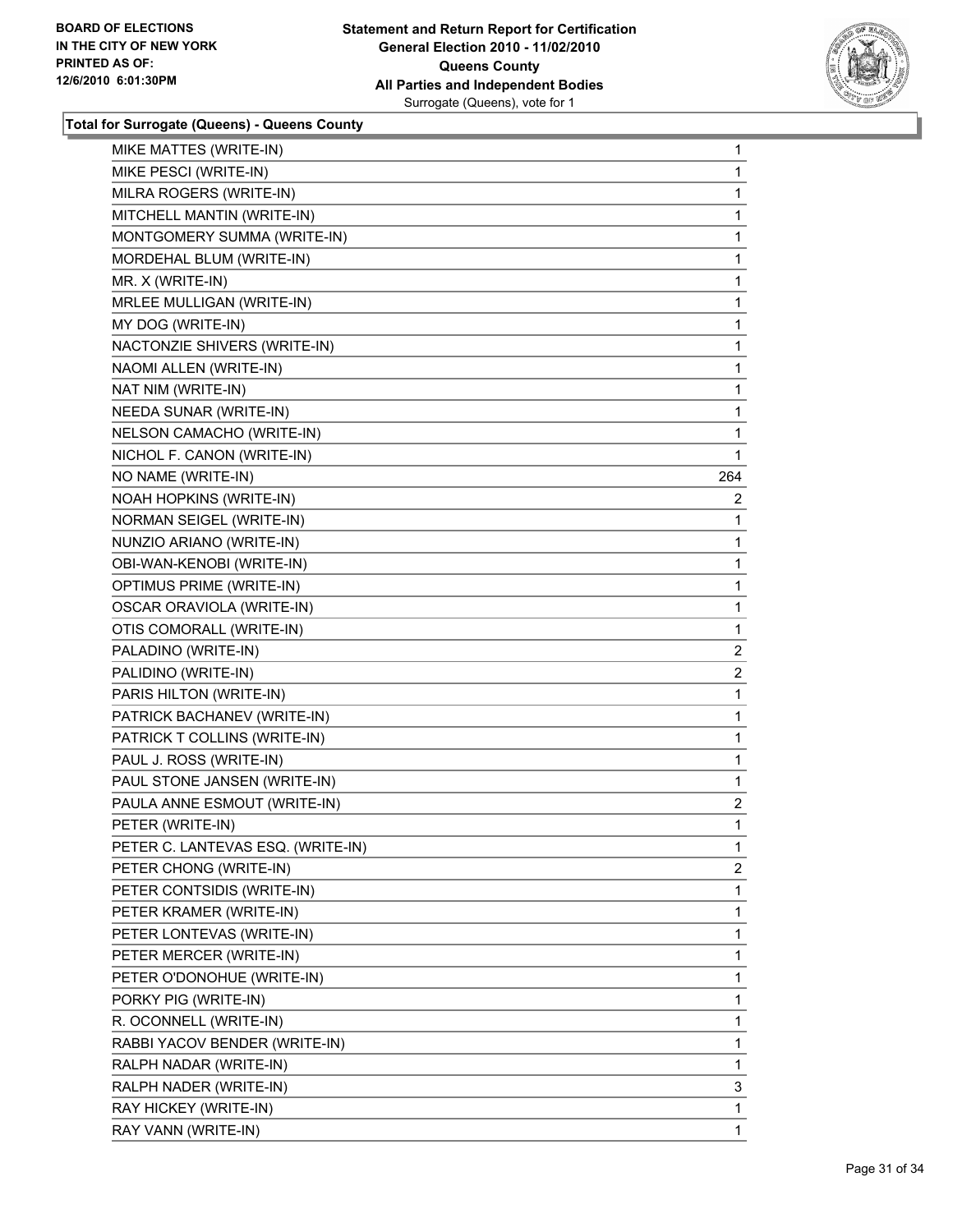

| RAYMOND CLERMONT (WRITE-IN)     | 1              |
|---------------------------------|----------------|
| RAYMOND GAZER ESN (WRITE-IN)    | 1              |
| RAYMOND GEE (WRITE-IN)          | 1              |
| RAYMOND GORMAN (WRITE-IN)       | 1              |
| REV. SAMUD BACON SR. (WRITE-IN) | $\mathbf{1}$   |
| RICH DRWAL (WRITE-IN)           | 1              |
| RICHARD ALTABLE (WRITE-IN)      | 1              |
| RICHARD BELL (WRITE-IN)         | 1              |
| RICHARD BUTLER (WRITE-IN)       | 1              |
| RICHARD NIXON (WRITE-IN)        | 1              |
| RICHMOND OSCARS (WRITE-IN)      | $\mathbf{1}$   |
| RICK LAZIO (WRITE-IN)           | 1              |
| RICK SANDOURCHL (WRITE-IN)      | 1              |
| ROBERT AUGUGLIORO (WRITE-IN)    | 1              |
| ROBERT IAMS (WRITE-IN)          | 1              |
| ROBERT J. BISHOP (WRITE-IN)     | 1              |
| ROBERT MARTINEZ (WRITE-IN)      | $\mathbf{1}$   |
| ROBERT SILVERSMITH (WRITE-IN)   | 1              |
| ROBERT WACK SMITH J (WRITE-IN)  | 1              |
| ROBERT WARHOL (WRITE-IN)        | 1              |
| ROBIN TAREA (WRITE-IN)          | $\overline{2}$ |
| ROC (WRITE-IN)                  | 1              |
| RODDERICE ANTE (WRITE-IN)       | $\mathbf{1}$   |
| ROGER DUSS (WRITE-IN)           | 1              |
| RON JEREMY (WRITE-IN)           | 1              |
| RON PAUL (WRITE-IN)             | 5              |
| RONALD REAGAN (WRITE-IN)        | 3              |
| RTUVEN BAUM (WRITE-IN)          | 1              |
| RUDOLPH GIULIANI (WRITE-IN)     | $\overline{2}$ |
| RUDY GIULIANI (WRITE-IN)        | 1              |
| S. TRINIDAD (WRITE-IN)          | 1              |
| SAL ALBANESE (WRITE-IN)         | 1              |
| SAM AMAL (WRITE-IN)             | 1              |
| SAMUEL GARRY (WRITE-IN)         | 1              |
| SAMUEL MARRERO (WRITE-IN)       | 1              |
| SCOTT KLEIN (WRITE-IN)          | 1              |
| SCOTT MERLIN (WRITE-IN)         | 1              |
| SCOTT SCHWEIZER (WRITE-IN)      | 1              |
| SCUM (WRITE-IN)                 | 1              |
| SEAMUS OHARE (WRITE-IN)         | 1              |
| SEAN OCONNER SR. (WRITE-IN)     | 1              |
| SERPHEN R MALTESE (WRITE-IN)    | 1              |
| SHANN (WRITE-IN)                | 1              |
| SHARON O'CONNELL (WRITE-IN)     | 1              |
| SIMON KWOK (WRITE-IN)           | 1              |
| SLEEK (WRITE-IN)                | 1.             |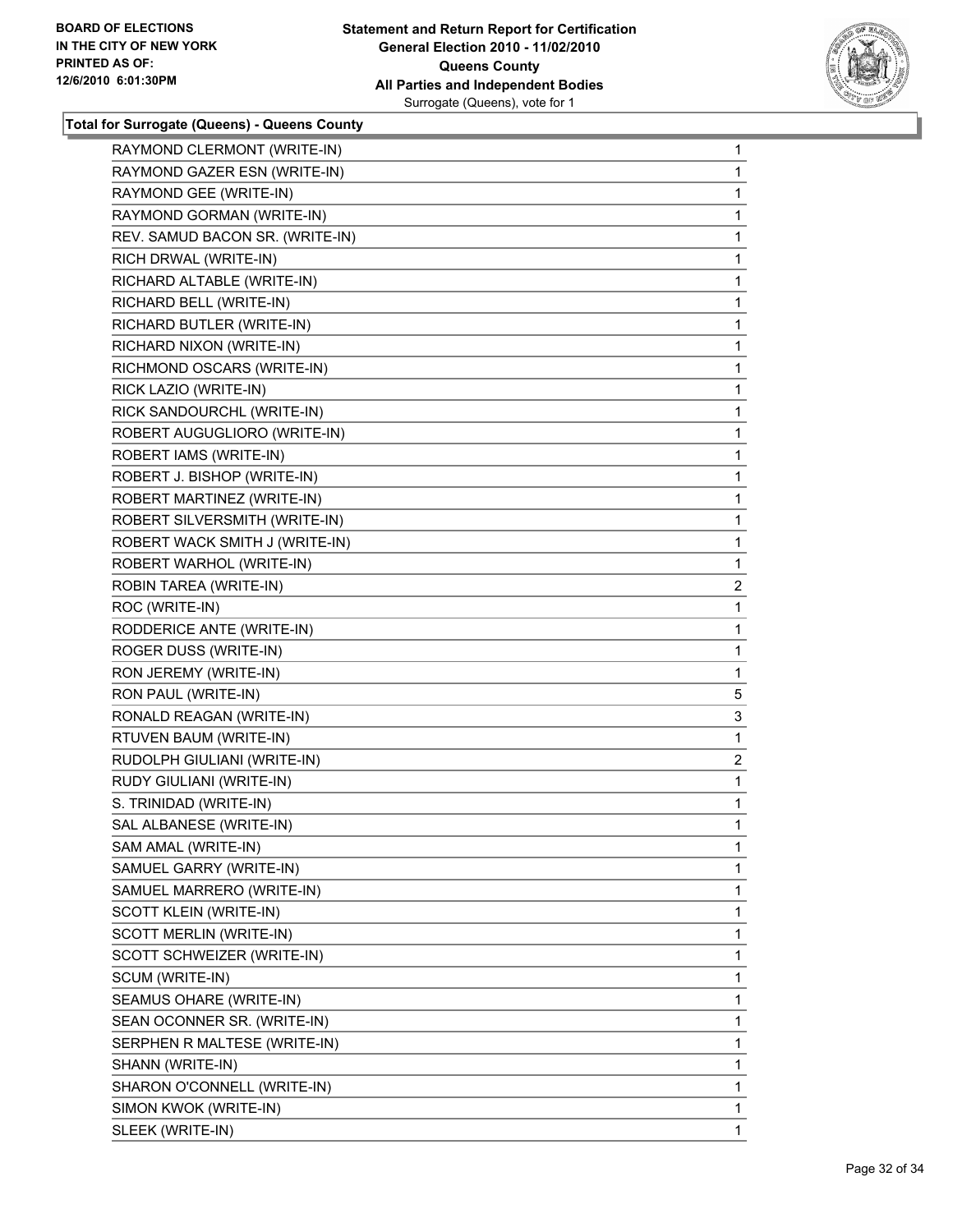

| SMITH (WRITE-IN)                  | 1              |
|-----------------------------------|----------------|
| STEPHEN COLBERT (WRITE-IN)        | 1              |
| STEPHEN J. HUMENNY (WRITE-IN)     | 1              |
| STEPHEN WEINER (WRITE-IN)         | 1              |
| STEVE BEYAR (WRITE-IN)            | 1              |
| STEVEN B. BRAUER (WRITE-IN)       | 1              |
| SUSAN ARDNT (WRITE-IN)            | $\overline{a}$ |
| SUSAN ARON DEFRANTE (WRITE-IN)    | 1              |
| SYLVIA ASH (WRITE-IN)             | 1              |
| TARA BONANNO (WRITE-IN)           | $\overline{2}$ |
| TED KAZYSKI (WRITE-IN)            | 1              |
| TED SOLOW (WRITE-IN)              | 1              |
| TERRY GREY (WRITE-IN)             | 1              |
| THE PEOPLE (WRITE-IN)             | 1              |
| THERESA CUOAGO (WRITE-IN)         | 1              |
| THOMAS ADAMS (WRITE-IN)           | 1              |
| THOMAS GILLIGAN (WRITE-IN)        | 1              |
| THOMAS LUMPKINS (WRITE-IN)        | 1              |
| THOMAS MAKI (WRITE-IN)            | 1              |
| THOMAS OGNIBENE (WRITE-IN)        | 1              |
| THOMAS TOWLEY (WRITE-IN)          | 1              |
| TIM DUFFICY (WRITE-IN)            | 1              |
| TIMOLEON POLIT (WRITE-IN)         | 1              |
| TOBIE BROWN (WRITE-IN)            | 1              |
| TODD HANSON (WRITE-IN)            | 1              |
| TOM GEORGINES (WRITE-IN)          | 1              |
| TOM OGNIBENE (WRITE-IN)           | 1              |
| TONY AVELLA (WRITE-IN)            | $\overline{a}$ |
| TONYA GENDELMAN (WRITE-IN)        | 1              |
| TOR JOHNSON (WRITE-IN)            | 1              |
| TRIPOA SALZMAN (WRITE-IN)         | 1              |
| TYLER DURDAN (WRITE-IN)           | 1              |
| VINCENT BANORETTA (WRITE-IN)      | 1              |
| VINCENT M GILL (WRITE-IN)         | 1              |
| VITAL ZATKA (WRITE-IN)            | 1              |
| VIVIAN CARTER (WRITE-IN)          | 1              |
| VYTASTAL VILENISSTAS (WRITE-IN)   | 2              |
| WALTER N IWACHOW (WRITE-IN)       | 2              |
| WALTER WILLIAMS (WRITE-IN)        | 1              |
| WARREN REDLICH (WRITE-IN)         | $\overline{2}$ |
| WAYNE HUANG (WRITE-IN)            | 1              |
| WHAT CHOICE DO I HAVE? (WRITE-IN) | 1              |
| WHOOPIE GOLDBERG (WRITE-IN)       | 1              |
| WILLIAM GIBLIN (WRITE-IN)         | 1              |
| WILLIAM J. MILLS JR. (WRITE-IN)   | 1              |
| WILLIAM MCNEELEY (WRITE-IN)       | $\mathbf{1}$   |